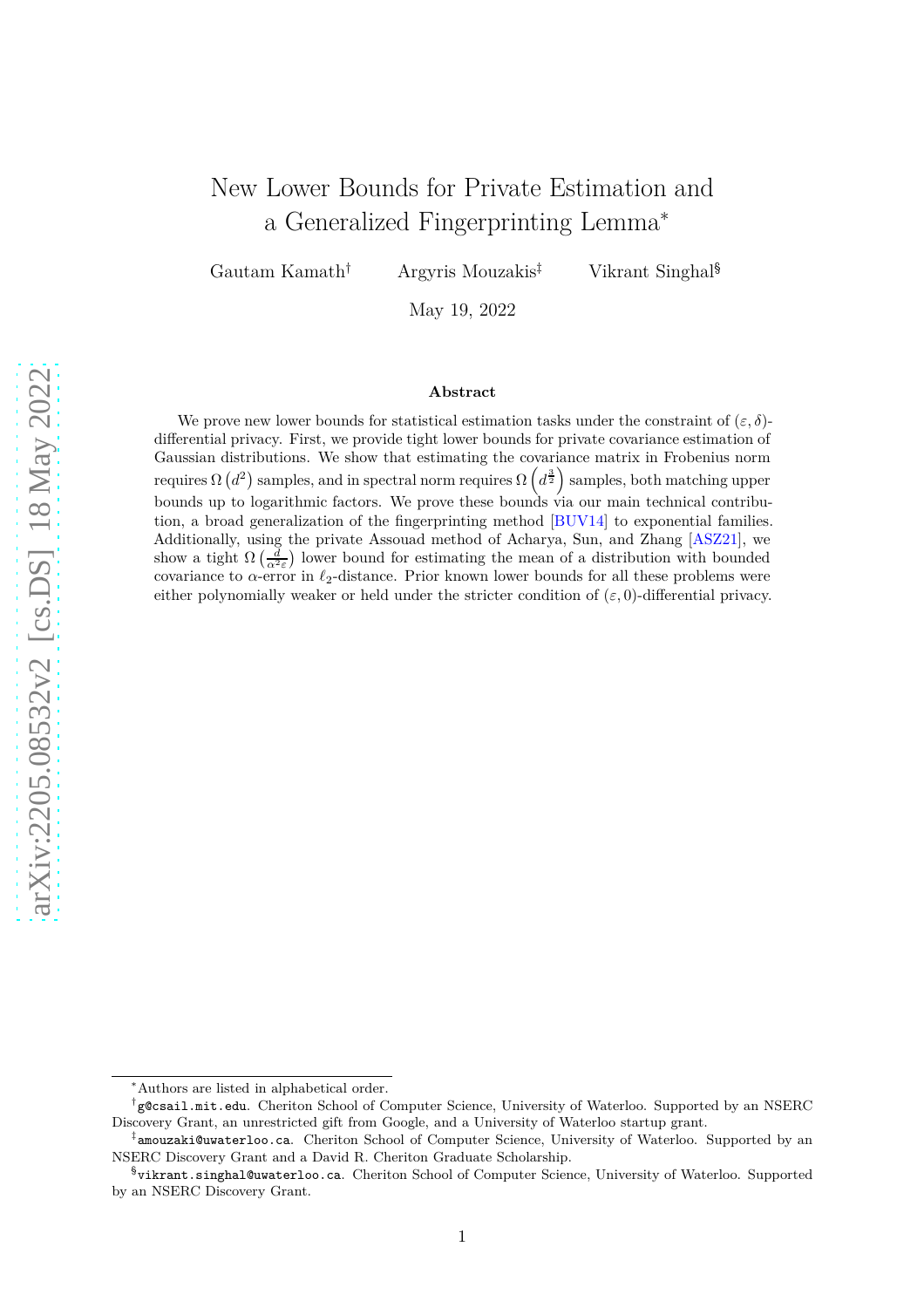## **Contents**

| $\mathbf{1}$   | Introduction                                                          | $\bf{3}$       |
|----------------|-----------------------------------------------------------------------|----------------|
|                | 1.1                                                                   | 3              |
|                | 1.2                                                                   | $\overline{4}$ |
|                | 1.3                                                                   | $\overline{5}$ |
| $\overline{2}$ | Preliminaries                                                         | 6              |
|                | 2.1                                                                   | $\overline{7}$ |
|                | 2.2                                                                   | 8              |
| 3              | <b>Fingerprinting Proofs for Exponential Families</b>                 | 8              |
|                | Overview of Fingerprinting Proofs and Intuition for Our Result<br>3.1 | $\overline{9}$ |
|                | 3.2                                                                   | <b>10</b>      |
|                | 3.3                                                                   | -13            |
|                | 4 Lower Bounds for Private Gaussian Covariance Estimation             | 18             |
|                | Estimation with Respect to the Mahalanobis Norm<br>4.1                | <b>18</b>      |
|                | 4.2                                                                   | 27             |
| 5              | Mean Estimation of Heavy-Tailed Distributions                         | 28             |
| 6              | <b>Conclusions and Open Problems</b>                                  | 29             |
|                | A Facts from Linear Algebra                                           | 34             |
|                | <b>B</b> Facts from Probability & Statistics                          | 35             |
|                | C Basic Applications: Recovering Existing Lower Bounds                | 37             |
|                | C.1 Mean Estimation of Binary Product Distributions                   | 37             |
|                |                                                                       | 39             |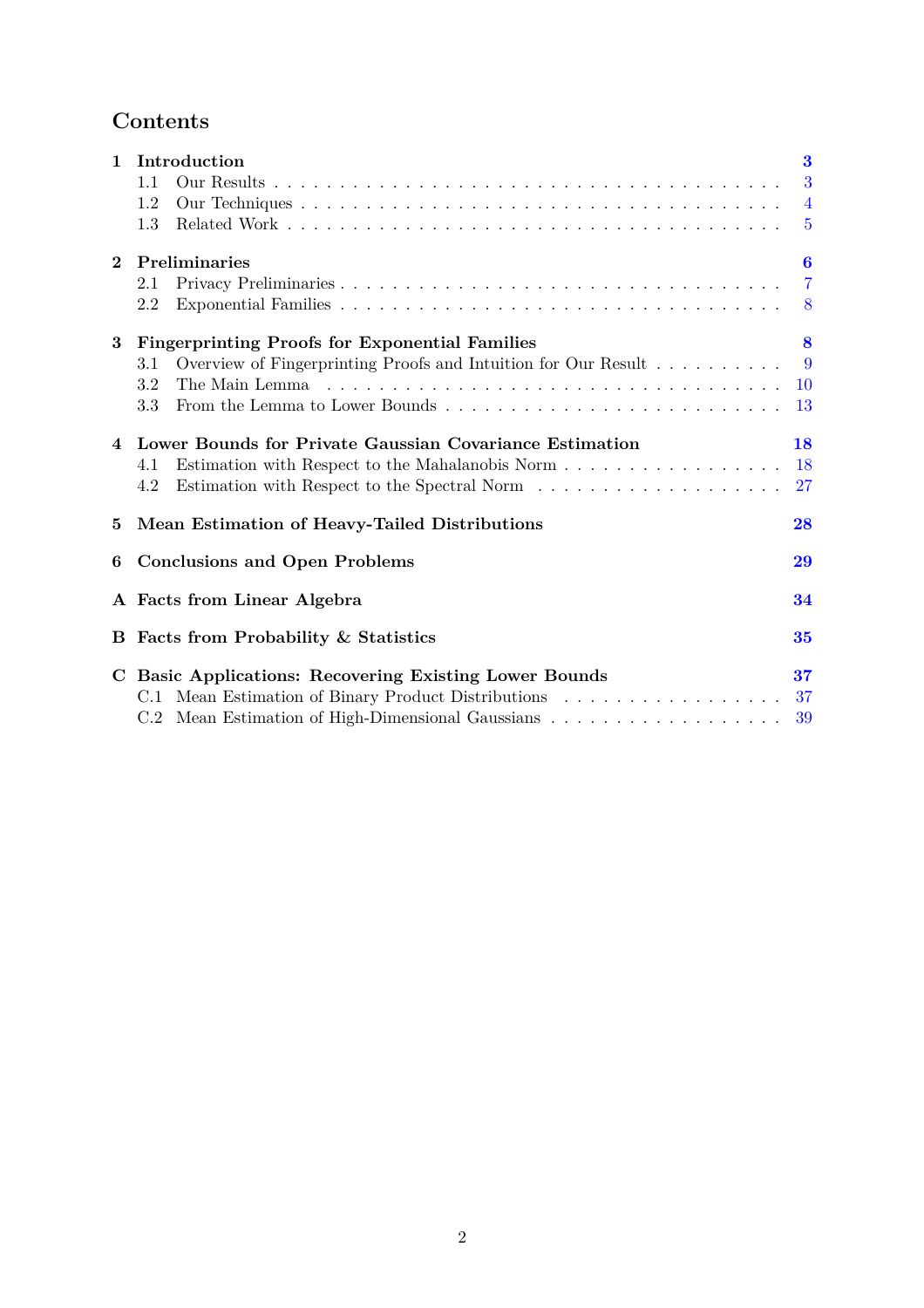### <span id="page-2-3"></span><span id="page-2-0"></span>**1 Introduction**

The last several years have seen a surge of interest in algorithms for statistical estimation under the constraint of *Differential Privacy* (DP) [\[DMNS06\]](#page-31-0). We now have a rich algorithmic toolbox for private estimation of mean, covariance, and entire distributions, in a variety of settings.

While the community has enjoyed much success designing *algorithms* for estimation tasks, *lower bounds* have been much harder to come by, and consequently, the existing literature lacks a rigorous understanding of some core problems. Lower bounds against the strong privacy constraint of *pure* DP (i.e.,  $(\varepsilon, 0)$ -DP) are generally not too challenging to prove, most often relying upon the well-known packing technique [\[HT10\]](#page-31-1). Such packing lower bounds are optimal in a broad range of settings (see, e.g., [\[BKSW19\]](#page-30-1)), and thus are frequently effective at providing tight minimax sample complexity lower bounds.

However, pure DP is a very strong privacy constraint: in most practical circumstances, it suffices to only require the weaker privacy notion of *approximate* DP (i.e.,  $(\varepsilon, \delta)$ -DP) [\[DKM](#page-30-2)<sup>+</sup>06], in which case packing lower bounds are no longer applicable. Proving lower bounds under approximate DP is much more challenging, and accordingly, the state of affairs is less satisfying. There exist only a couple of techniques which apply in this setting, including the fingerprinting method [\[BUV14\]](#page-30-0) and differentially private analogues of Le Cam's method and Assouad's lemma [\[ASZ18,](#page-29-1) [ASZ21\]](#page-29-0). These techniques can be quite brittle and thus unable to prove lower bounds for some fairly basic settings. For example, both techniques generally require that the underlying distribution has independent marginals and are thus ineffective at proving tight lower bounds for problems involving correlations such as private covariance estimation. Furthermore, the fingerprinting method often needs the distribution's marginals to have a precise functional form, such as Gaussian or Bernoulli. These restrictions make the approaches somewhat brittle for proving lower bounds which differ too much from existing results. Consequently, we lack approximate DP lower bounds for some fundamental settings which seem to qualitatively differ, including Gaussian covariance estimation and mean estimation of heavy-tailed distributions.

### <span id="page-2-1"></span>**1.1 Our Results**

We circumvent these barriers and fill a number of gaps in the literature by providing tight lower bounds for several estimation tasks under the constraint of approximate differential privacy. Specifically, we address problems including covariance estimation for Gaussians and mean estimation with heavy-tailed data. Our main technical tool for covariance estimation is a novel generalization of the fingerprinting method to exponential families, while we prove our mean estimation lower bound via DP Assouad's lemma.

Our first result is a lower bound for covariance estimation in Frobenius norm.

**Theorem 1.1** (Informal). For any  $\alpha \leq 1$  *smaller than some absolute constant, any*  $(\varepsilon, \delta)$ -*DP* mechanism with  $\varepsilon \in [0,1]$  and  $\delta \leq \mathcal{O}$  $\int$   $d^2$  $n \ln^2\left(\frac{n}{d^2}\right)$ ¯  $\setminus$ *that takes n samples from an arbitrary*  $d$ *-dimensional Gaussian*  $\mathcal{N}(0, \Sigma)$  *with unknown covariance*  $\Sigma$  *and outputs*  $M(X)$  *satisfying* E *X,M*  $\int_M |M(X) - \Sigma|_F^2$ *F*  $\leq \alpha^2$  *requires*  $n \geq \Omega\left(\frac{d^2}{\alpha \varepsilon}\right)$ .

This nearly matches the  $\tilde{\mathcal{O}}(d^2)$  upper bound of [\[KLSU19\]](#page-31-2) up to polylogarithmic factors.<sup>[1](#page-2-2)</sup> Previously,  $\Omega(d^2)$  lower bounds for Gaussian covariance estimation were only known under the more restrictive constraint of pure differential privacy [\[KLSU19,](#page-31-2) [BKSW19\]](#page-30-1).

<span id="page-2-2"></span><sup>&</sup>lt;sup>1</sup>We note that all our lower bounds in this work are stated in terms of mean squared error, while most of the upper bounds guarantee error at most  $\alpha$  with probability  $1 - \beta$  for some  $\beta > 0$ . In many natural cases (such as when the estimator's range is naturally bounded), lower bounds against MSE can be converted to constant probability statements via a boosting argument (outlined, e.g., in the proof of Theorem 6.1 of [\[KLSU19\]](#page-31-2)). The details of such a conversion generally standard when applicable and we do not discuss it further here.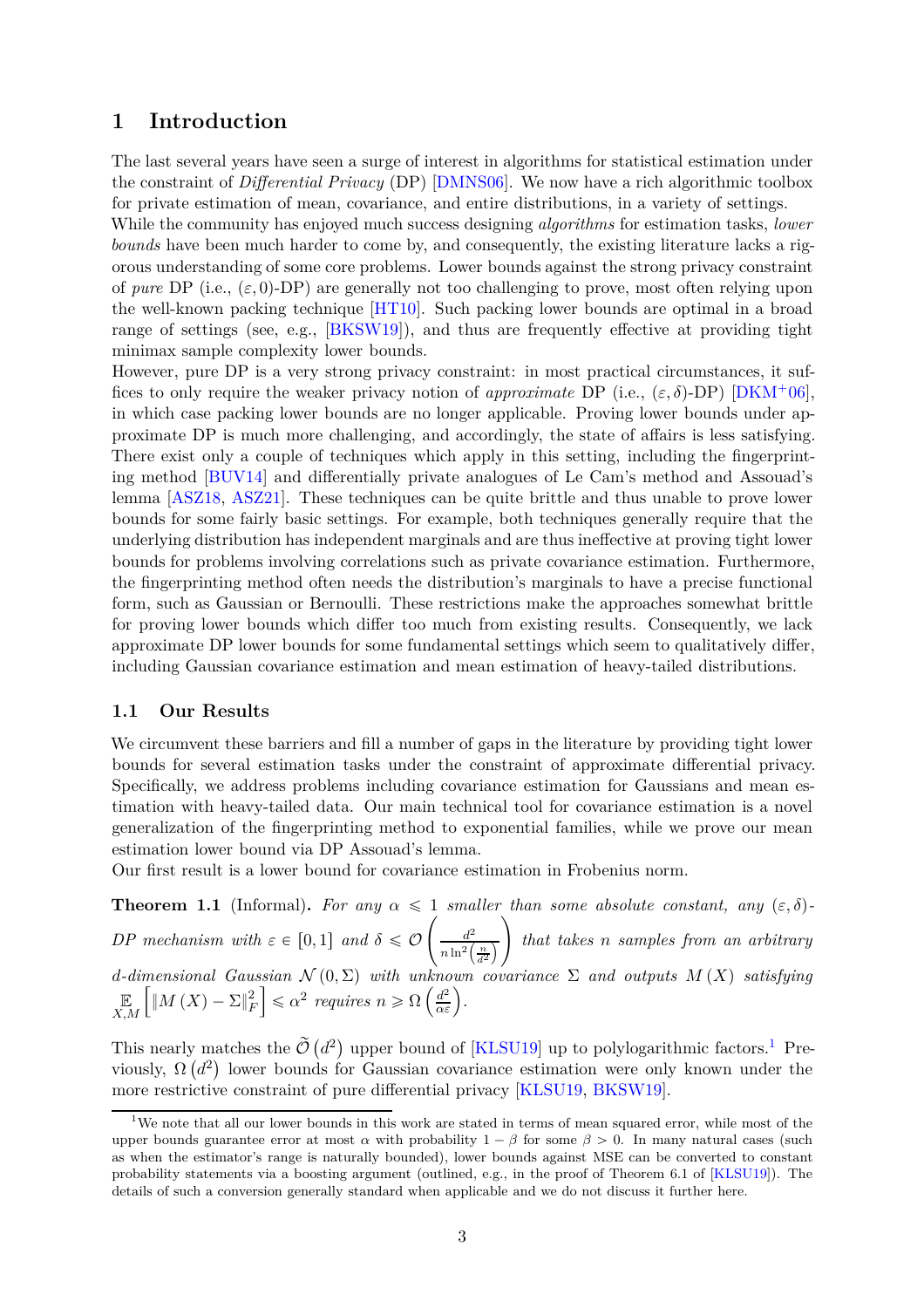<span id="page-3-1"></span>Our result for Gaussian covariance estimation in Frobenius norm implies the following result for spectral estimation.

#### **Theorem 1.2** (Informal). *For any*  $\alpha = \mathcal{O}\left(\frac{1}{\sqrt{2}}\right)$ *d*  $\left( \sum_{i=1}^{n} a_i \right)$ , any  $(\varepsilon, \delta)$ -DP mechanism with  $\varepsilon \in [0,1]$  and  $\setminus$

 $\delta \leqslant \mathcal{O}$  $\int$   $d^2$  $n \ln^2\left(\frac{n}{d^2}\right)$ ¯ *that takes n samples from an arbitrary d-dimensional Gaussian*  $\mathcal{N}(0, \Sigma)$ 

*with unknown covariance*  $\Sigma$  *and outputs*  $M(X)$  *satisfying*  $\mathbb{E}_{X,M}$  $\int_M |M(X) - \Sigma|_2^2$ 2  $\Big] \leqslant \alpha^2$  *requires* 

 $n \geqslant \Omega\left(\frac{d^{1.5}}{\alpha \varepsilon}\right)$ .

Note that the sample complexity of the same problem sans privacy constraints is  $\Theta(d)$ , and thus the cost of privacy is polynomial in the dimension *d*. This is in contrast to Gaussian mean estimation in *ℓ*2-norm and covariance estimation in Frobenius norm, which maintain their non-private sample complexities of  $\mathcal{O}(d)$  and  $\mathcal{O}(d^2)$ , respectively.

 $\Omega\left(d^{\frac{3}{2}}\right)$ -sample lower bounds for approximate DP covariance estimation in spectral norm were previously known for *worst-case* distributions [\[DTTZ14\]](#page-31-3). Our work relaxes this assumption significantly to the Gaussian case while maintaining the same lower bound. A priori, it was not clear that such a result was even true, as there are frequently gaps between the sample complexity of private estimation for worst-case versus well-behaved distributions for even basic settings, including distributions over the hypercube (see, e.g., Remark 6.4 of [\[BKSW19\]](#page-30-1)).

This lower bound has implications for estimation tasks with scale-dependent error. For example, consider Gaussian mean estimation in Mahalanobis distance. A natural way to approach this problem is to first estimate the covariance matrix spectrally, and then estimate the mean after an appropriate rescaling (see, e.g., [\[KLSU19\]](#page-31-2)). Our lower bound shows that any such approach must incur the  $\Omega\left(d^{\frac{3}{2}}\right)$  cost of spectral estimation, which is greater than the  $\mathcal{O}(d)$  minimax sample complexity of the problem. Indeed, some recent works  $[BGS^+21, LKO21]$  $[BGS^+21, LKO21]$  $[BGS^+21, LKO21]$  manage to circumvent this roadblock by adopting more direct (but computationally inefficient) methods. Finally, we prove new lower bounds for mean estimation of distributions with bounded second moments.

**Theorem 1.3** (Informal). For any  $\alpha \leq 1$ , any  $(\varepsilon, \delta)$ -DP mechanism with  $\delta \leq \varepsilon$  that takes *n samples from an arbitrary distribution over* R *<sup>d</sup> with second moments bounded by* 1 *with unknown mean and outputs*  $M(X)$  *satisfying*  $\mathbb{E}_{X,M}$  $\int \left\| M\left( X\right) -\mu \right\| _{2}^{2}$ 2  $\leq \alpha^2$  *requires*  $n \geq \Omega\left(\frac{d}{\alpha^2 \varepsilon}\right)$ .

Similar  $\Theta \left( \frac{d}{\alpha^2 \varepsilon} \right)$  upper and lower bounds were previously known under the stricter constraint of pure differential privacy [\[BD14,](#page-29-3) [KSU20,](#page-31-4) [HKM21\]](#page-31-5). Our result shows that the same bound holds under the weaker constraint of approximate DP, and thus no savings can be obtained by relaxing the privacy notion. In contrast to our other results, we show this lower bound via the DP Assouad method of [\[ASZ21\]](#page-29-0), thus demonstrating the promise of different approaches for proving lower bounds for differentially private estimation.

#### <span id="page-3-0"></span>**1.2 Our Techniques**

Our main technical contribution is providing a broad generalization of the celebrated fingerprinting method to exponential families. We say that a distribution with known support (e.g., a subset *S* of  $\mathbb{R}^d$ ) belongs to an exponential family if the distribution's density can be written in the form  $p_{\eta}(x) = h(x) \exp(\eta^{\top} T(x) - Z(\eta)),$  where  $\eta \in \mathcal{H} \subseteq \mathbb{R}^{k}$  (for some *k*) is *natural parameter* vector,  $h: S \to [0, \infty)$  is some function,  $T: S \to \mathbb{R}^k$  is the *sufficient statistic*, and  $Z: \mathbb{R}^k \to \mathbb{R}$  is the *log-partition function*.

Distributions belonging in the same exponential family are parameterized by their *natural parameter vector η*. Thus, estimating the natural parameter vector  $\eta$  is a well-motivated problem.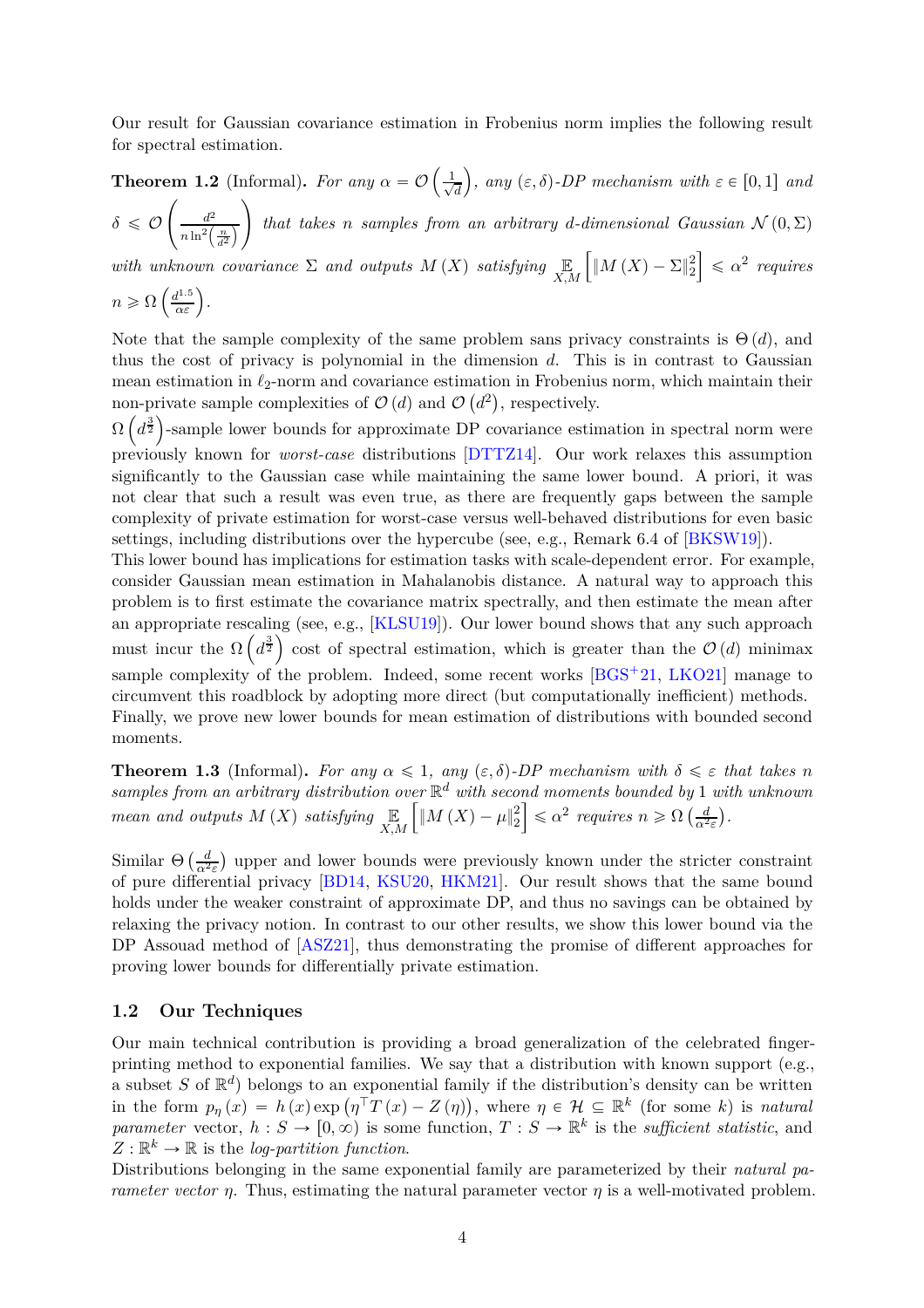<span id="page-4-1"></span>It is a standard fact that, given *n* samples  $X_1, \ldots, X_n$  from  $p_\eta$ , it suffices to know the values  $T(X_1), \ldots, T(X_n)$  instead of the samples themselves in order to estimate *η* (see, e.g., [\[Jor10\]](#page-31-6)). This justifies the term sufficient statistics used to describe *T*. We denote the mean and covariance of *T* by  $\mu_T$  and  $\Sigma_T$ , respectively.

Our extension of the fingerprinting lemma for exponential families crucially relies on the above observation. Traditional fingerprinting proofs (see, e.g.,  $[BUV14, SU17a, DSS+15, BSU17,$  $[BUV14, SU17a, DSS+15, BSU17,$  $[BUV14, SU17a, DSS+15, BSU17,$  $[BUV14, SU17a, DSS+15, BSU17,$  $[BUV14, SU17a, DSS+15, BSU17,$  $[BUV14, SU17a, DSS+15, BSU17,$ [SU17b,](#page-32-2) [KLSU19\]](#page-31-2)) consider the trade-off between the accuracy of a mechanism and the correlation of its output with the input samples. Conversely, our lemma involves reasoning about the correlation of the output with the sufficient statistics of the samples.

Another important aspect of our technique is that it allows us to prove lower bounds for nonproduct distributions. Having considered the trade-off between accuracy and correlation with the input, the second step in fingerprinting proofs is to upper bound the correlation terms using the definition of differential privacy. All prior proofs however managed to do this only for product distributions, significantly limiting their applicability. On the other hand, our work leverages properties of exponential families, allowing us to express the upper bound in terms of the covariance matrix  $\Sigma_T$ .

The above observations lead to the following theorem, giving lower bounds for private estimation for exponential families.

**Theorem 1.4** (Informal). Suppose that we have a dataset  $X \sim p_{\eta}^{\otimes n}$ , where  $p_{\eta}$  belongs to an *exponential family*  $\mathcal{E}(T, h)$  *with a natural parameter vector*  $\eta \in \mathbb{R}^k$  *randomly sampled from a*  $R \in \mathbb{R}^k$  *<i>and midpoint*  $m \in \mathbb{R}^k$ . Let  $X_{\sim i}$  *denote the dataset where*  $X_i$  *has been replaced with a fresh sample*  $X_i' \sim p_{\eta}$ . Let M *be an*  $(\varepsilon, \delta)$ -DP mechanism *with accuracy guarantee* E *X,M*  $\int \|M(X) - (\eta - m)\|_2^2$ ı  $\leq \frac{||R||_2^2}{24}$ . Then, for any  $T > 0$ , it holds that:

$$
n\left(2\delta T+2\varepsilon\mathbb{E}\left[\sqrt{\mathbf{E}\left[\mathbf{E}\left[\mathbf{S}^{\top}\Sigma_{T}s\right]\right]}+2\int_{T}^{\infty}\mathbb{E}\left[\sum_{j\in[k]}\left(T_{j}\left(X_{i}\right)-\mu_{T,j}\right)\right]>\frac{4t}{\|R\|_{\infty}^{3}}\right]dt\right)\geqslant\frac{\|R\|_{2}^{2}}{24},
$$

where  $s \in \mathbb{R}^k$  is a vector measuring a proxy for the coordinate-wise correlation between the true *parameter vector and the mechanism's error when an arbitrary sample is redrawn.*

In the above, *M* does not estimate *η* itself, but rather its deviation from *m*. The two estimation problems are equivalent and we use this formulation for purely technical reasons. Additionally, observe that the sufficient statistics of the underlying distribution appear both in the second and third terms of the LHS. This should be contrasted with older fingerprinting proofs (see, e.g., the proofs of Lemma 6*.*2 and 6*.*7 from [\[KLSU19\]](#page-31-2)), which instead involve the variance and the tail probabilities of the underlying distribution, respectively. This difference is because, as we described previously, the correlation is measured with respect to the sufficient statistics of the samples, instead of the samples themselves.

It is a known fact that Gaussian distributions  $\mathcal{N}(0, \Sigma)$  are an exponential family. This allows us to apply our fingerprinting lemma for exponential families to get the lower bound for estimation with respect to the Frobenius norm. On the other hand, our result for spectral estimation is the consequence of a reduction from Frobenius estimation to spectral estimation which makes use of the standard inequality  $||A||_F \le \sqrt{d} ||A||_2$  (hence, the constraint  $\alpha \le \mathcal{O}\left(\frac{1}{\sqrt{d}}\right)$ *d*  $).$ 

Finally, we remark that our lemma captures previously studied settings for approximate DP lower bounds in statistical estimation, including mean estimation for binary product distributions and identity-covariance Gaussians (see [\[KLSU19\]](#page-31-2)).

#### <span id="page-4-0"></span>**1.3 Related Work**

The fingerprinting technique for proving lower bounds was introduced by Bun, Ullman, and Vadhan [\[BUV14\]](#page-30-0), which relied on the existence of *fingerprinting codes* [\[BS98,](#page-30-4) [Tar08\]](#page-32-3). Since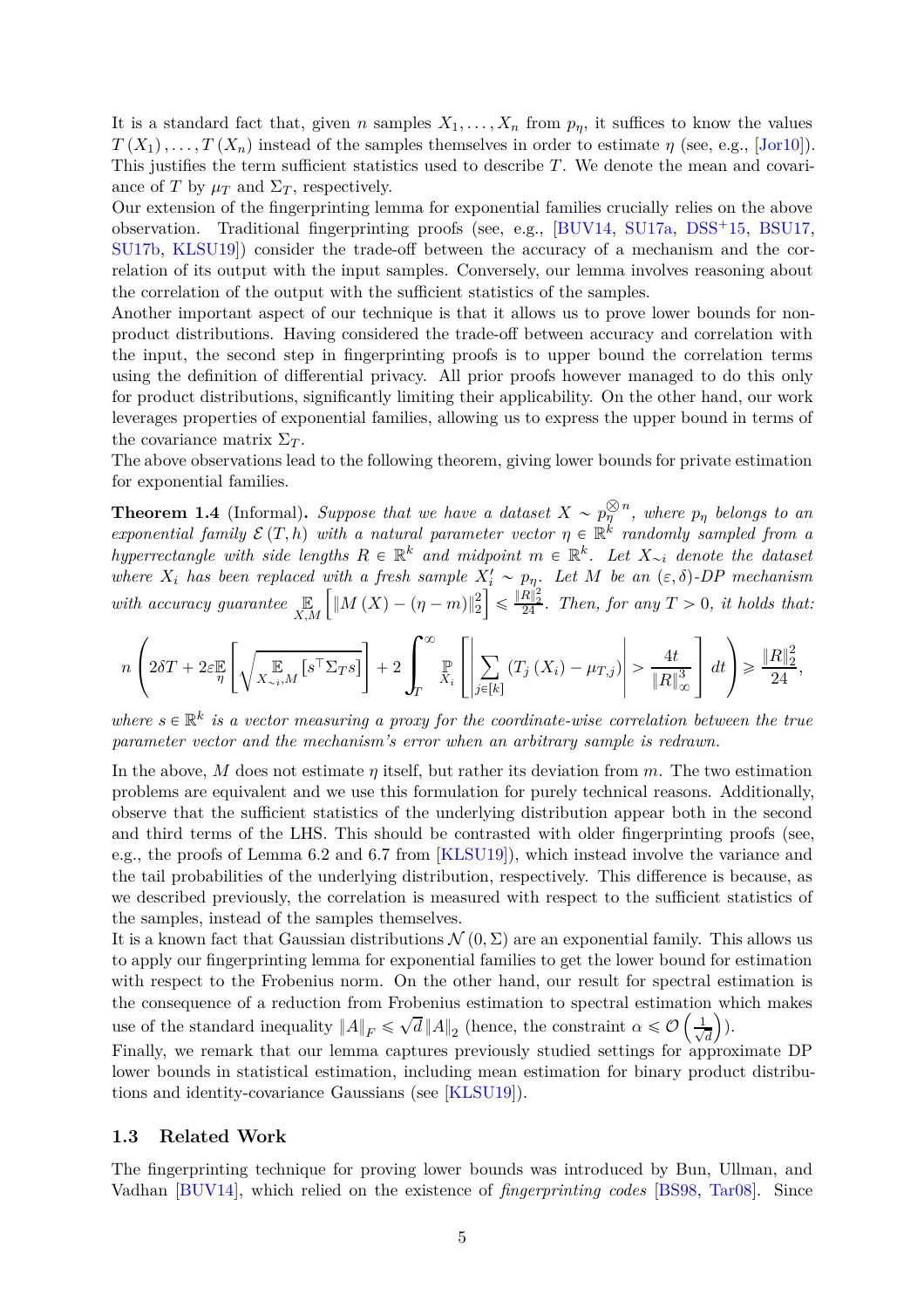<span id="page-5-1"></span>then, the technique has been significantly simplified and refined in a number of ways [\[SU17a,](#page-32-1) [DSS](#page-31-7)<sup>+</sup>15, [BSU17,](#page-30-3) [SU17b,](#page-32-2) [KLSU19,](#page-31-2) CWZ19, including the removal of fingerprinting codes and distilling the main technical component into the *fingerprinting lemma*. Beyond the aforementioned settings of mean estimation of Gaussians and distributions over the hypercube [\[BUV14,](#page-30-0)  $\text{S}U15$ ,  $\text{DSS}^+15$  $\text{DSS}^+15$  $\text{DSS}^+15$ , KLSU19, fingerprinting lower bounds have also been applied in settings including private empirical risk minimization [\[BST14\]](#page-30-6) and private spectral estimation [\[DTTZ14\]](#page-31-3). Differentially private analogues of Fano, Le Cam, and Assouad were first considered in the local DP setting [\[DJW13\]](#page-30-7), and more recently under the constraint of central DP [\[ASZ18,](#page-29-1) [ASZ21\]](#page-29-0). On the upper bounds side, the most relevant body of work is that which focuses on mean and covariance estimation for distributions satisfying a moment bound, see, e.g., [\[BD14,](#page-29-3) [KV18,](#page-32-5) [BKSW19,](#page-30-1) [BS19,](#page-30-8) [KLSU19,](#page-31-2) [CWZ19,](#page-30-5) [KSU20,](#page-31-4) [WXDX20,](#page-32-6) [DFM](#page-30-9)<sup>+</sup>20, [BDKU20,](#page-29-4) [AAK21,](#page-29-5) [BGS](#page-29-2)<sup>+</sup>21, [KLZ21,](#page-31-8) [HLY21,](#page-31-9) [KMS](#page-31-10)<sup> $+$ </sup>21, [AL21\]](#page-29-6). Our lower bounds nearly match these upper bounds for Gaussian covariance estimation [\[KLSU19\]](#page-31-2) and heavy-tailed mean estimation [\[KSU20,](#page-31-4) [HKM21\]](#page-31-5). Previously, these bounds were conjectured to be optimal, albeit on somewhat shaky grounds including evidence from lower bounds proven under pure DP or non-rigorous connections with lower bounds in related settings. Our results rigorously prove optimality and confirm these conjectures. Other works study private statistical estimation in different and more general settings, including mixtures of Gaussians [\[KSSU19,](#page-31-11) [AAL21\]](#page-29-7), graphical models [\[ZKKW20\]](#page-32-7), discrete distributions [\[DHS15\]](#page-30-10), and median estimation [\[AMB19,](#page-29-8) [TVGZ20\]](#page-32-8). Some recent directions involve guaranteeing user-level privacy  $[LSY^+20, LSA^+21]$  $[LSY^+20, LSA^+21]$  $[LSY^+20, LSA^+21]$ , or a combination of local and central DP for different users [\[ADK19\]](#page-29-9). See [\[KU20\]](#page-31-12) for further coverage of DP statistical estimation.

### <span id="page-5-0"></span>**2 Preliminaries**

**Notation.** We use  $[n]$  to denote the *initial segment of natural numbers*  $\{1, 2, \ldots, n\}$  and  $\mathbb{R}_+$ to denote the non-negative real numbers. Given any distribution  $\mathcal{D}, \mathcal{D}^{\otimes n}$  denotes the *product measure* where each *marginal distribution* is D. Thus, if we are given *n* independent samples from D, we write  $(X_1, \ldots, X_n) \sim \mathcal{D}^{\bigotimes n}$ . An alternative notation that may be used when indexing samples is via superscripts instead of subscripts e.g., *X<sup>i</sup>* . Also, depending on the context, we may use capital Latin characters like *X* to denote either an individual sample from a distribution or a collection of samples  $X = (X_1, \ldots, X_n)$ . The *unit*  $\ell_2$ -ball in *d*-dimensions that is centered at the origin is denoted by  $\mathbb{S}^{d-1}$ . Finally, for a distribution D over  $\mathbb{R}^d$ , we say that it has *k*-th moments bounded by *C* if, for any  $v \in \mathbb{S}^{d-1}$ ,  $\mathbb{E}$  $X \sim \mathcal{D}$  $\sqrt{\frac{1}{2}}$  $\left\langle X - \underset{Y \sim \mathcal{D}}{\mathbb{E}} \left[ Y \right], v \right\rangle$ *k*  $\leqslant C$ .

**Linear Algebra Preliminaries.** Given a vector  $v \in \mathbb{R}^d$ ,  $v_i$  refers to its *i*-th component and  $v_{-i} \in \mathbb{R}^{d-1}$  describes the vector one gets by removing the *i*-th component from *v*. We use  $\vec{I}_d$  to refer to the all 1s vector in *d* dimensions. For a pair of vectors  $x, y \in \mathbb{R}^d$ , we will write  $x \leq y$  if and only if  $x_i \leq y_i, \forall i \in [n]$ . Given a matrix  $M \in \mathbb{R}^{d \times d}$ , we denote the element at the *i*-th row and the *j*-th column by  $M_{ij}$  or  $(M)_{ij}$ . Also, we denote the *canonical flattening* operation of *M* into a vector *v* by  $v = M^{\flat} \in \mathbb{R}^{d^2}$  and the inverse operation by  $M = v^{\#} \in \mathbb{R}^{d \times d}$ . We denote its *spectral norm* by  $||M||_2 := \sup_{v \in \mathbb{S}^{d-1}} ||Mv||_2$ . For symmetric matrices M, this reduces to  $||M||_2 = \sup_{v \in \mathbb{S}^{d-1}} |v^\top M v|$ , which is known to be equal to the largest eigenvalue of  $M$  (in absolute value). Also, we denote the *trace* of  $M$  by  $tr(M)$  and its *Frobenius norm* by  $||M||_F := \sqrt{tr(M^{\top}M)} = \sqrt{\sum_{i=1}^d \sum_{j=1}^d M_{ij}^2}$ . For symmetric matrices, this is equal to the square root of the sum of squares of its eigenvalues. Moreover, we consider the *Mahalanobis norm* (with respect to a non-degenerate covariance matrix  $\Sigma$ ), which is denoted by  $||M||_{\Sigma} := \left||\Sigma^{-\frac{1}{2}}M\Sigma^{-\frac{1}{2}}\right||_F$ . Furthermore, we use the notation  $\langle \cdot, \cdot \rangle$  to denote *inner products*, either between vectors  $x, y \in \mathbb{R}^d$  (where  $\langle x, y \rangle = x^\top y$ ) or between matrices  $A, B \in \mathbb{R}^{d \times d}$  (where  $\langle A, B \rangle = tr (AB^{\top})$ . Additionally, given a pair of symmetric matrices  $A, B \in \mathbb{R}^d$ , we write  $A \geq B$  if and only if  $x^{\top} (A - B) x \geq 0, \forall x \in \mathbb{R}^d$ . Finally, given matrices  $A \in \mathbb{R}^{n \times m}$  and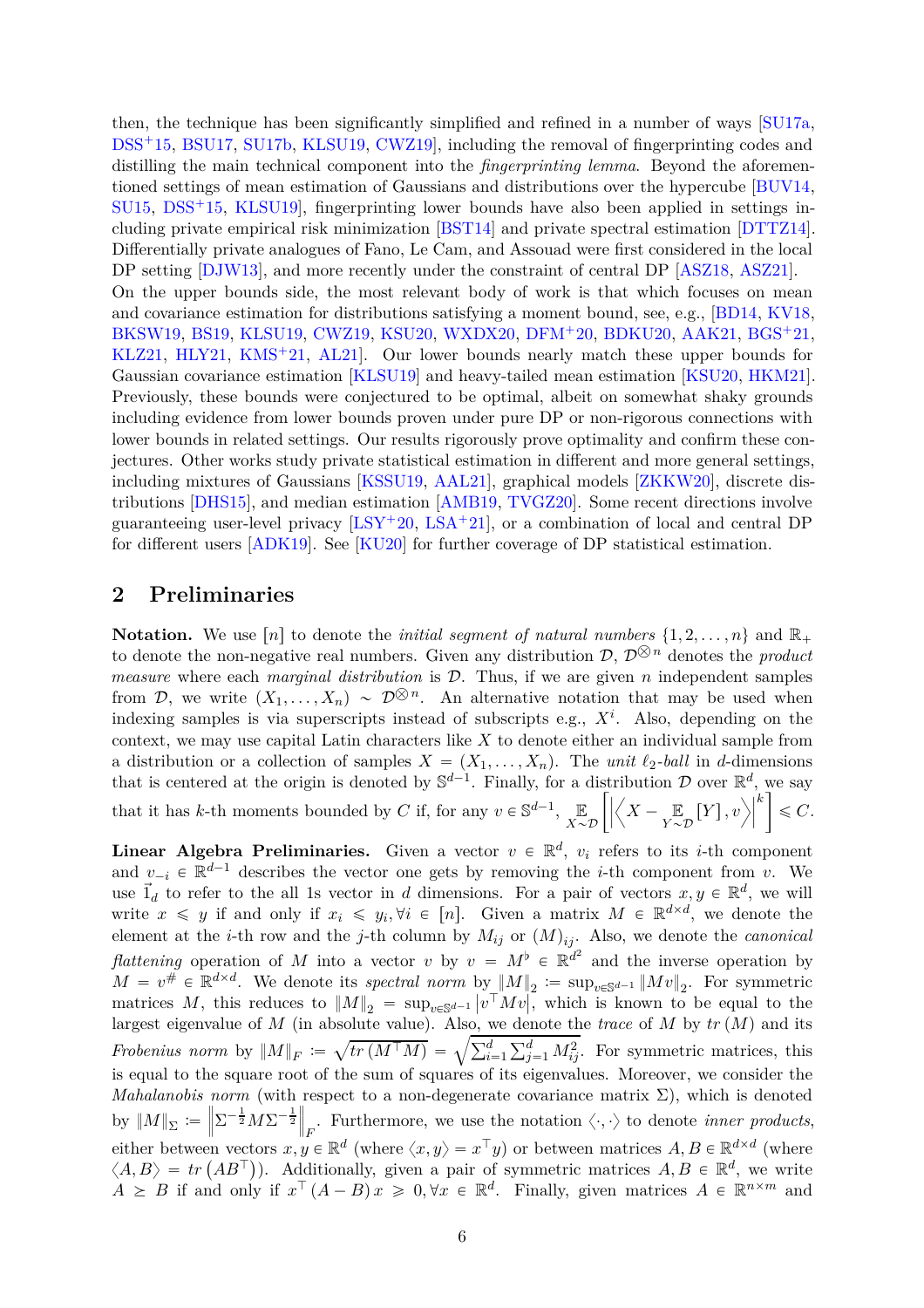<span id="page-6-3"></span> $B \in \mathbb{R}^{k \times \ell}$ , the *Kronecker product* of *A* with *B* is denoted by  $A \otimes B \in \mathbb{R}^{(nk)\times (m\ell)}$ . More linear algebra facts appear in Appendix [A.](#page-33-0)

#### <span id="page-6-0"></span>**2.1 Privacy Preliminaries**

We define differential privacy and state its closure under post-processing property.

**Definition 2.1** (Differential Privacy (DP) [\[DMNS06\]](#page-31-0)). A randomized algorithm  $M: \mathcal{X}^n \to \mathcal{Y}$ satisfies  $(\varepsilon, \delta)$ -differential privacy  $((\varepsilon, \delta)$ -DP) if for every pair of neighboring datasets *X, X<sup>1</sup>*  $\in \mathcal{X}^n$ (i.e., datasets that differ in exactly one entry), we have:

$$
\mathbb{P}\left[M\left(X\right)\in Y\right]\leqslant e^{\varepsilon}\cdot\mathbb{P}\left[M\left(X'\right)\in Y\right]+\delta,\forall Y\subseteq\mathcal{Y}.
$$

When  $\delta = 0$ , we say that M satisfies  $\varepsilon$ -differential privacy or pure differential privacy.

<span id="page-6-1"></span>**Lemma 2.2** (Post Processing [\[DMNS06\]](#page-31-0)). *If*  $M : \mathcal{X}^n \to \mathcal{Y}$  *is*  $(\varepsilon, \delta)$ -*DP*, and  $P : \mathcal{Y} \to \mathcal{Z}$  *is any randomized function, then the algorithm*  $P \circ M$  *is*  $(\varepsilon, \delta)$ -*DP.* 

Finally, we discuss a recent technique from [\[ASZ21\]](#page-29-0) for proving lower bounds for estimation problems under approximate DP. It is a private version of the well-known Assouad Lemma [\[Yu97\]](#page-32-11). Let P be a family of distributions over  $\mathcal{X}^n$ , where X is the data universe and n is the number of samples. Let  $\theta : \mathcal{P} \to \Theta$  be the parameter of the distribution that we want to estimate, and let  $\ell : \Theta \to \Theta$  be the pseudo-metric (loss function) for estimating  $\theta$ . We define the risk of an estimator  $\hat{\theta}$  as max  $p \in \overline{P}$ E  $X \sim p$  $\left[ \ell \left( \hat{\theta} \left( X \right), \theta \left( p \right) \right) \right]$ . We use the following notion of minimax risk for  $(\varepsilon, \delta)$ -DP estimators:

$$
R(\mathcal{P}, \ell, \varepsilon, \delta) = \min_{\hat{\theta} \text{ is } (\varepsilon, \delta) \text{-DP}} \max_{p \in \mathcal{P}} \mathbb{E}_{X \sim P} \left[ \ell \left( \hat{\theta} \left( X \right), \theta \left( p \right) \right) \right].
$$

Let  $V \subseteq \mathcal{P}$  be a subset of distributions indexed by the points in the hypercube  $\mathcal{E}_d = \{-1, 1\}^d$ . Suppose there exists a  $\tau \in \mathbb{R}$ , such that for all  $u, v \in \mathcal{E}_d$ ,  $\ell(\theta(p_u), \theta(p_v)) \geq 2\tau \cdot \sum_{i=1}^d$  $\sum_{i=1}^{8} 1 \{u_i \neq v_i\}.$ For every coordinate  $i \in [d]$ , define the following mixture distributions:

$$
p_{+i} = \frac{2}{|\mathcal{E}_d|} \sum_{e \in \mathcal{E}_d: e_i = 1} p_e \text{ and } p_{-i} = \frac{2}{|\mathcal{E}_d|} \sum_{e \in \mathcal{E}_d: e_i = -1} p_e.
$$

The DP Assouad's method provides a lower bound for the minimax risk by considering the problem of distinguishing between  $p_{+i}$  and  $p_{-i}$ .

<span id="page-6-2"></span>**Lemma 2.3** (DP Assouad's Method [\[ASZ21\]](#page-29-0)). *For all*  $i \in [d]$ , let  $\phi_i : \mathcal{X}^n \to \{-1, 1\}$  be a binary *classifier. Then we have the following:*

$$
R(\mathcal{P}, \ell, \varepsilon, \delta) \geq \frac{\tau}{2} \cdot \sum_{i=1}^d \min_{\phi_i \text{ is } (\varepsilon, \delta) \cdot DP} \left( \mathop{\mathbb{P}}_{X \sim p_{+i}} [\phi_i(X) \neq 1] + \mathop{\mathbb{P}}_{X \sim p_{-i}} [\phi_i(X) \neq -1] \right).
$$

*Moreover, if*  $\forall i \in [d]$ *, there exists a coupling*  $(X, Y)$  *between*  $p_{+i}$  *and*  $p_{-i}$  *with*  $\mathbb{E}[d_{\text{Ham}}(X, Y)] \leq$ *D, then:*

$$
R(\mathcal{P}, \ell, \varepsilon, \delta) \geq \frac{d\tau}{2} \cdot (0.9e^{-10\varepsilon D} - 10\delta D).
$$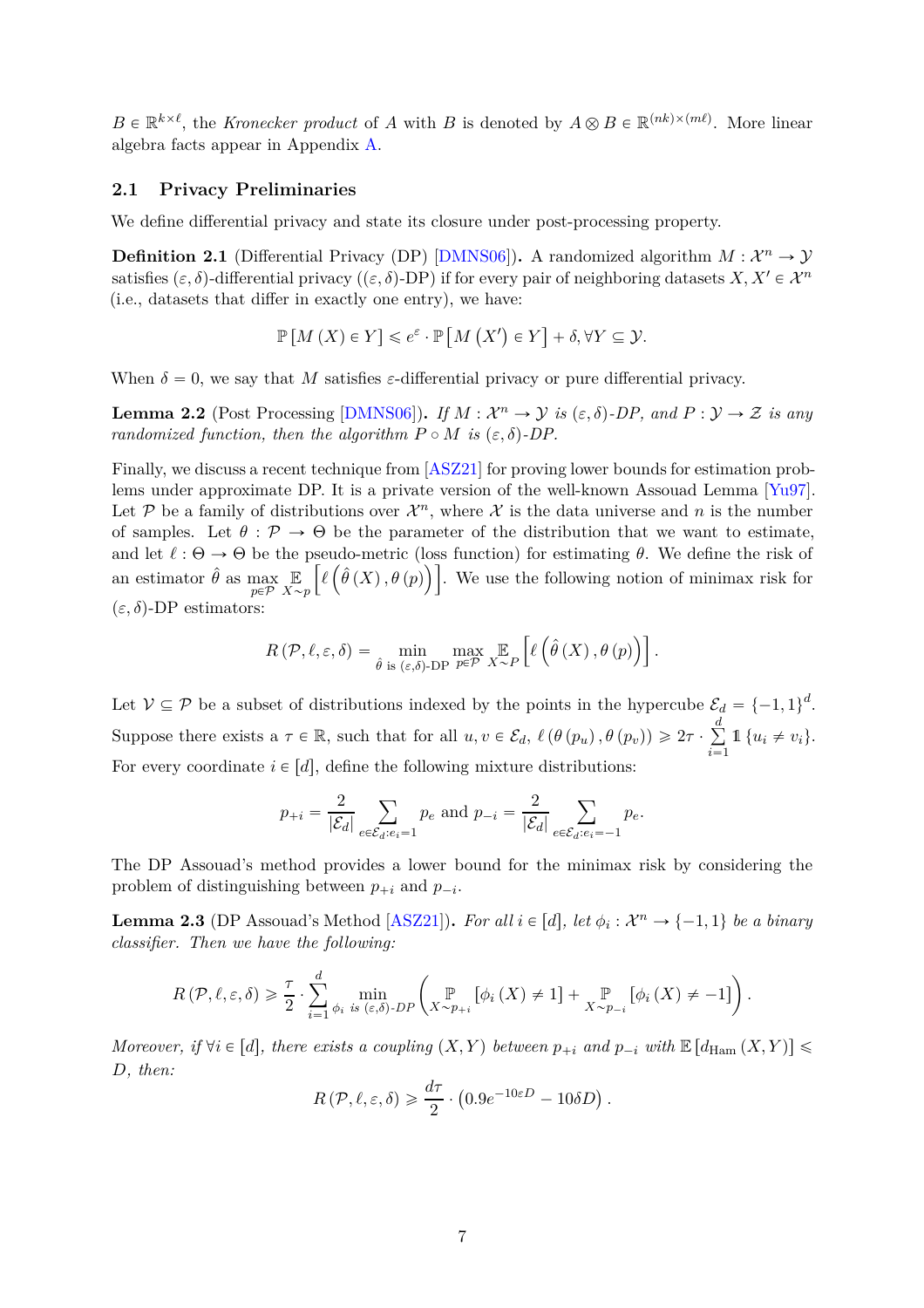#### <span id="page-7-4"></span><span id="page-7-0"></span>**2.2 Exponential Families**

In this work, we make frequent use of exponential families due to their expressive power. This gives us a unified way of dealing with multiple commonly used distributions (e.g., Gaussians, Bernoullis). We first state the definition of exponential families.

<span id="page-7-2"></span>**Definition 2.4** (Exponential Family). Let  $S \subseteq \mathbb{R}^d$  and  $h: S \to \mathbb{R}_+, T: S \to \mathbb{R}^k$ . Given  $\eta \in \mathbb{R}^k$ , we say that the density function  $p_n$  belongs to the *exponential family*  $\mathcal{E}(T, h)$  if its density can be written in the form:

$$
p_{\eta}(x) = h(x) \exp (\eta^{\top} T(x) - Z(\eta)), \forall x \in S,
$$

where:

$$
Z(\eta) = \ln \left( \int_{S} h(x) \exp \left( \eta^{\top} T(x) \right) dx \right).
$$

The functions *h* and *T* are referred to as the *carrier measure* and the *sufficient statistics* of the family, respectively. Additionally, *Z* is known as the *log-partition function* and *η* is the *natural parameter vector.* Finally, we denote the *range of natural parameters* by  $\mathcal{H} \subseteq \mathbb{R}^k$ , which is the set of values of *η* for which the log-partition function is well-defined  $(Z(\eta) < \infty)$ .

We appeal to the following properties of exponential families.

<span id="page-7-3"></span>**Proposition 2.5** (see [\[Jor10\]](#page-31-6)). Let  $\mathcal{E}(T, h)$  be an exponential family parameterized by  $\eta \in \mathbb{R}^k$ . *Then, the following hold:*

• *For all*  $\eta \in \mathcal{H}$ *, it holds that:* 

$$
\mu_T \coloneqq \mathop{\mathbb{E}}_{X \sim p_{\eta}} \left[ T\left( X \right) \right] = \nabla Z \left( \eta \right).
$$

• *For all*  $\eta \in \mathcal{H}$ *, it holds that:* 

$$
\Sigma_T := \mathop{\mathbb{E}}_{X \sim p_{\eta}} \left[ \left( T\left( X \right) - \mu_T \right) \left( T\left( X \right) - \mu_T \right)^\top \right] = \nabla^2 Z \left( \eta \right).
$$

• For all  $\eta \in \mathcal{H}$  and  $s \in \mathbb{R}^k$  such that  $\eta + s \in \mathcal{H}$ , it holds that:

$$
\mathop{\mathbb{E}}_{X \sim p_{\eta}} \left[ \exp \left( s^{\top} T \left( X \right) \right) \right] = \exp \left( Z \left( \eta + s \right) - Z \left( \eta \right) \right).
$$

For a number of facts from probability and statistics (both related and unrelated to exponential families), we refer the reader to Appendix [B.](#page-34-0)

### <span id="page-7-1"></span>**3 Fingerprinting Proofs for Exponential Families**

This section is split into three parts. Section [3.1](#page-8-0) provides an overview of existing fingerprinting proofs and motivation for our result, as well as introduces notation we will use in subsequent sections. Then, in Section [3.2,](#page-9-0) we prove our new fingerprinting lemma, and in Section [3.3,](#page-12-0) we provide a general recipe about how the lemma can be employed to prove lower bounds in private statistics. We show that our technique can be used to recover existing lower bounds in Appendix [C,](#page-36-0) and proceed to give new lower bounds for covariance estimation in Section [4.](#page-17-0) All the results that we give here hold for any exponential family (see Definition [2.4\)](#page-7-2). Thus, we will assume that the data-generating distribution is some  $p_{\eta}$  over  $S \subseteq \mathbb{R}^d$  with natural parameter vector  $\eta \in \mathcal{H} \subseteq \mathbb{R}^k$  that belongs in a family  $\mathcal{E}(T, h)$ .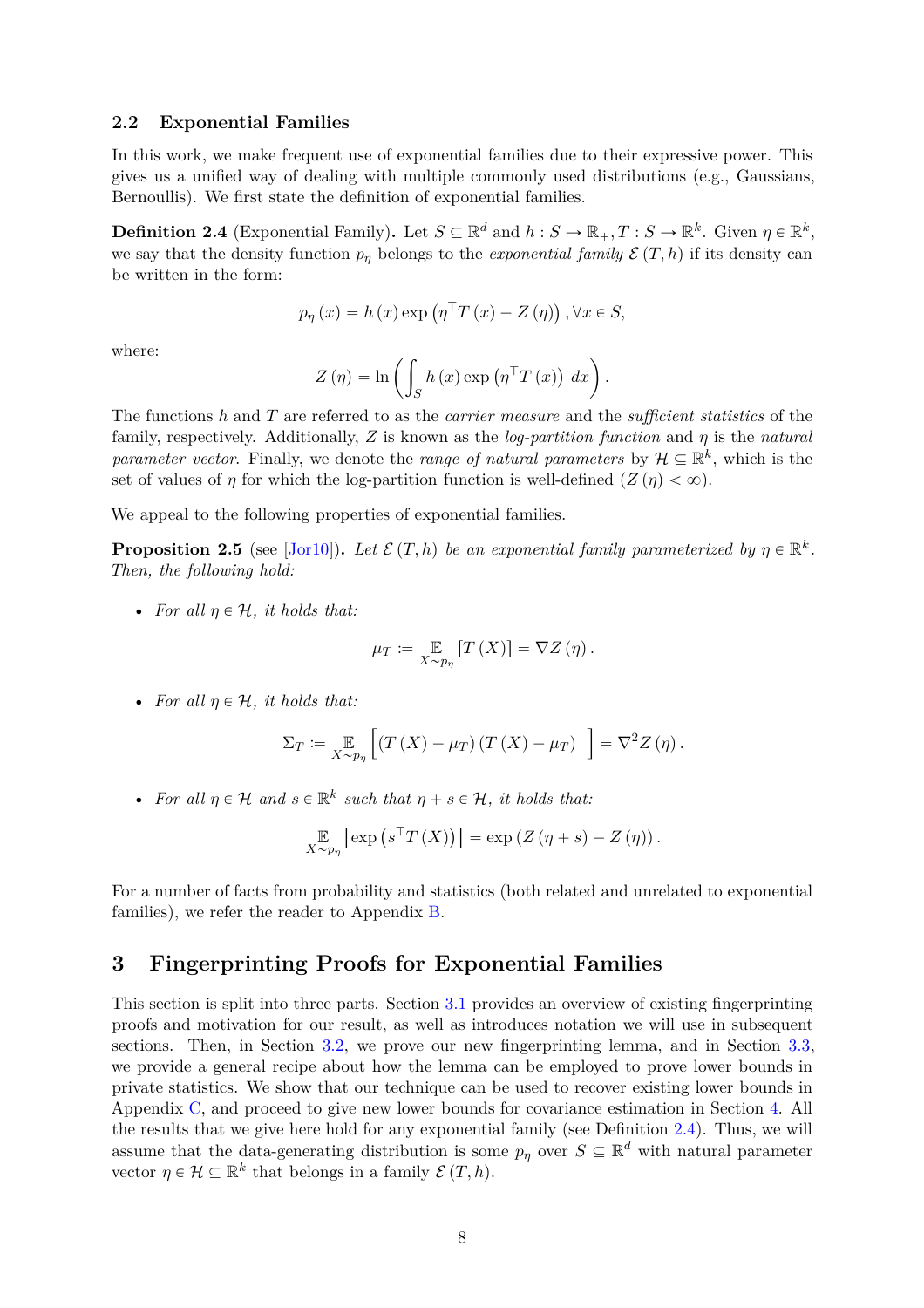#### <span id="page-8-0"></span>**3.1 Overview of Fingerprinting Proofs and Intuition for Our Result**

Fingerprinting proofs capture the trade-off between the accuracy of an estimator and the correlation between its output and the input samples. For simplicity, assume that the data-generating distribution is univariate and comes from a family that is parameterized by its mean  $\mu$ , which we want to estimate. Standard techniques based on minimax theory reduce testing to estimation and lead to lower bounds for the latter problem by considering a finite family of distributions for which testing is hard. In contrast, fingerprinting lower bounds assume we have a subset of the domain of  $\mu$  (commonly a 0-centered real interval  $[-R, R]$ ) and a uniform prior over it, from which a value of  $\mu \sim \mathcal{U}$  [-R, R] is drawn. Thus, we randomly pick one of the distributions  $\mathcal{D}_{\mu}$ in the family and draw *n* independent samples  $X \sim \mathcal{D}_{\mu}^{\otimes n}$ . Then, given an estimator  $f : \mathbb{R}^n \to \mathbb{R}$ for  $\mu$ , we consider the quantity:

$$
Z_i := c(R, \mu) \left( f(X) - \mu \right) \left( X_i - \mu \right), \forall \in [n],
$$

which measures the correlation between the output of f and the *i*-th sample  $(c(R, \mu) > 0$  is a scaling factor depending on the distribution family considered and exists for technical purposes). Defining  $Z := \sum_{i \in [n]} Z_i$ , all proofs first show a lower bound *L* on:

$$
\mathbb{E}\left[\underset{\text{correlation}}{\underbrace{Z}} + \underbrace{(f(X) - \mu)^2}{\underbrace{\text{accuracy}}} \right]
$$

implying that our estimator cannot at the same time be accurate (with respect to the Mean-Squared-Error (MSE)) and exhibit low correlation with all the individual samples. This component of the proof is traditionally called the *fingerprinting lemma*.

The steps we have described so far do not involve any privacy assumptions. Privacy comes in the second step of the proof, where we upper bound the correlation terms  $\mathbb{E}_{\mu,X}[Z_i]$ . Specifically,

we assume that *f* is a private mechanism with MSE at most  $\frac{L}{2}$ . Due to privacy, all correlation terms  $Z_i$  should be upper-bounded by the same  $U = U(\varepsilon, \delta)$ . Applying this for each sample leads to an inequality of the form  $nU \ge \frac{L}{2} \iff n \ge \frac{L}{2l}$  $\frac{L}{2U}$ , so the only thing that remains is to identify the appropriate parameter range for  $\delta$  to prove the desired bound.

Our work is motivated by a fundamental weakness of existing fingerprinting proofs. To prove lower bounds for high-dimensional distributions via fingerprinting, past works have assumed that the underlying distribution is a product distribution. This made it possible to work componentwise using techniques for single-dimensional distributions. This assumption is somewhat restrictive and makes it difficult to generalize the approach to settings with a richer correlation structure. We prove a general lemma for exponential families  $\mathcal{E}(T, h)$  and, in the process, show how to go beyond product distributions.

The proof necessitates us to shift our focus away from mean estimation. Indeed, there is no general closed-form expression for the mean of a distribution belonging to an exponential family and it is generally uncommon for such families to be parameterized by it. Instead, we consider estimating the natural parameter vector *η*. We assume the existence of vectors  $\eta^1, \eta^2$ with  $\eta^1 \leq \eta^2$  which belong in the range of natural parameters H of the exponential family  $\mathcal{E}(T, h)$  and define the intervals  $I_j := \left[\eta_j^1, \eta_j^2\right]$  for each coordinate  $j \in [k]$ . Then, assuming that  $\bigotimes_{j\in[k]} I_j \subseteq \mathcal{H}$ , we draw a natural parameter vector *η* such that each coordinate  $\eta_j$  is sampled uniformly at random from  $I_i$ . Observe that  $I_i$  may not be centered around the origin, which poses a minor technical difficulty. To deal with this, we assume that our estimator does not estimate *η* itself, but rather the deviation of *η* from the mean  $m := \frac{\eta^1 + \eta^2}{2}$  $rac{+\eta^2}{2}$  of the distribution from which  $\eta$  is sampled. The two problems are equivalent because any estimator  $f: \mathbb{R}^{n \times d} \to \bigotimes_{j \in [k]}$  $\sqrt{ }$  $\overline{\phantom{a}}$  $\frac{\eta_j^2 - \eta_j^1}{2}, \frac{\eta_j^2 - \eta_j^1}{2}$ 1 for the latter problem can be transformed to an estimator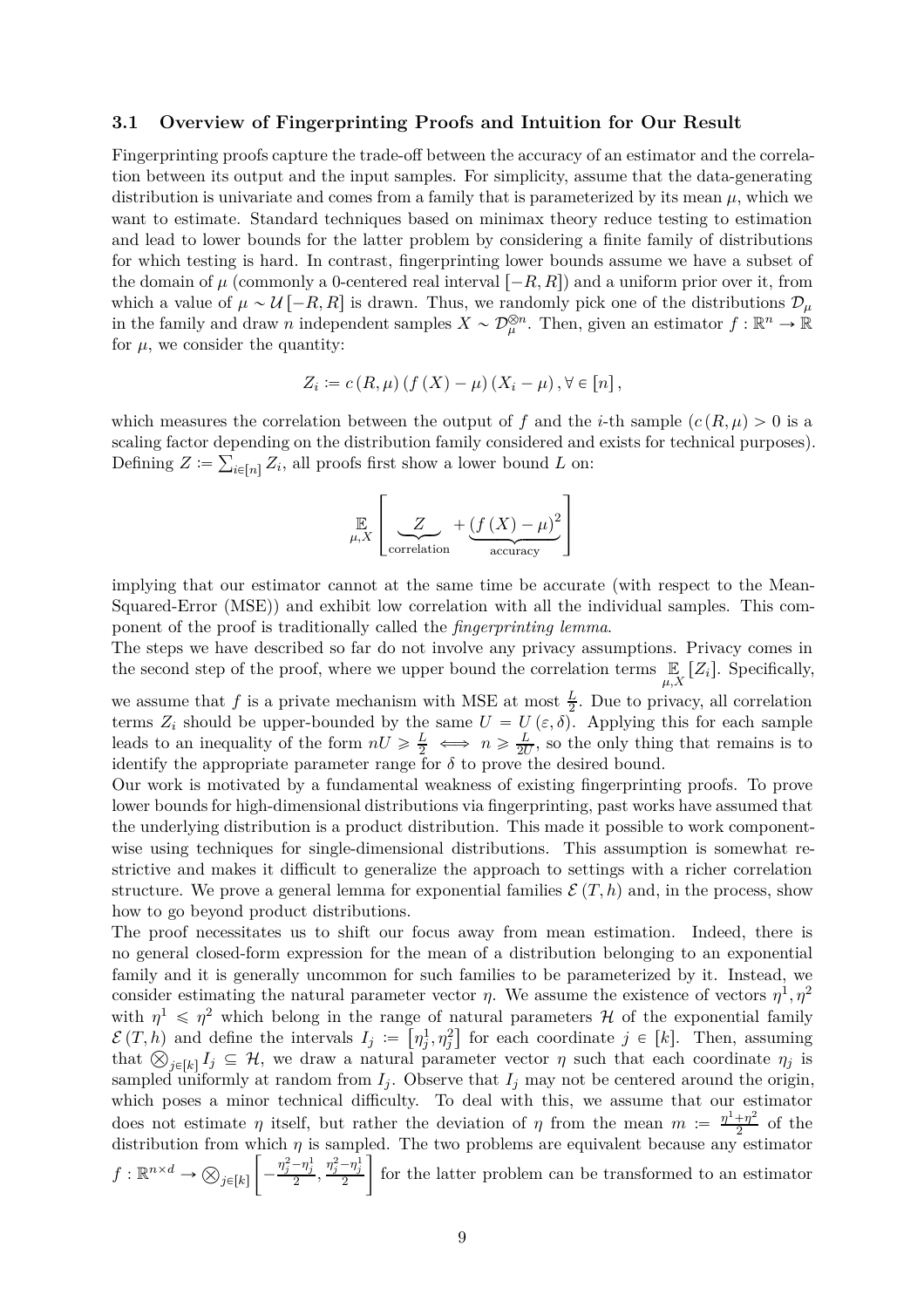<span id="page-9-6"></span>for the former, simply by adding *m* to it (and vice-versa). Defining  $R := \eta^2 - \eta^1$ , the correlation between the estimate for  $\eta_j$  and the sample  $X_i$  becomes:

<span id="page-9-5"></span>
$$
Z_i^j := \left[\frac{R_j^2}{4} - (\eta_j - m_j)^2\right] \left[f_j\left(X\right) - (\eta_j - m_j)\right] \left(T_j\left(X_i\right) - \mu_{T,j}\right), \forall i \in [n], j \in [k]. \tag{1}
$$

Observe that now,  $Z_i^j$  measures the correlation between  $f$  and the *sufficient statistics* of the samples. This is in contrast to older fingerprinting proofs, in which the  $Z_i^j$  measure correlation between *f* and the samples themselves. We consider our alternate parameterization to be natural in the context of exponential families. Indeed, we know that, if we want to estimate the natural parameter vector of a distribution that belongs to an exponential family given a dataset  $X = (X_1, \ldots, X_n)$ , it suffices to know the values  $T(X_1), \ldots, T(X_n)$  instead of the samples themselves (see [\[Jor10\]](#page-31-6)). Thus, despite *f* receiving *X*, correlation ends up being measured with respect to  $T(X_i), i \in [n]$ .

In addition to the above, we introduce three more correlation terms:

$$
Z_i := \sum_{j \in [k]} Z_i^j = \sum_{j \in [k]} \left[ \frac{R_j^2}{4} - (\eta_j - m_j)^2 \right] \left[ f_j \left( X \right) - (\eta_j - m_j) \right] \left( T_j \left( X_i \right) - \mu_{T,j} \right), \tag{2}
$$

$$
Z^{j} := \sum_{i \in [n]} Z_{i}^{j} = \left[ \frac{R_{j}^{2}}{4} - (\eta_{j} - m_{j})^{2} \right] \left[ f_{j} \left( X \right) - (\eta_{j} - m_{j}) \right] \sum_{i \in [n]} \left( T_{j} \left( X_{i} \right) - \mu_{T,j} \right), \tag{3}
$$

$$
Z := \sum_{i \in [n]} Z_i = \sum_{j \in [k]} Z^j.
$$
 (4)

We motivate each of the above. [\(2\)](#page-9-1) describes the correlation between the *i*-th sample and our estimates for all components of  $\eta$ . Moreover, [\(3\)](#page-9-2) describes the correlation between our estimate for  $\eta_j$  and all of the samples. Finally, [\(4\)](#page-9-3) describes the total correlation between the output of *f* and the dataset. Our fingerprinting lemma for exponential families will involve upper and lower-bounding the quantity:

<span id="page-9-3"></span><span id="page-9-2"></span><span id="page-9-1"></span>
$$
\mathop{\mathbb{E}}_{\eta,X}\left[Z+\|f(X)-(\eta-m)\|_2^2\right].
$$

#### <span id="page-9-0"></span>**3.2 The Main Lemma**

We prove our new fingerprinting lemma in two parts. First, we assume we have a distribution *p<sub>n</sub>* that belongs to an exponential family and we want to estimate  $\eta$ <sup>*j*</sup> whereas  $\eta$ <sup>*-j*</sup> is fixed (Lemma [3.1\)](#page-9-4). We then leverage this to get a result when the goal is to estimate all of *η* (Lemma [3.2\)](#page-11-0).

<span id="page-9-4"></span>**Lemma 3.1.** Let  $p_\eta$  be a distribution belonging to an exponential family  $\mathcal{E}(T, h)$  with natural *parameter vector*  $\eta \in \mathcal{H} \subseteq \mathbb{R}^k$ . We assume that  $\eta_j$  is randomly generated by drawing  $\eta_j \sim U(I_j)$  $whereas \ \eta_{-j} \ \text{is fixed.}$  Then, for any function  $f_j : \mathbb{R}^{n \times d} \to \left[ \frac{1}{n} \right]$  $-\frac{R_j}{2}$  $\frac{R_j}{2}, \frac{R_j}{2}$ 2 ı *that takes as input a dataset*  $X = (X_1, \ldots, X_n) \sim p_{\eta}^{\otimes n}$ *:* 

$$
\mathop{\mathbb{E}}_{\eta_j,X}\left[Z^j + \left[f_j\left(X\right) - (\eta_j - m_j)\right]^2\right] \geqslant \frac{R_j^2}{12}.
$$

*Proof.* Consider the function  $g_j : \mathbb{R}^k \to \mathbb{R}$  where  $g_j(\eta) := \mathbb{E}[f_j(X)]$ .  $g_j$  can equivalently be written as:

$$
g_j(\eta) = \int_{\mathbb{R}^d} \ldots \int_{\mathbb{R}^d} \left( \prod_{i \in [n]} p_{\eta}(x_i) \right) f_j(x_1, \ldots, x_n) dx_1 \ldots dx_n.
$$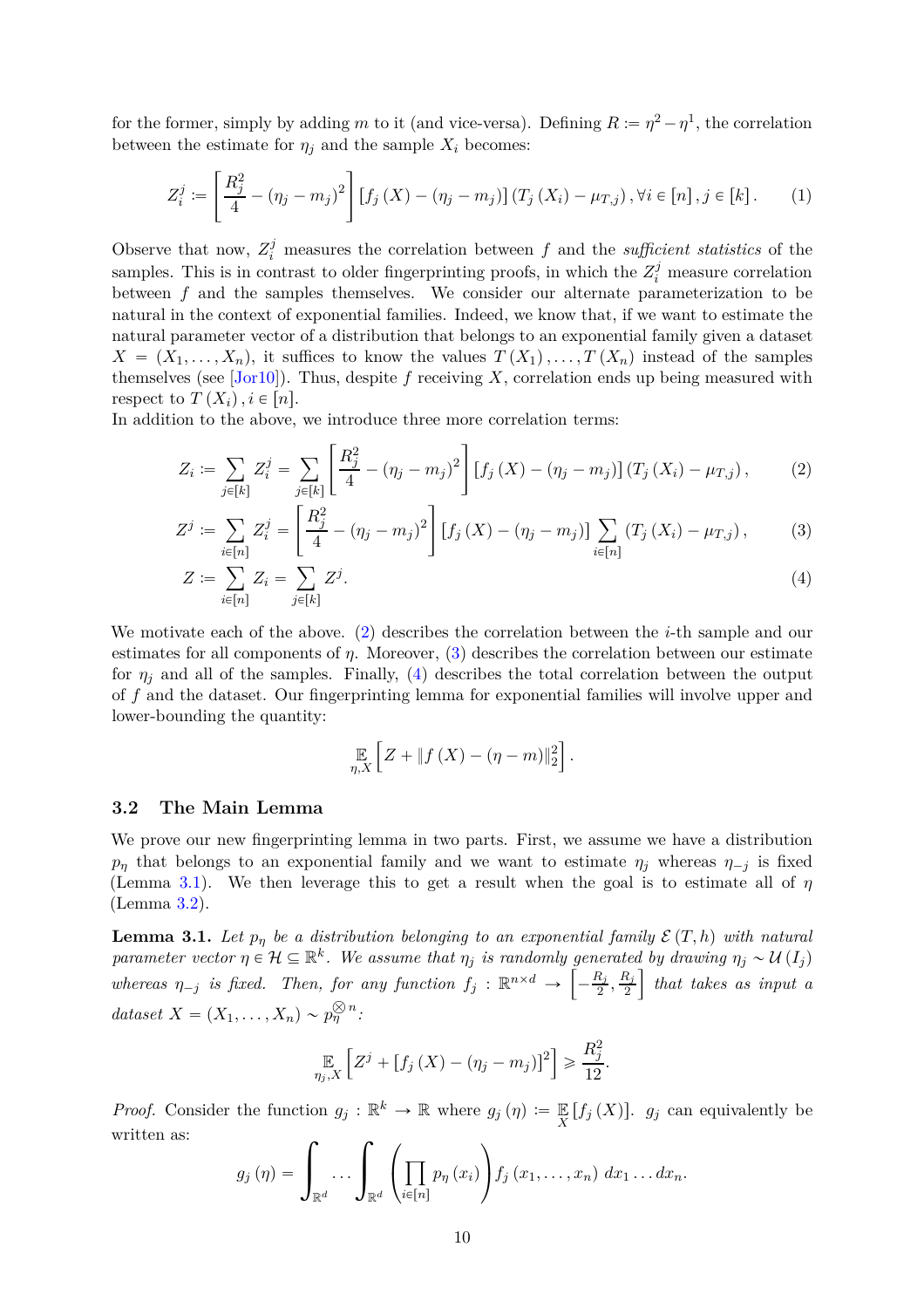Observe that:

$$
\left(\prod_{i\in[n]} p_{\eta}(x_i)\right) = \left(\prod_{i\in[n]} h(x_i)\right) \exp\left(\left\langle \eta, \sum_{i\in[n]} T(x_i)\right\rangle - nZ(\eta)\right)
$$

$$
\implies \nabla_{\eta} \left(\prod_{i\in[n]} p_{\eta}(x_i)\right) = \left(\prod_{i\in[n]} p_{\eta}(x_i)\right) \sum_{i\in[n]} (T(x_i) - \nabla_{\eta} Z(\eta))
$$

$$
= \left(\prod_{i\in[n]} p_{\eta}(x_i)\right) \sum_{i\in[n]} (T(x_i) - \mu_T),
$$

where the last equality uses the first part of Proposition [2.5.](#page-7-3) Consequently, the gradient of  $g_j$  is:

$$
\nabla_{\eta} g_j(\eta) = \int_{\mathbb{R}^d} \dots \int_{\mathbb{R}^d} \left( \prod_{i \in [n]} p_{\eta}(x_i) \right) f_j(x_1, \dots, x_n) \sum_{i \in [n]} (T(x_i) - \mu_T) dx_1 \dots dx_n
$$
  
\n
$$
= \mathbb{E}_{X} \left[ f_j(X) \sum_{i \in [n]} (T(X_i) - \mu_T) \right]
$$
  
\n
$$
\stackrel{(a)}{=} \mathbb{E}_{X} \left[ f_j(X) \sum_{i \in [n]} (T(X_i) - \mu_T) \right] - \mathbb{E}_{X} \left[ (\eta_j - m_j) \sum_{i \in [n]} (T(X_i) - \mu_T) \right]
$$
  
\n
$$
= \mathbb{E}_{X} \left[ [f_j(X) - (\eta_j - m_j)] \sum_{i \in [n]} (T(X_i) - \mu_T) \right],
$$

where (a) relies on the observation that, conditioned on  $\eta_j$ ,  $\eta_j - m_j$  and  $\sum_{i \in [n]} (T(X_i) - \mu_T)$ are independent and  $\mathbb{E}$ <sub>X</sub>  $\left[\sum_{i\in[n]} (T(X_i) - \mu_T)\right] = 0.$ We proceed to define the function  $G_j : \mathbb{R}^k \to \mathbb{R}$  as:

$$
G_j(\eta) := \mathbb{E}\left[Z^j\right] = \left[\frac{R_j^2}{4} - (\eta_j - m_j)^2\right] \mathbb{E}\left[\left[f_j\left(X\right) - (\eta_j - m_j)\right]\sum_{i \in [n]} \left(T_j\left(X_i\right) - \mu_{T,j}\right)\right]
$$

$$
= \left[\frac{R_j^2}{4} - (\eta_j - m_j)^2\right] \frac{\partial g_j}{\partial \eta_j}(\eta).
$$

Calculating the expectation of  $G_j$  with respect to  $\eta_j$  yields:

$$
\mathbb{E}\left[G_j\left(\eta\right)\right] = \mathbb{E}\left[\left[\frac{R_j^2}{4} - \left(\eta_j - m_j\right)^2\right] \frac{\partial g_j}{\partial \eta_j}(\eta)\right]
$$
\n
$$
= \frac{1}{|I_j|} \int_{\eta_j^1}^{\eta_j^2} \left[\frac{R_j^2}{4} - \left(\eta_j - m_j\right)^2\right] \frac{\partial g_j}{\partial \eta_j}(\eta_1, \dots, t, \dots, \eta_k) dt
$$
\n
$$
\stackrel{(a)}{=} \frac{1}{|I_j|} \left[\frac{R_j^2}{4} - (t - m_j)^2\right] g_j(\eta_1, \dots, t, \dots, \eta_k) dt
$$
\n
$$
+ 2 \frac{1}{|I_j|} \int_{\eta_j^1}^{\eta_j^2} (t - m_j) g_j(\eta_1, \dots, t, \dots, \eta_k) dt
$$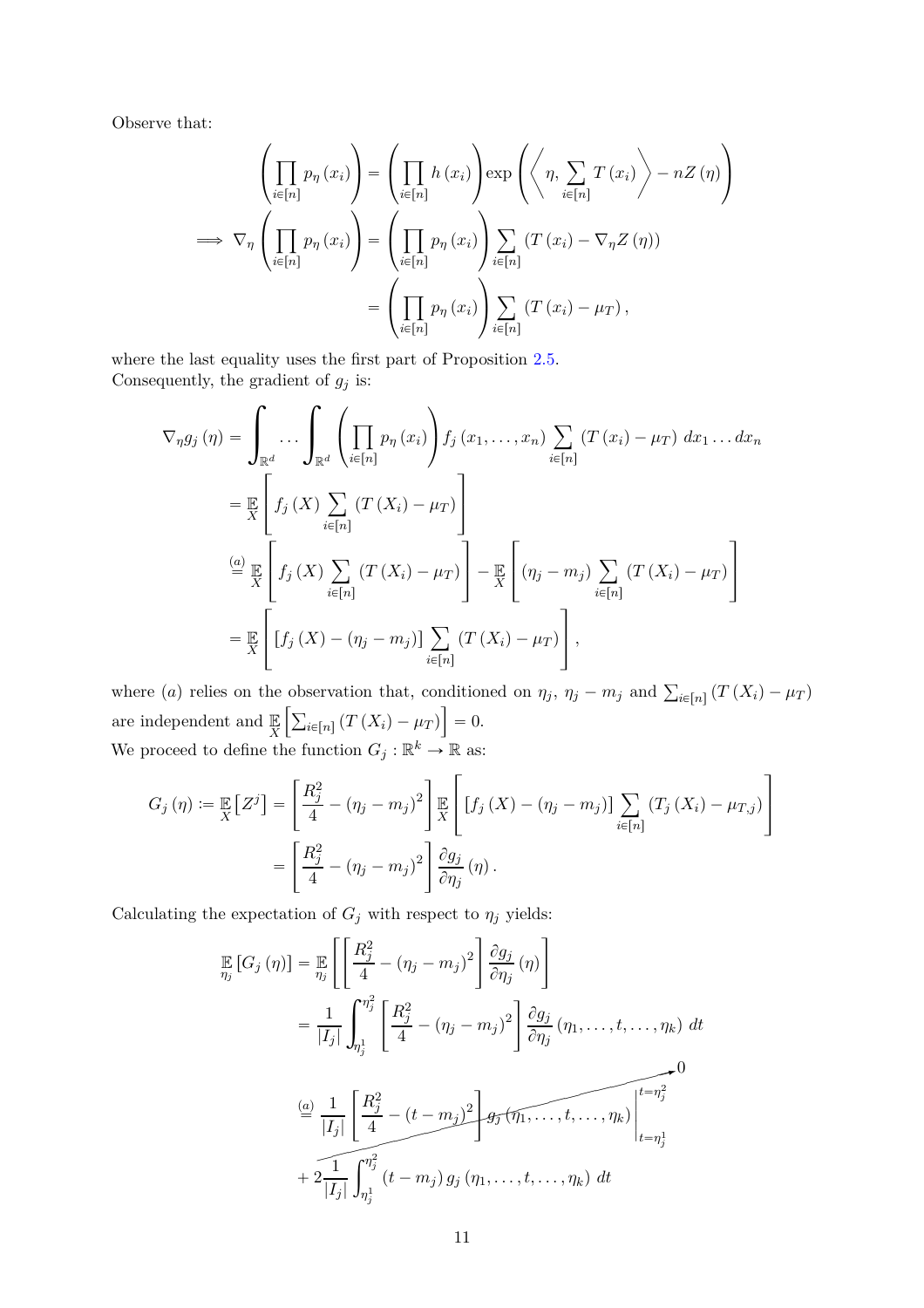<span id="page-11-1"></span>
$$
=2\mathbb{E}_{\eta_j}\left[\left(\eta_j-m_j\right)g_j\left(\eta\right)\right].
$$

where (*a*) uses integration by parts and the fact that  $m_j$  has been defined to be equal to  $\frac{\eta_j^1 + \eta_j^2}{2}$ in Section [3.1.](#page-8-0)

Based on this, we remark that the inequality we wish to prove can be written in the form:

$$
\mathop{\mathbb{E}}_{\eta_j, X} \left[ 2 \left( \eta_j - m_j \right) f_j \left( X \right) + \left[ f_j \left( X \right) - \left( \eta_j - m_j \right) \right]^2 \right] \geq \frac{R_j^2}{12}.
$$
\n(5)

Appealing to linearity of expectation, we focus on the second term and get:

$$
\mathbb{E}_{\eta_j, X} \left[ \left[ f_j \left( X \right) - (\eta_j - m_j) \right]^2 \right] = \mathbb{E}_{\eta_j, X} \left[ f_j^2 \left( X \right) - 2 (\eta_j - m_j) f_j \left( X \right) + (\eta_j - m_j)^2 \right]
$$
\n
$$
\geq -2 \mathbb{E}_{\eta_j, X} \left[ (\eta_j - m_j) f_j \left( X \right) \right] + \mathbb{E}_{\eta_j} \left[ (\eta_j - m_j)^2 \right]
$$
\n
$$
= -2 \mathbb{E}_{\eta_j, X} \left[ (\eta_j - m_j) f_j \left( X \right) \right] + \mathbb{V}_{\eta_j} \left( \eta_j \right)
$$
\n
$$
= -2 \mathbb{E}_{\eta_j, X} \left[ (\eta_j - m_j) f_j \left( X \right) \right] + \frac{R_j^2}{12}.
$$

Substituting this to [\(5\)](#page-11-1) yields the desired result.

We now generalize the previous lemma in the setting where all the components of *η* are drawn independently and uniformly at random from intervals.

<span id="page-11-0"></span>**Lemma 3.2.** Let  $p_\eta$  be a distribution belonging to an exponential family  $\mathcal{E}(T, h)$  with natural *parameter vector*  $\eta \in \mathcal{H} \subseteq \mathbb{R}^k$ . We assume that  $\eta$  is randomly generated by drawing independently  $\eta_j \sim U(I_j)$ ,  $\forall j \in [k]$ . Then, for any function  $f: \mathbb{R}^{n \times d} \to \bigotimes_{j \in [k]}$  $\overline{a}$  $-\frac{R_j}{2}$  $\frac{R_j}{2}, \frac{R_j}{2}$ 2 ı *that takes as input a* dataset  $X = (X_1, \ldots, X_n) \sim p_{\eta}^{\otimes n}$ :

$$
\mathop{\mathbb{E}}_{\eta,X}\left[Z + \|f(X) - (\eta - m)\|_2^2\right] \ge \frac{\|R\|_2^2}{12}.
$$

*Proof.* We have:

$$
\mathbb{E}_{\eta,X}\left[Z + \|f(X) - (\eta - m)\|_2^2\right] = \mathbb{E}_{\eta,X}\left[\sum_{j \in [k]} \left\{Z^j + [f_j(X) - (\eta_j - m_j)]^2\right\}\right]
$$
\n
$$
= \sum_{j \in [k]} \mathbb{E}_{\eta,X}\left[Z^j + [f_j(X) - (\eta_j - m_j)]^2\right]
$$
\n
$$
= \sum_{j \in [k]} \mathbb{E}_{\eta_{j,X}}\left[\mathbb{E}_{\eta_{j,X}}\left[Z^j + [f_j(X) - (\eta_j - m_j)]^2\right]\right]
$$
\n
$$
\stackrel{(a)}{\geq} \sum_{j \in [k]} \mathbb{E}_{\eta_{j}}\left[\frac{R_j^2}{12}\right]
$$
\n
$$
= \frac{\|R\|_2^2}{12},
$$

where  $(a)$  is by a direct application of Lemma [3.1.](#page-9-4)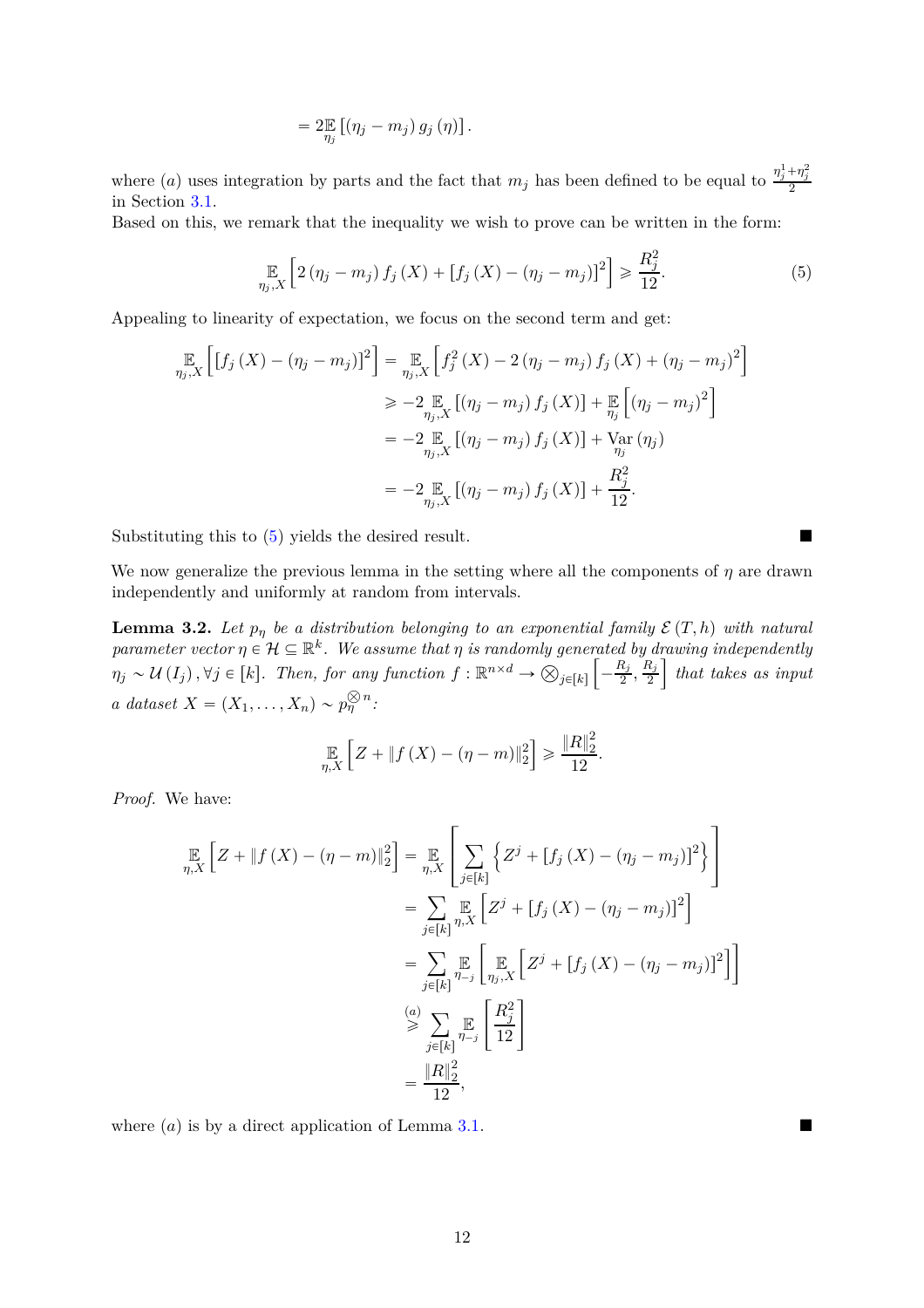### <span id="page-12-0"></span>**3.3 From the Lemma to Lower Bounds**

We leverage Lemma [3.2](#page-11-0) to give a general recipe for proving lower bounds for private estimation. The overall structure of our argument is similar to that of past fingerprinting proofs but, along the way, leverage specific properties of exponential families to deal with the fact that we don't have a product distribution.

We assume the existence of an  $(\varepsilon, \delta)$ -DP mechanism  $M : \mathbb{R}^{n \times d} \to \bigotimes_{j \in [k]}$  $\sqrt{ }$  $-\frac{R_j}{2}$  $\frac{R_j}{2}, \frac{R_j}{2}$ 2  $\Big\}$  with  $\varepsilon \in$  $[0,1]$  and  $\delta > 0$  such that:

<span id="page-12-2"></span>
$$
\mathop{\mathbb{E}}_{X,M} \left[ \|M(X) - (\eta - m)\|_2^2 \right] \leq \alpha^2 \leq \frac{\|R\|_2^2}{24}.
$$
\n(6)

For the above, Lemma [3.2](#page-11-0) with  $f \equiv M$  yields:

$$
\mathop{\mathbb{E}}_{\eta,X,M}[Z] = \mathop{\mathbb{E}}_{M}\left[\mathop{\mathbb{E}}_{\eta,X}[Z]\right] \ge \frac{\|R\|_{2}^{2}}{12} - \mathop{\mathbb{E}}_{\eta,X,M}\left[\|M(X) - (\eta - m)\|_{2}^{2}\right] \ge \frac{\|R\|_{2}^{2}}{24}.\tag{7}
$$

Thus, our intent is to upper bound the LHS by a function of *n*, which will allow us to identify a lower bound to get the desired accuracy. To do so, we first need to upper bound  $\mathbb{E}_{\eta, X, M}$  $[Z_i^2]$ .

For that reason, in addition to the correlation terms  $(1)-(4)$  $(1)-(4)$  $(1)-(4)$  defined in Section [3.1,](#page-8-0) we introduce one more correlation term. Let  $X_i'$  be an independently drawn sample from  $p_\eta$  and let  $X_{\sim i}$  be the dataset that is the same as *X* with  $X_i$  replaced by  $X'_i$ . We define:

$$
s_j := \left[\frac{R_j^2}{4} - (\eta_j - m_j)^2\right] \left[M_j\left(X_{\sim i}\right) - (\eta_j - m_j)\right], \forall j \in [k],\tag{8}
$$

$$
\widetilde{Z}_i := \sum_{j \in [k]} s_j \left( T_j \left( X_i \right) - \mu_{T,j} \right). \tag{9}
$$

This measures the effect that replacing an individual sample has on the output of the estimator. Observe that, conditioning on  $\eta$ ,  $X_{\sim i}$  and  $X_i$  are independent. This implies that  $\lim_{X \to X_i} \left[ \widetilde{Z}_i \right]$  $X_{\sim i}$ ,  $X_i$ , M  $=$  $0$  and  $\Gamma$  Var  $X_{\sim i}$ *,X*<sub>*i*</sub>,*M*  $\left(\widetilde{Z}_i\right) = \mathop{\mathbb{E}}_{X \sim i, X_i, M}$  $\left[ \begin{smallmatrix} \widetilde{Z}^2_i \ Z_i^2 \end{smallmatrix} \right]$ . Additionally, calculating the variance of  $\widetilde{Z}_i$  requires us to reason about the covariance matrix of the sufficient statistics  $\Sigma_T$ , since the calculation involves terms of the form  $(T_{j_1}(X_i) - \mu_{T,j_1})(T_{j_2}(X_i) - \mu_{T,j_2}), j_1, j_2 \in [k].$ The previous remarks are summarized in the following lemma.

<span id="page-12-1"></span>**Lemma 3.3.** *Conditioning on η, it holds that:*

$$
\mathop{\mathbb{E}}_{X_{\sim i}, X_i, M} \left[ \widetilde{Z}_i \right] = 0,
$$
\n
$$
\mathop{\text{Var}}_{X_{\sim i}, X_i, M} \left( \widetilde{Z}_i \right) = \mathop{\mathbb{E}}_{X_{\sim i}, X_i, M} \left[ \widetilde{Z}_i^2 \right] = \mathop{\mathbb{E}}_{X_{\sim i}, M} \left[ s^\top \Sigma_T s \right].
$$

*Proof.* We start by computing the mean. We have:

$$
\mathbb{E}_{X_{\sim i}, X_i, M} \left[ \widetilde{Z}_i \right] = \mathbb{E}_{X_{\sim i}, X_i, M} \left[ \sum_{j \in [k]} s_j \left( T_j \left( X_i \right) - \mu_{T,j} \right) \right]
$$
\n
$$
= \sum_{j \in [k]} \mathbb{E}_{X_{\sim i}, X_i, M} \left[ s_j \left( T_j \left( X_i \right) - \mu_{T,j} \right) \right]
$$
\n
$$
\stackrel{\text{(a)}}{=} \sum_{j \in [k]} \mathbb{E}_{X_{\sim i}, M} \left[ s_j \right] \mathbb{E}_{X_i} \left[ T_j \left( X_i \right) - \mu_{T,j} \right]
$$
\n
$$
= 0,
$$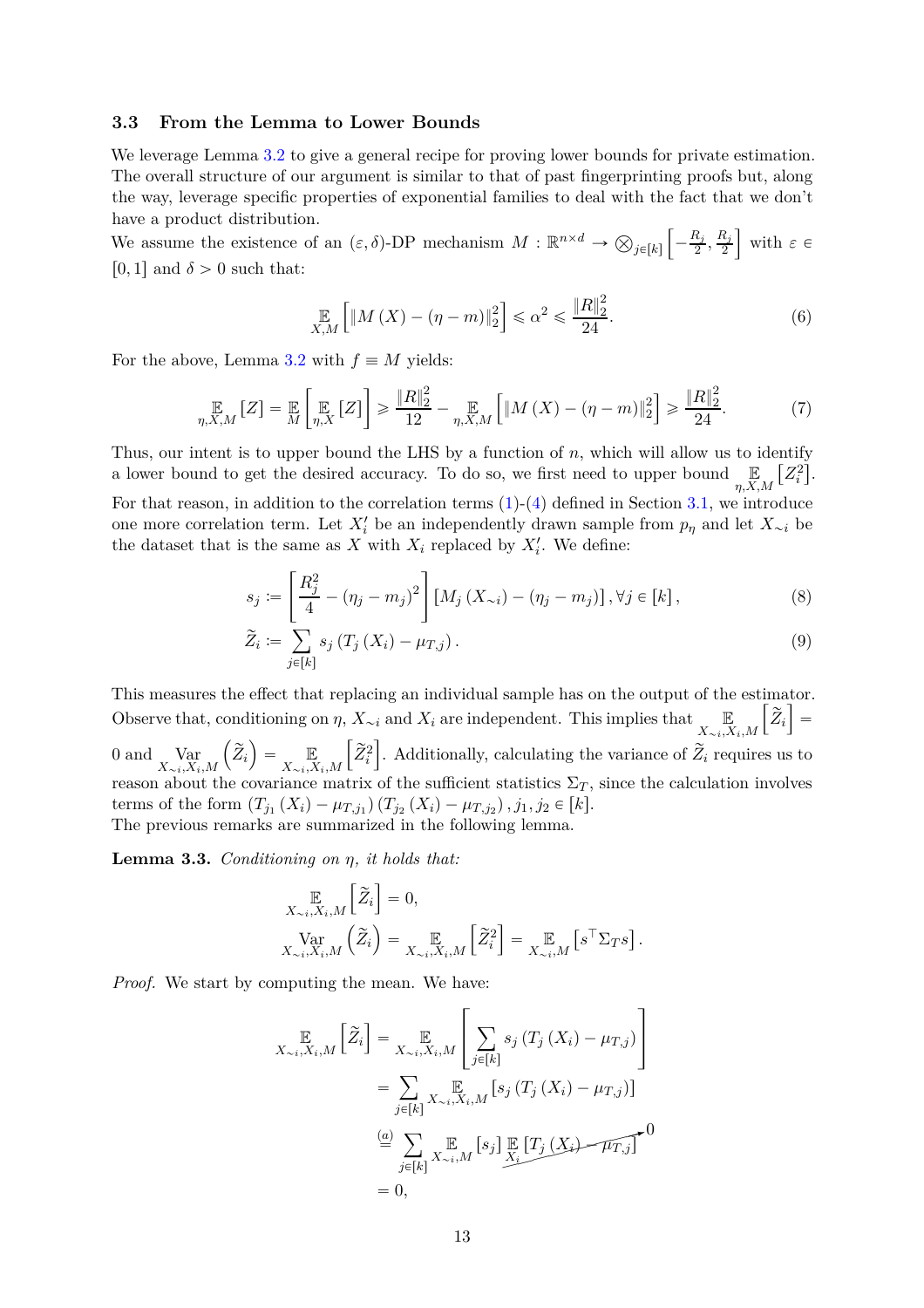<span id="page-13-2"></span>where  $(a)$  relies on the independence of  $s_j =$  $\left[ \frac{R_j^2}{4} - (\eta_j - m_j)^2 \right]$  $[M_j(X_{\sim i}) - (\eta_j - m_j)]$  and  $T_j(X_i) - \mu_{T,j}$  conditioned on *η*. We now proceed with the variance:

$$
\begin{split}\n\operatorname{Var}_{X \sim i, X_i, M} \left( \tilde{Z}_i \right) &= \mathop{\mathbb{E}}_{X \sim i, X_i, M} \left[ \tilde{Z}_i^2 \right] \\
&= \mathop{\mathbb{E}}_{X \sim i, X_i, M} \left[ \sum_{j_1 \in [k]} \sum_{j_2 \in [k]} s_{j_1} s_{j_2} \left( T_{j_1} \left( X_i \right) - \mu_{T, j_1} \right) \left( T_{j_2} \left( X_i \right) - \mu_{T, j_2} \right) \right] \\
&= \sum_{j_1 \in [k]} \sum_{j_2 \in [k]} \mathop{\mathbb{E}}_{X \sim i, M} \left[ s_{j_1} s_{j_2} \right] \mathop{\mathbb{E}}_{X_i} \left[ \left( T_{j_1} \left( X_i \right) - \mu_{T, j_1} \right) \left( T_{j_2} \left( X_i \right) - \mu_{T, j_2} \right) \right] \\
&= \sum_{j_1 \in [k]} \sum_{j_2 \in [k]} \sum_{X \sim i, M} \left[ s_{j_1} s_{j_2} \right] \Sigma_{T, j_1 j_2} \\
&= \sum_{X \sim i, M} \left[ \sum_{j_1 \in [k]} \sum_{j_2 \in [k]} s_{j_1} \Sigma_{T, j_1 j_2} s_{j_2} \right] \\
&= \sum_{X \sim i, M} \left[ s^\top \Sigma_{T} s \right].\n\end{split}
$$

where  $(a)$  is by the second part of Proposition [2.5.](#page-7-3)

Now, we show how to upper bound  $\mathcal{L}_{X,M}$  [ $Z_i$ ] using properties of differential privacy. We appeal to the definition of DP to relate  $\mathbb{E}_{X,M}$  [ $Z_i$ ] with  $\mathbb{E}_{X_{\sim i}, X_i, M}$  $\left[\widetilde{Z}_i\right]$  and  $\mathbb{E}_{\overline{X}_i}$  $X_{\sim i}$ ,  $X_i$ ,  $M$  $\left[ \begin{smallmatrix} \widetilde{Z}^2_i \ Z_i^2 \end{smallmatrix} \right]$ ı . The proof involves splitting  $Z_i$  in its positive and negative components and applying the definition of privacy to each of them. The main steps of the proof are standard (e.g., see [\[SU17b\]](#page-32-2)), but we include all the calculations for completeness.

<span id="page-13-1"></span>**Lemma 3.4.** *Conditioning on η, for any*  $\varepsilon \in [0,1], \delta > 0$ *, and*  $T > 0$ *, it holds that:* 

$$
\mathop{\mathbb{E}}_{X,M}\left[Z_i\right] \leq 2\delta T + 2\varepsilon \sqrt{\mathop{\mathbb{E}}_{X_{\sim i},M}\left[s^{\top} \Sigma_{T} s\right]} + 2 \int_{T}^{\infty} \mathop{\mathbb{P}}_{X_i}\left[\left|\sum_{j\in[k]} \left(T_j\left(X_i\right) - \mu_{T,j}\right)\right| > \frac{4t}{\|R\|_{\infty}^3}\right] dt.
$$

*Proof.* Consider the random variables  $Z_{i,+} = \max\{Z_i, 0\}$  and  $Z_{i,-} = -\min\{Z_i, 0\}$ . These random variables are non-negative, so for any  $T > 0$ , we have:

<span id="page-13-0"></span>
$$
\mathbb{E}_{X,M}[Z_i] = \mathbb{E}_{X,M}[Z_{i,+}] - \mathbb{E}_{\eta, X,M}[Z_{i,-}]
$$
\n
$$
= \int_0^\infty \mathbb{P}_{X,M}[Z_{i,+} > t] dt - \int_0^\infty \mathbb{P}_{X,M}[Z_{i,-} > t] dt
$$
\n
$$
= \int_0^\infty \mathbb{P}_{X,M}[Z_i > t] dt - \int_0^\infty \mathbb{P}_{X,M}[Z_i < -t] dt
$$
\n
$$
= \int_0^T \mathbb{P}_{X,M}[Z_i > t] dt - \int_0^T \mathbb{P}_{X,M}[Z_i < -t] dt
$$
\n
$$
+ \int_0^\infty \mathbb{P}_{X,M}[Z_i > t] dt - \int_T^\infty \mathbb{P}_{X,M}[Z_i < -t] dt
$$
\n(10)

We focus our attention to the first two terms of [\(10\)](#page-13-0). We consider the sets  $S_{+,X_i}, S_{-,X_i} \subseteq \mathbb{R}^k$ :

$$
S_{+,X_i} := \left\{ Y \in \mathbb{R}^k : \sum_{j \in [k]} \left[ \frac{R_j^2}{4} - (\eta_j - m_j)^2 \right] \left[ Y_j - (\eta_j - m_j) \right] \left( T_j \left( X_i \right) - \mu_{T,j} \right) \geqslant t \right\},\,
$$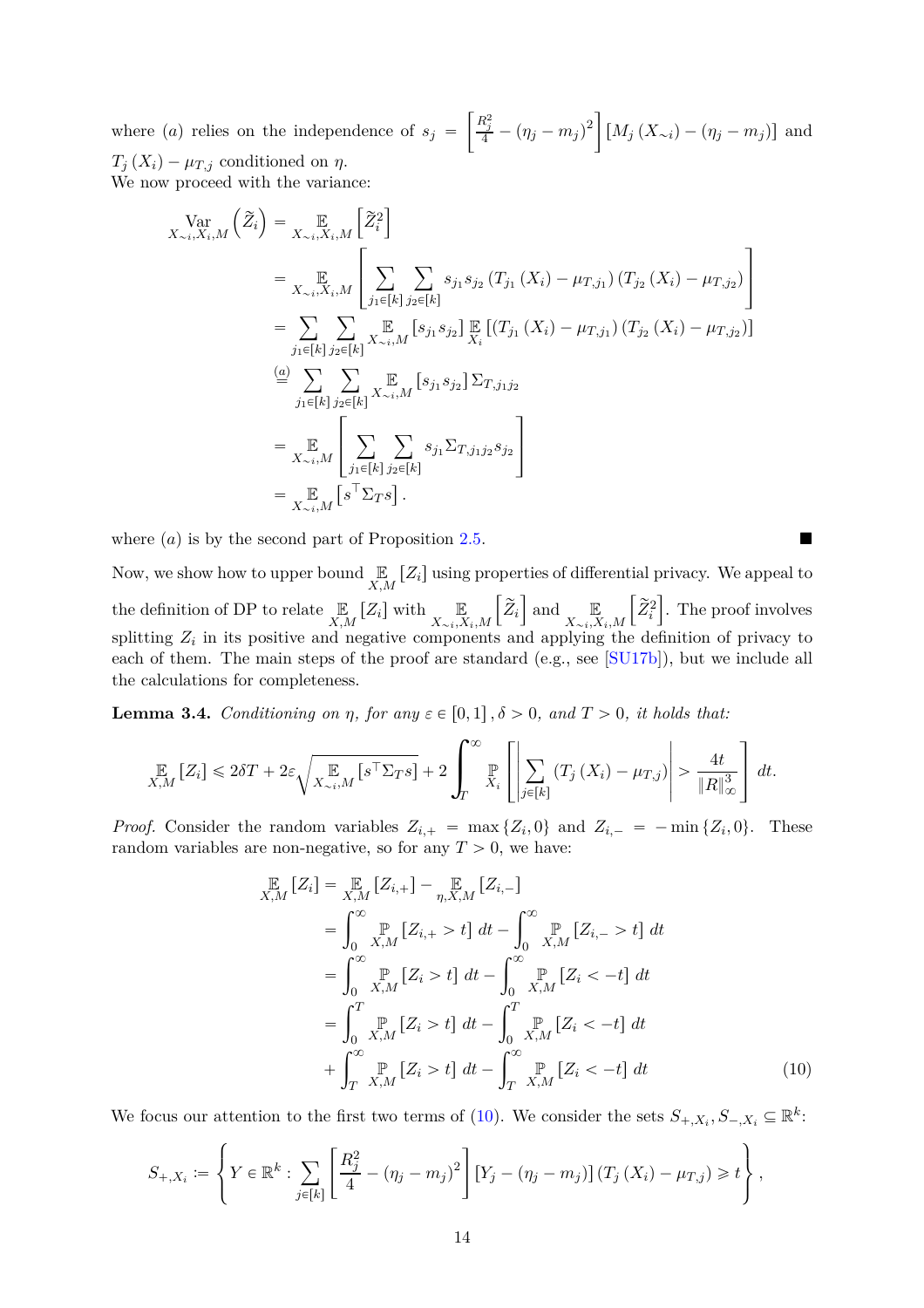$$
S_{-,X_i} := \left\{ Y \in \mathbb{R}^k : \sum_{j \in [k]} \left[ \frac{R_j^2}{4} - (\eta_j - m_j)^2 \right] \left[ Y_j - (\eta_j - m_j) \right] (T_j(X_i) - \mu_{T,j}) \leq -t \right\}.
$$

By a direct application of the definition of DP on  $S_{+,X_i}$  and  $S_{-,X_i}^2$  $S_{-,X_i}^2$  for the neighboring datasets *X* and  $X_{\sim i}$  we have:

$$
\int_{0}^{T} \mathbb{P}_{X,M} [Z_i > t] dt - \int_{0}^{T} \mathbb{P}_{X,M} [Z_i < -t] dt
$$
  
\n
$$
= \int_{0}^{T} \mathbb{P}_{X,M} [M(X) \in S_{+,X_i}] dt - \int_{0}^{T} \mathbb{P}_{X,M} [M(X) \in S_{-,X_i}] dt
$$
  
\n
$$
\leqslant \int_{0}^{T} \left( e^{\varepsilon} \mathbb{P}_{X_{\sim i},X_i,M} [M(X_{\sim i}) \in S_{+,X_i}] + \delta \right) dt
$$
  
\n
$$
- \int_{0}^{T} e^{-\varepsilon} \left( \mathbb{P}_{X_{\sim i},X_i,M} [M(X_{\sim i}) \in S_{-,X_i}] - \delta \right) dt
$$
  
\n
$$
\leqslant \int_{0}^{T} \left( e^{\varepsilon} \mathbb{P}_{X_{\sim i},X_i,M} [\tilde{Z}_i > t] + \delta \right) dt - \int_{0}^{T} e^{-\varepsilon} \left( \mathbb{P}_{X_{\sim i},X_i,M} [\tilde{Z}_i < -t] - \delta \right) dt
$$
  
\n
$$
= (1 + e^{-\varepsilon}) \delta T + e^{\varepsilon} \int_{0}^{T} \mathbb{P}_{X_{\sim i},X_i,M} [\tilde{Z}_i > t] dt - e^{-\varepsilon} \int_{0}^{T} \mathbb{P}_{X_{\sim i},X_i,M} [\tilde{Z}_i < -t] dt.
$$

Under the assumption that  $\varepsilon \in [0,1]$ , it holds that  $e^{\varepsilon} \leq 1 + 2\varepsilon$  and  $1 \geq e^{-\varepsilon} \geq 1 - \varepsilon \geq 1 - 2\varepsilon$ . Combined with the above, this yields:

$$
\int_{0}^{T} \mathbb{P}_{X,M} \left[Z_{i} > t\right] dt - \int_{0}^{T} \mathbb{P}_{X,M} \left[Z_{i} < -t\right] dt
$$
\n
$$
\leq 2\delta T + (2\varepsilon + 1) \int_{0}^{T} \mathbb{P}_{X_{\sim i}, X_{i}, M} \left[\tilde{Z}_{i} > t\right] dt + (2\varepsilon - 1) \int_{0}^{T} \mathbb{X}_{\sim i}, \mathbb{X}_{i}, M} \left[\tilde{Z}_{i} < -t\right] dt
$$
\n
$$
= 2\delta T + 2\varepsilon \int_{0}^{\infty} \left(\mathbb{P}_{X_{\sim i}, X_{i}, M} \left[\tilde{Z}_{i} > t\right] + \mathbb{P}_{X_{\sim i}, X_{i}, M} \left[\tilde{Z}_{i} < -t\right]\right) dt
$$
\n
$$
+ \int_{0}^{T} \left(\mathbb{P}_{X_{\sim i}, X_{i}, M} \left[\tilde{Z}_{i} > t\right] - \mathbb{P}_{X_{\sim i}, X_{i}, M} \left[\tilde{Z}_{i} < -t\right]\right) dt
$$
\n
$$
= 2\delta T + 2\varepsilon \int_{0}^{T} \mathbb{P}_{X_{\sim i}, X_{i}, M} \left[\left|\tilde{Z}_{i}\right| > t\right] dt + \int_{0}^{T} \left(\mathbb{P}_{X_{\sim i}, X_{i}, M} \left[\tilde{Z}_{i} > t\right] - \mathbb{P}_{X_{\sim i}, X_{i}, M} \left[\tilde{Z}_{i} < -t\right]\right) dt
$$
\n
$$
\leq 2\delta T + 2\varepsilon \int_{0}^{\infty} \mathbb{P}_{X_{\sim i}, X_{i}, M} \left[\left|\tilde{Z}_{i}\right| > t\right] dt + \int_{0}^{T} \left(\mathbb{P}_{X_{\sim i}, X_{i}, M} \left[\tilde{Z}_{i} > t\right] - \mathbb{P}_{X_{\sim i}, X_{i}, M} \left[\tilde{Z}_{i} < -t\right]\right) dt
$$
\n
$$
= 2\delta T + 2\varepsilon \mathbb{E}_{X_{\sim i}, X_{i}, M} \left[\left|\tilde{
$$

Defining  $\widetilde{Z}_{i,+} = \max \left\{ \widetilde{Z}_{i}, 0 \right\}$  and  $\widetilde{Z}_{i,-} = - \min \left\{ \widetilde{Z}_{i}, 0 \right\}$ , we get:

$$
\int_0^T \mathbb{P}_{X,M} \left[ Z_i > t \right] dt - \int_0^T \mathbb{P}_{X,M} \left[ Z_i < -t \right] dt
$$

<span id="page-14-0"></span><sup>&</sup>lt;sup>2</sup>These are random subsets of  $\mathbb{R}^k$ , since they depend on the random vector  $X_i$  ( $\eta$  is assumed to be fixed). This does not affect the way the definition of privacy is applied.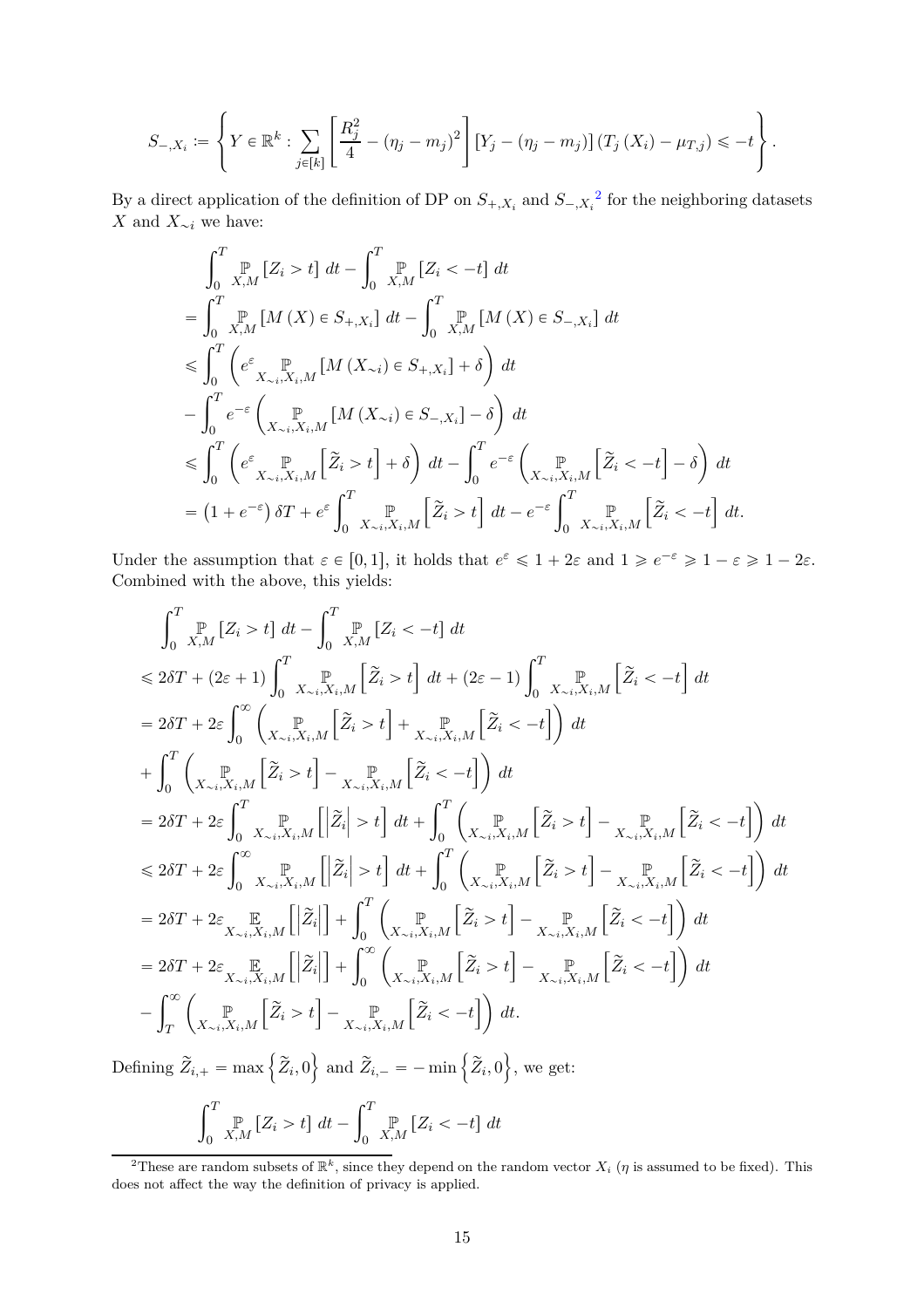$$
\leq 2\delta T + 2\varepsilon \mathbb{E}_{X_{\sim i}, X_i, M} \left[ \left| \tilde{Z}_i \right| \right] + \left( \mathbb{E}_{X_{\sim i}, X_i, M} \left[ \tilde{Z}_{i, +} \right] - \mathbb{E}_{X_{\sim i}, X_i, M} \left[ \tilde{Z}_{i, -} \right] \right) \n- \int_{T}^{\infty} \left( \mathbb{E}_{X_{\sim i}, X_i, M} \left[ \tilde{Z}_i > t \right] - \mathbb{E}_{X_{\sim i}, X_i, M} \left[ \tilde{Z}_i < -t \right] \right) dt \n\leq 2\delta T + 2\varepsilon \mathbb{E}_{X_{\sim i}, X_i, M} \left[ \left| \tilde{Z}_i \right| \right] + \mathbb{E}_{X_{\sim i}, X_i, M} \left[ \tilde{Z}_i \right]^{-0} \n- \int_{T}^{\infty} \left( \mathbb{E}_{X_{\sim i}, X_i, M} \left[ \tilde{Z}_i > t \right] - \mathbb{E}_{X_{\sim i}, X_i, M} \left[ \tilde{Z}_i < -t \right] \right) dt \n= 2\delta T + 2\varepsilon \mathbb{E}_{X_{\sim i}, X_i, M} \left[ \left| \tilde{Z}_i \right| \right] - \int_{T}^{\infty} \left( \mathbb{E}_{X_{\sim i}, X_i, M} \left[ \tilde{Z}_i > t \right] - \mathbb{E}_{X_{\sim i}, X_i, M} \left[ \tilde{Z}_i < -t \right] \right) dt, \tag{11}
$$

where we appealed to Lemma [3.3](#page-12-1) along the way. The second version of Fact [B.4](#page-34-1) for  $X = \left| \widetilde{Z}_i \right|, Y = 1, p = q = 2$ , and Lemma [3.3](#page-12-1) yield:

<span id="page-15-2"></span><span id="page-15-1"></span><span id="page-15-0"></span>
$$
\mathop{\mathbb{E}}_{X \sim i, X_i, M} \left[ \left| \tilde{Z}_i \right| \right] \leq \sqrt{\mathop{\mathbb{E}}_{X \sim i, X_i, M} \left[ \tilde{Z}_i^2 \right]} = \sqrt{\mathop{\mathbb{E}}_{X \sim i, M} \left[ s^\top \Sigma_T s \right]}.
$$
\n(12)

Substituting  $(11)$  and  $(12)$  into  $(10)$ , we get:

$$
\mathbb{E}_{X,M}\left[Z_{i}\right] \leqslant 2\delta T + 2\varepsilon\sqrt{\mathbb{E}_{X_{\sim i},M}\left[s^{\top}\Sigma_{T}s\right]} + \int_{T}^{\infty}\left(\mathbb{P}_{X,M}\left[Z_{i}>t\right] - \mathbb{P}_{X,M}\left[Z_{i}<-t\right]\right)dt
$$
\n
$$
+ \int_{T}^{\infty}\left(\mathbb{P}_{X_{\sim i},X_{i},M}\left[\tilde{Z}_{i}<-t\right] - \mathbb{P}_{X_{\sim i},X_{i},M}\left[\tilde{Z}_{i}>t\right]\right)dt
$$
\n
$$
\leqslant 2\delta T + 2\varepsilon\sqrt{\mathbb{E}_{X_{\sim i},M}\left[s^{\top}\Sigma_{T}s\right]} + \int_{T}^{\infty}\left(\mathbb{P}_{X,M}\left[Z_{i}>t\right] + \mathbb{E}_{X_{\sim i},X_{i},M}\left[\tilde{Z}_{i}<-t\right]\right)dt. \tag{13}
$$

We now focus our attention on the last term of  $(13)$ . We note that:

$$
\{Z_i > t\} \subseteq \{|Z_i| > t\}
$$
  
\n
$$
= \left\{ \left| \sum_{j \in [k]} \left[ \frac{R_j^2}{4} - (\eta_j - m_j)^2 \right] (M_j(X) - (\eta_j - m_j)) (T_j(X_i) - \mu_{T,j}) \right| > t \right\}
$$
  
\n
$$
= \left\{ |\langle s, T(X_i) - \mu_T \rangle| > t \right\}
$$
  
\n
$$
\stackrel{(a)}{\subseteq} \{ \|s\|_{\infty} \|T(X_i) - \mu_T\|_1 > t \}
$$
  
\n
$$
\stackrel{(b)}{\subseteq} \left\{ \frac{\|R\|_{\infty}^3}{4} \left| \sum_{j \in [k]} (T_j(X_i) - \mu_{T,j}) \right| > t \right\},
$$

where (a) is by the first version of Fact [B.4](#page-34-1) for  $p = \infty$  and  $q = 1$  and (b) uses the fact that  $|M_j(X) - (\eta_j - m_j)| \le R_j, \forall j \in [k].$ 

The same upper bound holds for the event  $\left\{ \widetilde{Z}_{i} < -t \right\}$ . Thus, substituting back to [\(13\)](#page-15-2), we get:

$$
\mathop{\mathbb{E}}_{X,M}\left[Z_i\right] \leq 2\delta T + 2\varepsilon \sqrt{\mathop{\mathbb{E}}_{X \sim i,M}\left[s^\top \Sigma_{TS}\right]} + 2 \int_T^\infty \mathop{\mathbb{P}}_{X_i}\left[\left|\sum_{j \in [k]} \left(T_j\left(X_i\right) - \mu_{T,j}\right)\right| > \frac{4t}{\|R\|_\infty^3}\right] dt.
$$

This completes our proof.

**Remark 3.5.** The last term in the upper bound of Lemma [3.4](#page-13-1) involves the tails of the sufficient statistic of the family  $\mathcal{E}(T, h)$ . It is a known fact that the MGFs of univariate projections of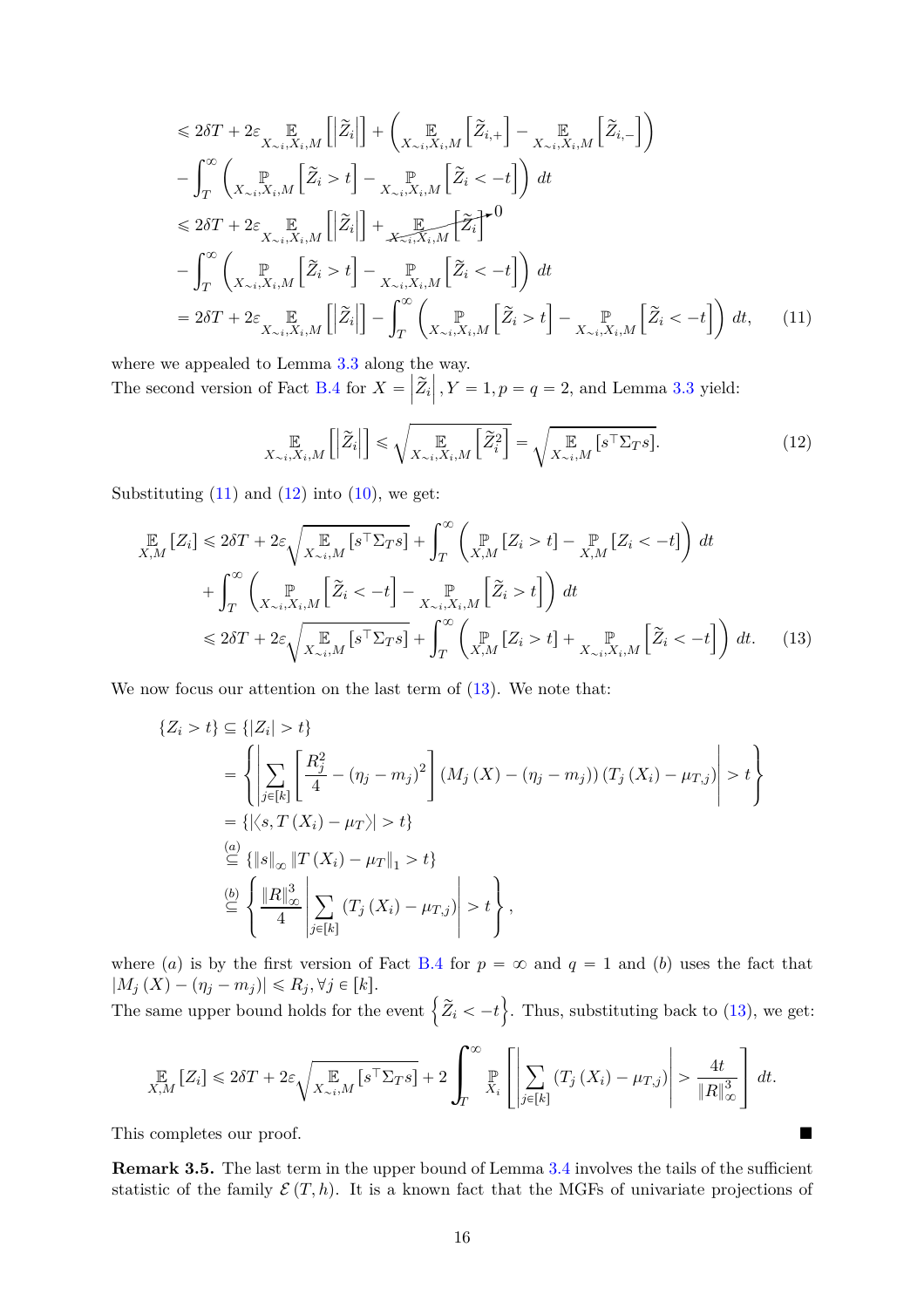the sufficient statistics of exponential families are well-defined (see the third part of Proposition [2.5\)](#page-7-3). This renders it possible to prove Chernoff-type bounds in the context of this problem. Lemma [B.7](#page-35-0) offers one recipe for proving such bounds under mild assumptions. However, we will not use it in any of the next sections, instead choosing to appeal to various known bounds. For that reason, the lemma is deferred to Appendix [B.](#page-34-0)

We conclude by formally stating and proving the main result of this section and describing the general recipe about how to apply this result.

<span id="page-16-0"></span>**Theorem 3.6.** Let  $p_\eta$  be a distribution belonging to an exponential family  $\mathcal{E}(T, h)$  with natural *parameter vector*  $\eta \in \mathcal{H} \subseteq \mathbb{R}^k$ . Also, let  $\eta^1, \eta^2 \in \mathcal{H}$  and let  $I_j := [\eta^1_j, \eta^2_j], \forall j \in [k]$  be a *collection of intervals and*  $R := \eta^2 - \eta^1, m := \frac{\eta^1 + \eta^2}{2}$  $\frac{1+\eta^2}{2}$  be the corresponding width and midpoint *vectors, respectively.* Assume that  $\bigotimes_{j \in [k]} I_j \subseteq \overline{\mathcal{H}}$  and that  $\eta$  is drawn from the distribution  $\mathcal{U}\left(\bigotimes_{j\in[k]}I_j\right)$ . Moreover, assume that we have a dataset  $X \sim p_\eta^{\bigotimes n}$  and an independently *drawn point*  $X_i' \sim p_\eta$  *and*  $X_{\sim i}$  *denotes the dataset where*  $X_i$  *has been replaced with*  $X_i'$ *. Finally,*  $let M : \mathbb{R}^{n \times d} \rightarrow \bigotimes_{j \in [k]}$  $\sqrt{ }$  $-\frac{R_j}{2}$  $\frac{R_j}{2}, \frac{R_j}{2}$ 2 *be an*  $(\varepsilon, \delta)$ -*DP mechanism with*  $\varepsilon \in [0, 1], \delta > 0$  *with* E *X,M*  $\int \|M(X) - (\eta - m)\|_2^2$  $\sqrt{\|\mathcal{L}\|_{24}^2}$   $\leq$   $\frac{\|R\|_{2}^2}{24}$ *. Then, for any*  $T > 0$ *, it holds that:* 

$$
n\left(2\delta T + 2\varepsilon \frac{\mathbb{E}}{\eta} \left[\sqrt{\sum_{X_{\sim i},M}\mathbb{E}\left[s^{\top} \Sigma_{T} s\right]}\right] + 2\int_{T}^{\infty} \frac{\mathbb{P}}{X_{i}}\left[\left|\sum_{j\in[k]}\left(T_{j}\left(X_{i}\right) - \mu_{T,j}\right)\right| > \frac{4t}{\|R\|_{\infty}^{3}}\right]dt\right) \geq \frac{\|R\|_{2}^{2}}{24},
$$

 $where s \in \mathbb{R}^k$  *with:* 

$$
s_j := \left[\frac{R_j^2}{4} - (\eta_j - m_j)^2\right] \left[M_j\left(X_{\sim i}\right) - (\eta_j - m_j)\right], \forall j \in [k].
$$

*Proof.* By Lemma [3.2](#page-11-0) and  $(7)$ , we have:

$$
\mathop{\mathbb{E}}_{\eta,X,M}\left[Z\right] \geqslant \frac{\left\|R\right\|_2^2}{24}.
$$

Additionally, by Lemma [3.4,](#page-13-1) we have:

$$
\mathbb{E}_{\eta,X,M}[Z] = \sum_{i \in [n]} \mathbb{E}_{\eta,X,M}[Z_i]
$$
\n
$$
= \sum_{i \in [n]} \mathbb{E}_{\eta,X,M}[Z_i]
$$
\n
$$
\leq \sum_{i \in [n]} \mathbb{E}_{\eta}\left[\mathbb{E}_{X,M}[Z_i]\right]
$$
\n
$$
\leq \sum_{i \in [n]} \mathbb{E}_{\eta}\left[2\delta T + 2\varepsilon \sqrt{\mathbb{E}_{X_{\sim i},M}[s^{\top} \Sigma_{TS}]} + 2 \int_{T}^{\infty} \mathbb{E}_{X_i}\left[\sum_{j \in [k]} (T_j(X_i) - \mu_{T,j})\right] > \frac{4t}{\|R\|_{\infty}^3}\right]
$$
\n
$$
\leq n \left(2\delta T + 2\varepsilon \mathbb{E}_{\eta}\left[\sqrt{\mathbb{E}_{X_{\sim i},M}[s^{\top} \Sigma_{TS}]} + 2 \int_{T}^{\infty} \mathbb{E}_{X_i}\left[\sum_{j \in [k]} (T_j(X_i) - \mu_{T,j})\right] > \frac{4t}{\|R\|_{\infty}^3}\right]\right).
$$

Combining the two, we get the desired result.

In order to apply the above theorem, the main idea is to identify values for *T* and  $\delta$  such that:

$$
\delta T \geq 2 \int_T^{\infty} \mathbb{P}\left[\left|\sum_{j\in[k]} \left(T_j\left(X_i\right) - \mu_{T,j}\right)\right| > \frac{4t}{\|R\|_{\infty}^3}\right] dt,
$$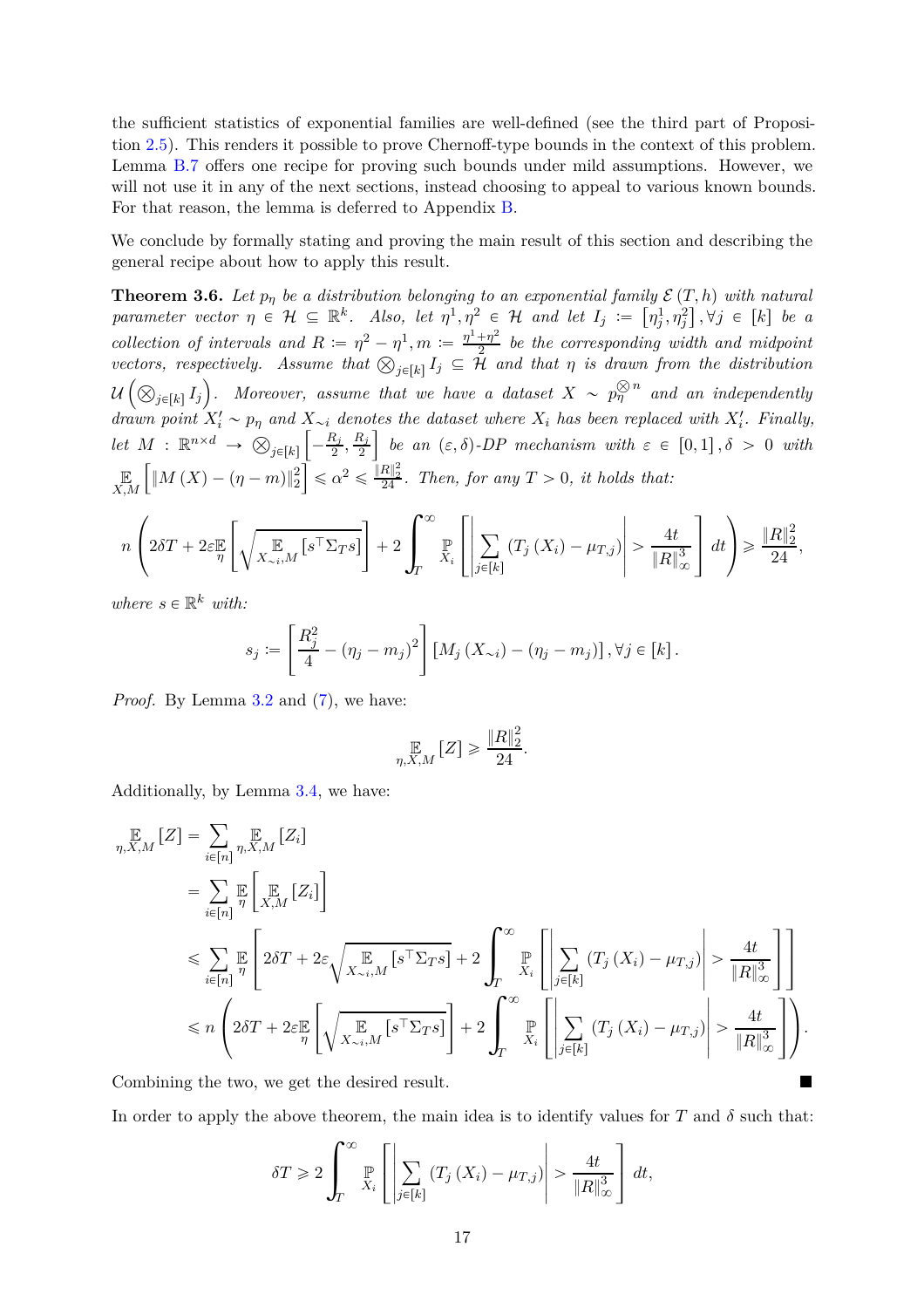<span id="page-17-4"></span>and  $3\delta T n \leq \frac{\|R\|_2^2}{48}$ .

The reasoning behind this is that the first and third terms of [\(3.6\)](#page-16-0) both depend on *T*, with the latter term becoming smaller as *T* increases. Thus, balancing these two terms involves identifying a value for *T* that is as small as possible and results in  $\delta T$  dominating the other term. At the same time, we want the sum of those two terms to be smaller than the half of the RHS, so that we get a lower bound that is as tight as possible, leading to the constraint on  $\delta$ . The above result in the inequality:

$$
n \underset{\eta}{\mathbb{E}} \left[ \sqrt{\underset{X \sim i, M}{\mathbb{E}} \big[ s^{\top} \Sigma_{T} s \big]} \right] \geqslant \frac{\|R\|_2^2}{96 \varepsilon}.
$$

Consequently, obtaining the desired sample complexity lower bounds boils down to upperbounding the term  $\mathbb{E}$  $X_{\sim i}$ , *M*  $[s^{\top} \Sigma_T s]$ . In the applications we will see, the upper bounds will be worst-case in terms of  $\eta$ , so the outer expectation  $\mathbb{E}[\cdot]$  will be largely ignored.

### <span id="page-17-0"></span>**4 Lower Bounds for Private Gaussian Covariance Estimation**

Here, we provide lower bounds for covariance estimation of high-dimensional Gaussians with respect to the Mahalanobis and spectral norms under the constraint of  $(\varepsilon, \delta)$ -DP.

#### <span id="page-17-1"></span>**4.1 Estimation with Respect to the Mahalanobis Norm**

In this section, we characterize the sample complexity of private Gaussian covariance estimation with respect to the Mahalanobis norm<sup>[3](#page-17-2)</sup> under approximate differential privacy. Previous lower bounds either assumed a stricter notion of privacy (e.g., *ε*-DP - see [\[KLSU19\]](#page-31-2)) or exhibited significant gaps with known upper bounds (see Section 1*.*1*.*1 of [\[AAK21\]](#page-29-5) for further discussion). We start by stating our main result.

<span id="page-17-3"></span>**Theorem 4.1** (Gaussian Covariance Estimation in Mahalanobis Norm)**.** *There exists a distribution*  $D$  *over covariance matrices*  $\Sigma \in \mathbb{R}^{d \times d}$  *with*  $\mathbb{I} \leq \Sigma \leq 2\mathbb{I}$  *such that, given*  $\Sigma \sim D$  *and*  $X \sim \mathcal{N}(0, \Sigma)^{\otimes n}$ , for any  $\alpha = \mathcal{O}(1)$  and any  $(\varepsilon, \delta)$ -DP mechanism  $M : \mathbb{R}^{n \times d} \to \mathbb{R}^{d \times d}$  with  $\varepsilon \in [0,1]$  *and*  $\delta \leq \mathcal{O}$  $\int$   $\frac{d^2}{dt^2}$  $n \ln^2\left(\frac{n}{d^2}\right)$ ¯  $\setminus$ *that satisfies* E *X,M*  $\int_M |M(X) - \Sigma|_{\Sigma}^2$ Σ  $\Big|\leq \alpha^2$ , *it must hold that*  $n \geqslant \Omega\left(\frac{d^2}{\alpha \varepsilon}\right).$ 

The first step of the proof is to write the Gaussian  $\mathcal{N}(0, \Sigma)$  as an exponential family. By Fact [B.3,](#page-34-2) we have that the density can be written in the form:

$$
p_{\eta}(x) = h(x) \exp (\eta^{\top} T(x) - Z(\eta)),
$$
  
\n
$$
h(x) = 1,
$$
  
\n
$$
T(x) = -\frac{1}{2} (xx^{\top})^{\flat},
$$
  
\n
$$
\eta = (\Sigma^{-1})^{\flat},
$$
  
\n
$$
Z(\eta) = \frac{d}{2} \ln (2\pi) - \frac{1}{2} \ln (\det (\eta^{\#})).
$$

Observe that the natural parameter vector  $\eta$  is the flattening of the *precision matrix*  $\Sigma^{-1}$ . However, we cannot use this representation, because  $\Sigma^{-1}$  is symmetric. Indeed, this implies

<span id="page-17-2"></span> ${}^{3}$ Recall that the Mahalanobis norm of *M* with respect to  $\Sigma$  is  $||M||_{\Sigma} = \left||\Sigma^{-1/2} M \Sigma^{-1/2} \right||_F$ . For the lower bound  $\text{constructions we consider, } \Omega(1) \mathbb{I} \leq \Sigma \leq \mathcal{O}(1) \mathbb{I}$ , and in this regime the Mahalanobis and Frobenius distances are equivalent up to a constant factor. Thus, we will often use them interchangeably.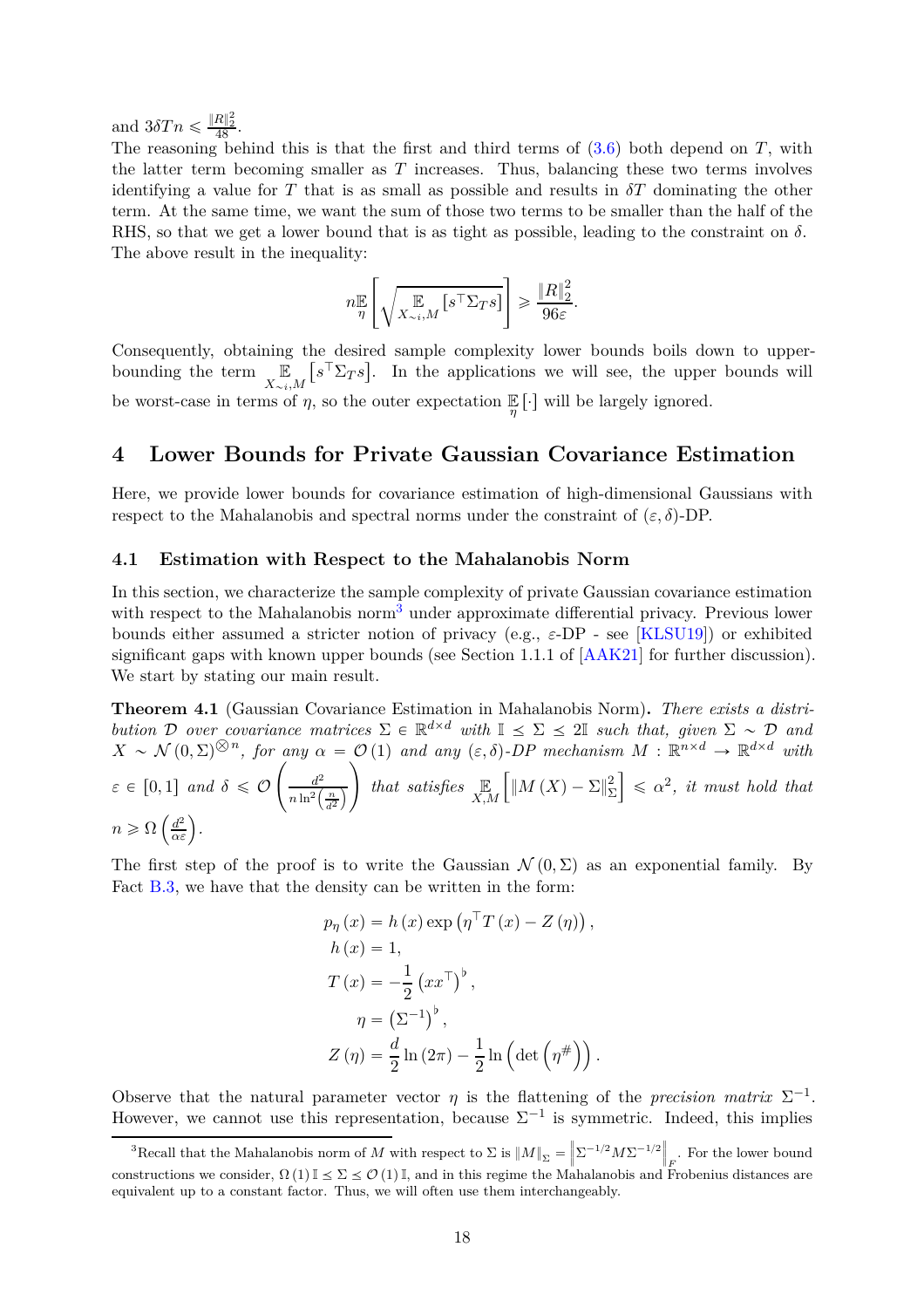<span id="page-18-2"></span>that the components of  $\eta$  cannot be generated independently, as is required by Theorem [3.6.](#page-16-0) For that reason, we consider an alternative parameterization.

<span id="page-18-1"></span>**Lemma 4.2.** *Let*  $\mathcal{N}(0, \Sigma)$  *be a d-dimensional Gaussian with unknown covariance*  $\Sigma$ *. Then, it belongs to an exponential family with*  $h_0 \equiv h, \eta_0 = 2U^{\flat}, T_0 \equiv T, Z_0(\eta_0) = \frac{d}{2}\ln(2\pi)$ 1  $\frac{1}{2}\ln\bigg(\det\bigg(\frac{\eta^{\#}_0 + \left(\eta^{\#}_0\right)^\top}{2}\bigg)$  $\left(\frac{\left(n_0^{\#}\right)^{\top}}{2}\right)$  where  $U \in \mathbb{R}^{d \times d}$  is an upper triangular matrix with:  $\int \frac{1}{2} (\Sigma^{-1})_{ii}$ ,  $i = j$ 2 *.*

$$
U_{ij} := \begin{cases} \frac{1}{2} (\Sigma^{-1})_{ii} & , i = j \\ (\Sigma^{-1})_{ij} & , j > i \\ 0 & , i > j \end{cases}
$$

*In particular, it holds that*  $Z(\eta) = Z_0(\eta_0)$  *and*  $\eta^{\dagger} T(x) = \eta_0^{\dagger} T_0(x)$ .

*Proof.* We observe that  $\eta^{\#} = \Sigma^{-1} = U + U^{\top} = \frac{\eta_0^{\#} + (\eta_0^{\#})^{\top}}{2} \implies Z(\eta) = Z_0(\eta_0)$ . Additionally, we have:

$$
\eta^{\top}T(x) = \left\langle \left(\Sigma^{-1}\right)^{\flat}, -\frac{1}{2}\left(x x^{\top}\right)^{\flat} \right\rangle = -\frac{1}{2}\left\langle \Sigma^{-1}, x x^{\top} \right\rangle = -\frac{1}{2}x^{\top} \Sigma^{-1} x
$$
  
\n
$$
= -\frac{1}{2}x^{\top} \left(U + U^{\top}\right) x
$$
  
\n
$$
= -\frac{1}{2}x^{\top} U x - \frac{1}{2}x^{\top} U^{\top} x
$$
  
\n
$$
\stackrel{(a)}{=} -x^{\top} U x
$$
  
\n
$$
= -\left\langle U, x x^{\top} \right\rangle
$$
  
\n
$$
= \left\langle 2U^{\flat}, -\frac{1}{2}\left(x x^{\top}\right)^{\flat} \right\rangle
$$
  
\n
$$
= \eta_{0}^{\top} T_{0}(x),
$$

where (*a*) used the fact that  $x^{\top}U^{\top}x \in \mathbb{R} \implies x^{\top}U^{\top}x = (x^{\top}U^{\top}x)^{\top} = x^{\top}Ux$ . Consequently, we have  $p_{\eta}(x) = h(x) \exp(\eta^{\top} T(x) - Z(\eta)) = h_0(x) \exp(\eta_0^{\top} T_0(x) - Z_0(\eta_0)),$ verifying the equivalence of the two parameterizations.

We now consider the following process to generate  $\eta_0$ . Roughly speaking, modulo the parameterization issues mentioned above, the process fixes the diagonal of the precision matrix to be constant, while the off-diagonal entries are sampled to be uniform over an interval of width  $\Theta\left(\frac{1}{d}\right)$  $\frac{1}{d}$ centered at the origin. Similar constructions have been employed previously, e.g., in [\[KLSU19\]](#page-31-2). We proceed to identify some properties of the matrices generated by the above process that will help us to prove Theorem [4.1.](#page-17-3)

<span id="page-18-0"></span>**Lemma 4.3.** Let  $(\Sigma, \eta_0) \in \mathbb{R}^{d \times d} \times \mathbb{R}^{d^2}$  be the output of Algorithm [1.](#page-19-0) We have that:

$$
1. \ \mathbb{I} \le \Sigma \le 2\mathbb{I}.
$$

*2. The components of η*<sup>0</sup> *are supported on intervals of the form:*

$$
I_{\ell} = \begin{cases} \left\{ \frac{3}{4} \right\}, & (\ell - 1) \mod d = (\ell - 1) \text{ div } d \\ \left[ -\frac{1}{2d}, \frac{1}{2d} \right], & (\ell - 1) \mod d > (\ell - 1) \text{ div } d \\ \{0\}, & (\ell - 1) \mod d < (\ell - 1) \text{ div } d \end{cases}.
$$

3. The components of  $\eta_0$  are independent and it holds that  $||R||_{\infty} = \frac{1}{d}$  and  $||R||_2^2 = \frac{1}{2}(1 - \frac{1}{d})$ .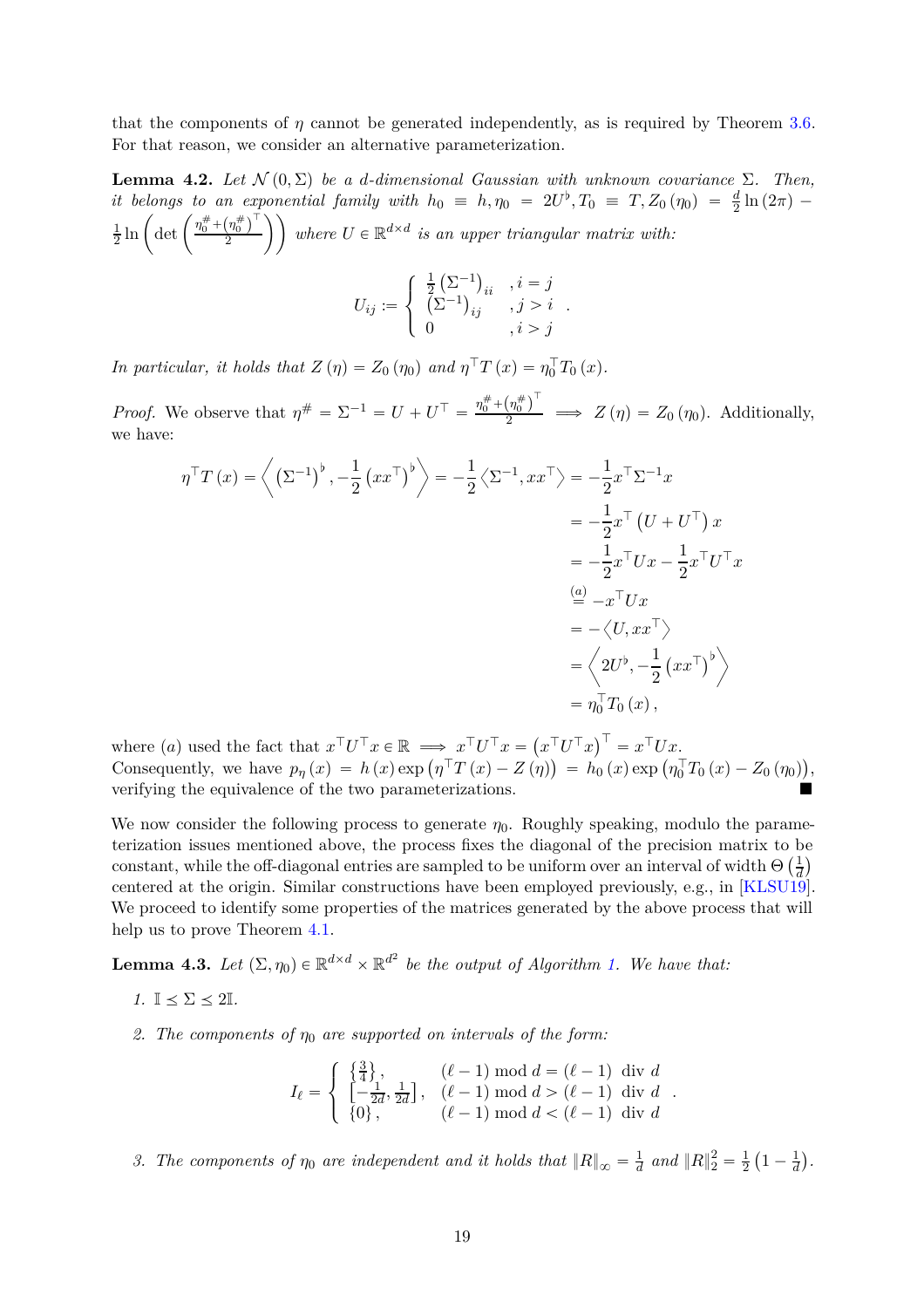#### <span id="page-19-0"></span>**Algorithm 1** Covariance Matrix Sampling

**Input:**  $d \in \mathbb{N}$ . **Output:** A pair  $(\Sigma, \eta_0)$ . 1: **procedure** CovSamp(*d*) 2: **for**  $i \in [d]$  **do**<br>3: **for**  $j \in [d]$ 3: **for**  $j \in [d] \setminus [i-1]$  do<br>4: **if**  $i = j$  then if  $i = j$  then 5: Let  $(\Sigma^{-1})_{ii} = \frac{3}{4}$  $\frac{3}{4}$ . 6: Let  $U_{ii} = \frac{1}{2}$  $\frac{1}{2}(\Sigma^{-1})_{ii} = \frac{3}{8}$  $\frac{3}{8}$ . 7: **else** 8: Draw an independent sample  $(\Sigma^{-1})_{ij} \sim \mathcal{U}\left(-\frac{1}{4d}\right)$  $\frac{1}{4d}$ ,  $\frac{1}{4d}$  $\frac{1}{4d}$ ). 9: Let  $(\Sigma^{-1})_{ji} = (\Sigma^{-1})_{ij}$ . 10: Let  $U_{ij} = (\Sigma^{-1})_{ij}$  and  $U_{ji} = 0$ . 11: **end if** 12: **end for** 13: **end for** 14: Let  $\eta_0 = 2U^{\dagger}$ . 15: **return**  $(\Sigma, \eta_0)$ . 16: **end procedure**

4. The vector  $m \in \mathbb{R}^{d^2}$  is equal to:

$$
m_{\ell} = \begin{cases} \frac{3}{4}, & \ell = (k-1) d + k, \text{ for some } k \in [d] \\ 0, & otherwise \end{cases}.
$$

*Proof.* We have:

1. By a direct application of Theorem [A.5,](#page-34-3) we get that the eigenvalues of  $\Sigma^{-1}$  all lie in the interval:

$$
\left[\frac{3}{4}-\frac{d-1}{4d},\frac{3}{4}+\frac{d-1}{4d}\right] \subseteq \left[\frac{1}{2},1\right].
$$

Thus, we have  $\frac{1}{2} \mathbb{I} \leq \Sigma^{-1} \leq \mathbb{I} \iff \mathbb{I} \leq \Sigma \leq 2\mathbb{I}.$ 

- 2. Observe that, the first of the three branches in the definition corresponds to the diagonal elements of  $\eta_0^{\#}$  $\overline{0}^{\#}$ , the second corresponds to those above the diagonal, and the third corresponds to those below the diagonal. The result follows directly from this remark.
- 3. The non-constant components of  $\eta_0$  are all independent draws from a uniform distribution, which immediately yields the independence property. In addition to that, all  $\frac{d(d-1)}{2}$  nonconstant components take values in an interval of length  $\frac{1}{d}$ . This implies that  $\|\bar{R}\|_{\infty} = \frac{1}{d}$ *d* and  $||R||_2^2 = \frac{d(d-1)}{2} \cdot \frac{1}{d^2}$  $\frac{1}{d^2} = \frac{1}{2}$  $\frac{1}{2}(1-\frac{1}{d})$  $\frac{1}{d}$ .
- 4. Observe that the non-diagonal elements of  $\eta_0^{\#} = 2U$  are either constant and equal to 0 or take values in a 0-centered interval. This implies that the only non-zero elements of *m* are those corresponding to the diagonal elements of  $(\Sigma^{-1})_{ii}$ . This yields the desired result.

 $\blacksquare$ 

**Remark 4.4.** Note that Theorem [4.1](#page-17-3) holds only for  $\alpha = \mathcal{O}(1)$ . In contrast, prior fingerprinting lower bounds for mean estimation of product distributions and Gaussians gave non-trivial results in the low-accuracy regime  $\alpha = \mathcal{O}(\sqrt{d})$  (see, e.g., the results in Section [C\)](#page-36-0). In principle, it may be able to achieve similar lower bounds for covariance estimation in Frobenius norm, as the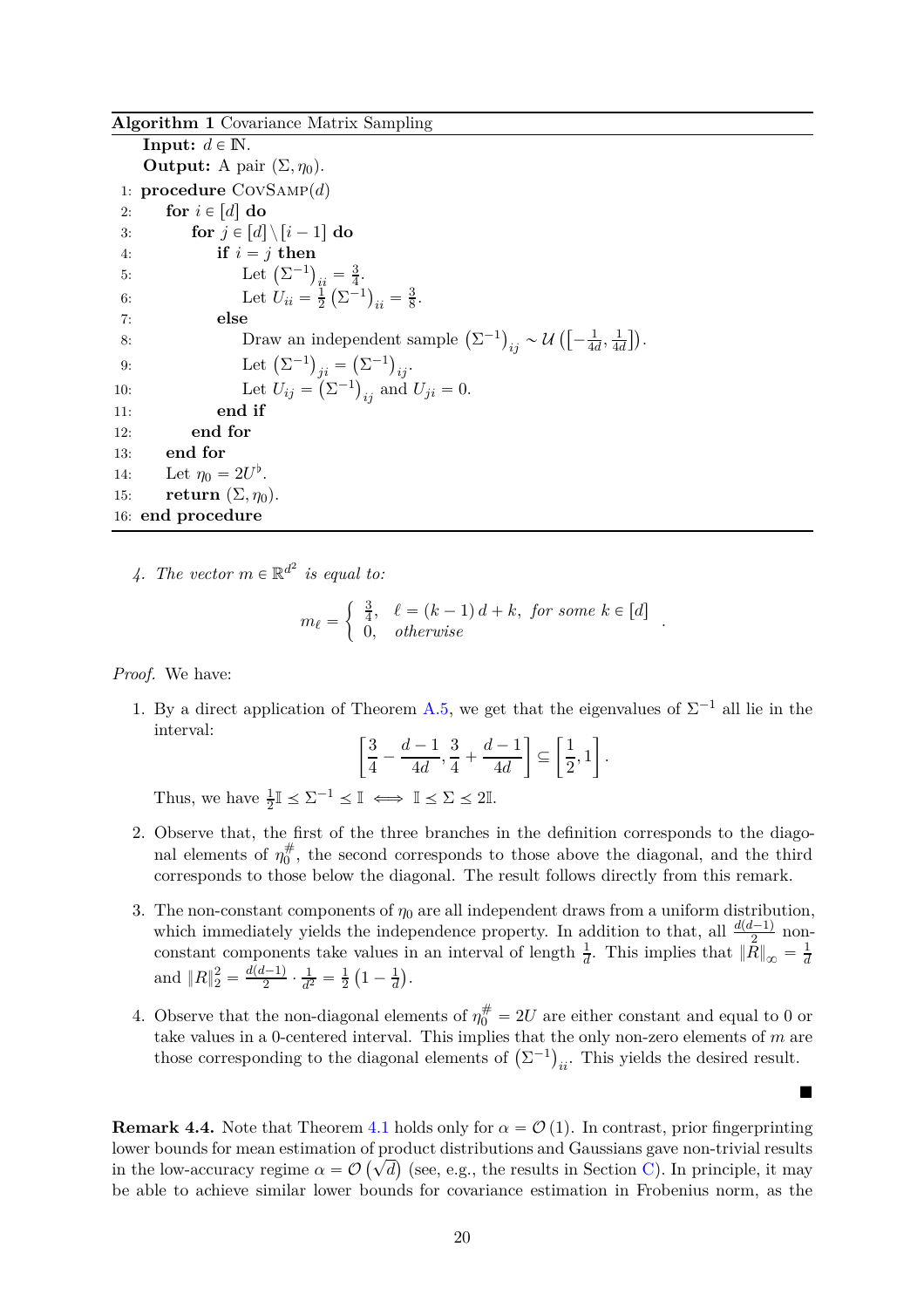Frobenius diameter of the set of matrices that satisfy  $\mathbb{I} \leq \Sigma \leq 2\mathbb{I}$  is equal to  $\sqrt{d}$ . However, by the third part of the above lemma, our construction only has an upper bound on this diameter of  $\mathcal{O}(1)$ . This makes estimation trivial for any  $\alpha$  which is larger, as one could output an arbitrary parameter vector within the set. Thus, to prove a lower bound for all  $\alpha = \mathcal{O}(\sqrt{d})$ , one must consider a different construction, and it is not merely a deficiency of our analysis.

We show that, if one has an estimator for the covariance matrix  $\Sigma$ , then this implies an estimator for the natural parameter vector  $\eta_0$ . Therefore, a lower bound for the latter problem implies a lower bound for the former, allowing us to focus on lower bounds for estimating the natural parameter vector. More precisely, we present an  $(\varepsilon, \delta)$ -DP mechanism  $T_M : \mathbb{R}^{n \times d} \to \bigotimes_{j \in [d^2]} I_j$ that satisfies the guarantee  $\mathbb{E}_{X,T_M}$  $\int \|T_M(X) - (\eta_0 - m)\|_2^2$  $\leq \alpha^2$ . *T<sub>M</sub>* assumes the existence of an  $(\varepsilon, \delta)$ -DP mechanism  $M : \mathbb{R}^{n \times d} \to \mathbb{R}^{d \times d}$  such that  $\mathbb{E}_{X,M}$  $\int_M |M(X) - \Sigma|_{\Sigma}^2$ Σ ı  $\leqslant \frac{\alpha^2}{8}$  $\frac{x^2}{8}$ .

### <span id="page-20-0"></span>**Algorithm 2** From Covariance Estimation to Natural Parameter Estimation

**Input:**  $X = (X_1, \ldots, X_n) \sim \mathcal{N}(0, \Sigma)^{\bigotimes n}$  and a mechanism  $M : \mathbb{R}^{n \times d} \to \mathbb{R}^{d \times d}$ . **Output:**  $T_M(X) \in \bigotimes_{j \in [d^2]} I_j$ . 1: **procedure**  $T_M(X)$ 2: Let  $\sum = M(X)$ .<br>3: **for**  $i \in [d]$  **do** 3: **for**  $i \in [d]$  **do**  $\triangleright \hat{\Sigma}^{-1}$  may be equal to any possible  $\Sigma^{-1}$  generated by Algorithm [1.](#page-19-0) for  $j \in [d]$  do 5: Let  $\sum_{i,j}^{-1}$  be the projection of  $(\hat{\Sigma}^{-1})$ onto the support of  $\Sigma^{-1}$ . 6: **end for** 7: **end for** 8: Let  $\widetilde{U} \in \mathbb{R}^{d \times d}$  be an upper triangular matrix such that  $\widetilde{\Sigma}^{-1} = \widetilde{U} + \widetilde{U}^{\top}$ . 9: Let  $T_M(X) = 2\widetilde{U}^{\flat} - m.$ <br>10: **return**  $T_M(X)$ . return  $T_M(X)$ . 11: **end procedure**

<span id="page-20-1"></span>**Lemma 4.5.** Let  $\Sigma \in \mathbb{R}^{d \times d}$  be a covariance matrix generated by Algorithm [1](#page-19-0) for  $d \geq 2$  and *let*  $X \sim \mathcal{N}(0, \Sigma)^{\otimes n}$  *be a dataset. If*  $M : \mathbb{R}^{n \times d} \to \mathbb{R}^{d \times d}$  *is an*  $(\varepsilon, \delta)$ -DP mechanism satisfying E *X,M*  $\int \|M(X) - \Sigma\|_{\Sigma}^2$ Σ  $\left[\frac{1}{8} \leq \frac{\alpha^2}{32}, \text{ then } T_M : \mathbb{R}^{n \times d} \to \bigotimes_{j \in [k]} I_j \text{ is also } (\varepsilon, \delta)$ -DP and satisfies E *X,T<sup>M</sup>*  $\int \|T_M(X) - (\eta_0 - m)\|_2^2$  $\vert \leq \alpha^2 \leq \frac{1}{4}$  $\frac{1}{4}$ .

*Proof.* The privacy guarantee of *T<sup>M</sup>* is an immediate consequence of the guarantee of *M* and Lemma [2.2.](#page-6-1) Additionally, the only randomness used by  $T_M$  is that used by  $M$ . Having established that, we focus our attention on the accuracy guarantee. We have:

$$
\mathop{\mathbb{E}}_{X,T_M}\left[\left\|T_M\left(X\right)-(\eta_0-m)\right\|_2^2\right] = 4 \mathop{\mathbb{E}}_{X,M}\left[\left\|\widetilde{U}-U\right\|_F^2\right].
$$

We remark now that:

$$
\left\|\widetilde{U}-U\right\|_{F}^{2}=\sum_{i\in[d]}\sum_{j\in[d]}\left(\widetilde{U}_{ij}-U_{ij}\right)^{2}=\sum_{j>i}\left(\widetilde{U}_{ij}-U_{ij}\right)^{2}=\sum_{j>i}\left(\widetilde{\Sigma}_{ij}^{-1}-\left(\Sigma^{-1}\right)_{ij}\right)^{2},
$$

where we relied on the fact that the diagonal elements of U can take only a single value. Consequently, we get:

$$
\mathop{\mathbb{E}}_{X,T_M}\left[\left\|T_M\left(X\right)-(\eta_0-m)\right\|_2^2\right] = 4 \mathop{\mathbb{E}}_{X,M}\left[\sum_{j>i}\left(\widetilde{\Sigma}_{ij}^{-1}-\left(\Sigma^{-1}\right)_{ij}\right)^2\right]
$$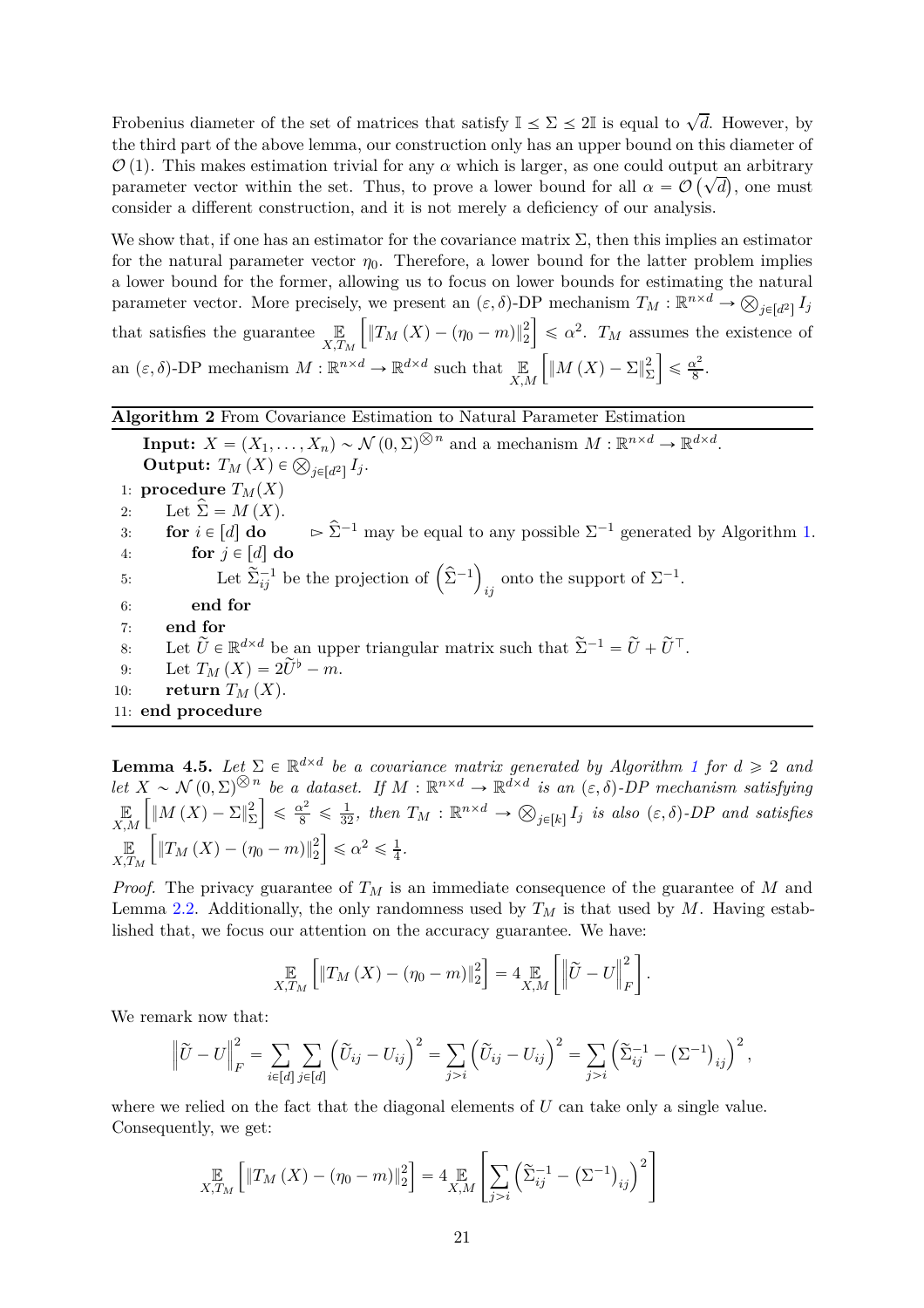<span id="page-21-1"></span>
$$
=2\mathop{\mathbb{E}}_{X,M}\left[\sum_{i\neq j}\left(\widetilde{\Sigma}_{ij}^{-1}-(\Sigma^{-1})_{ij}\right)^{2}\right]
$$
  
\n
$$
\stackrel{(a)}{\leq}2\mathop{\mathbb{E}}_{X,M}\left[\sum_{i=1}^{d}\sum_{j=1}^{d}\left(\left(\widehat{\Sigma}^{-1}\right)_{ij}-(\Sigma^{-1})_{ij}\right)^{2}\right]
$$
  
\n
$$
=2\mathop{\mathbb{E}}_{X,M}\left[\left\|\widehat{\Sigma}^{-1}-\Sigma^{-1}\right\|_{F}^{2}\right],
$$
\n(14)

where (*a*) relies on the fact the projection we perform in Line [5](#page-20-0) ensures that  $\left| \tilde{\Sigma}_{ij}^{-1} - (\Sigma^{-1})_{ij} \right|$  $\vert \leqslant$  $\begin{bmatrix} \frac{1}{2} & \frac{1}{2} & \frac{1}{2} \\ \frac{1}{2} & \frac{1}{2} & \frac{1}{2} \\ \frac{1}{2} & \frac{1}{2} & \frac{1}{2} \end{bmatrix}$  $(\hat{\Sigma}^{-1})$  $\sum_{ij} - (\Sigma^{-1})_{ij}$  $\Big\}, \forall i, j \in [d].$ 

Now, observe that:

$$
\left\| \hat{\Sigma}^{-1} - \Sigma^{-1} \right\|_{F} = \left\| \Sigma^{-\frac{1}{2}} \left( \mathbb{I} - \Sigma^{\frac{1}{2}} \hat{\Sigma}^{-1} \Sigma^{\frac{1}{2}} \right) \Sigma^{-\frac{1}{2}} \right\|_{F} \le \left\| \Sigma^{-\frac{1}{2}} \right\|_{2}^{2} \left\| \mathbb{I} - \Sigma^{\frac{1}{2}} \hat{\Sigma}^{-1} \Sigma^{\frac{1}{2}} \right\|_{F}
$$
\n
$$
\stackrel{(a)}{\leq} \left\| \Sigma^{-1} - \hat{\Sigma}^{-1} \right\|_{\Sigma^{-1}}
$$
\n
$$
= \left\| \Sigma^{-1} - \hat{\Sigma}^{-1} \right\|_{\Sigma^{-\frac{1}{2}} \hat{\Sigma}^{-\frac{1}{2}} \hat{\Sigma}^{-\frac{1}{2}} \Sigma^{-\frac{1}{2}}
$$
\n
$$
\stackrel{(b)}{=} \left\| \hat{\Sigma}^{\frac{1}{2}} \Sigma^{\frac{1}{2}} \left( \Sigma^{-1} - \hat{\Sigma}^{-1} \right) \Sigma^{\frac{1}{2}} \hat{\Sigma}^{\frac{1}{2}} \right\|_{\hat{\Sigma}}
$$
\n
$$
= \left\| \hat{\Sigma} - \hat{\Sigma}^{\frac{1}{2}} \Sigma^{\frac{1}{2}} \hat{\Sigma}^{-1} \Sigma^{\frac{1}{2}} \hat{\Sigma}^{\frac{1}{2}} \right\|_{\hat{\Sigma}}
$$
\n
$$
\stackrel{(c)}{=} \left\| \hat{\Sigma} - \Sigma \right\|_{\hat{\Sigma}},
$$
\n
$$
\stackrel{(d)}{\leq} 2 \left\| \hat{\Sigma} - \Sigma \right\|_{\Sigma},
$$
\n
$$
= 2 \left\| T(X) - \Sigma \right\|_{\Sigma},
$$
\n(15)

where (*a*) uses the fact that  $\Sigma^{-1} \leq \mathbb{I}$  (which holds by the first part of Lemma [4.5\)](#page-20-1), (*b*) uses Lemma [A.2](#page-33-1) for  $A = \sum_{i=1}^{-1} \hat{\Sigma}^{-\frac{1}{2}}$ , (c) is by Lemma [A.3,](#page-33-2) and (d) is by Lemma [A.4.](#page-33-3) Substituting based on  $(15)$  into  $(14)$ , we get:

<span id="page-21-0"></span>
$$
\mathop{\mathbb{E}}_{X,T_M}\left[\left\|T_M\left(X\right)-(\eta_0-m)\right\|_2^2\right] \leq 8 \mathop{\mathbb{E}}_{X,M}\left[\left\|M\left(X\right)-\Sigma\right\|_{\Sigma}^2\right],
$$

which yields the desired result.

An immediate consequence of the above is the following:

<span id="page-21-2"></span>**Corollary 4.6.** Let  $\Sigma \in \mathbb{R}^{d \times d}$  be a covariance matrix generated by Algorithm [1](#page-19-0) for  $d \geq 2$  $and$  let  $\overline{X} \sim \mathcal{N}(0, \Sigma)^{\otimes n}$ . If any  $(\varepsilon, \delta)$ -DP mechanism  $T : \mathbb{R}^{n \times d} \to \mathcal{O}_{j \in [k]}$  *I<sub>j</sub>* satisfying E *X,T*  $\int \|T(X) - (\eta_0 - m)\|_2^2$  $\Big] \leq 8\alpha^2 \leq \frac{1}{4}$  $\frac{1}{4}$  requires at least  $n \geqslant n_{\eta_0}$  samples, the same sample *complexity lower bound holds for any*  $(\varepsilon, \delta)$ -DP mechanism  $M : \mathbb{R}^{n \times d} \to \mathbb{R}^{d \times d}$  that satisfies E *X,M*  $\int_M |M(X) - \Sigma|_{\Sigma}^2$ Σ  $\leq \alpha^2$ .

Having established the reduction from estimating  $\eta_0$  with respect to the  $\ell_2$ -norm to estimating  $\Sigma$  with respect to the Mahalanobis norm, it remains now to apply Theorem [3.6](#page-16-0) to the former problem. For that reason, we work towards bounding the various quantities involved in it.

First, in accordance with Theorem [3.6,](#page-16-0) we assume the existence of an  $(\varepsilon, \delta)$ -DP mechanism  $M: \mathbb{R}^{n \times d} \to \bigotimes_{j \in [d^2]} I_j$  such that:

$$
\mathop{\mathbb{E}}_{X,M} \left[ \|M(X) - (\eta_0 - m)\|_2^2 \right] \le 8\alpha^2 \le \frac{1}{96} \le \frac{\|R\|_2^2}{24},\tag{16}
$$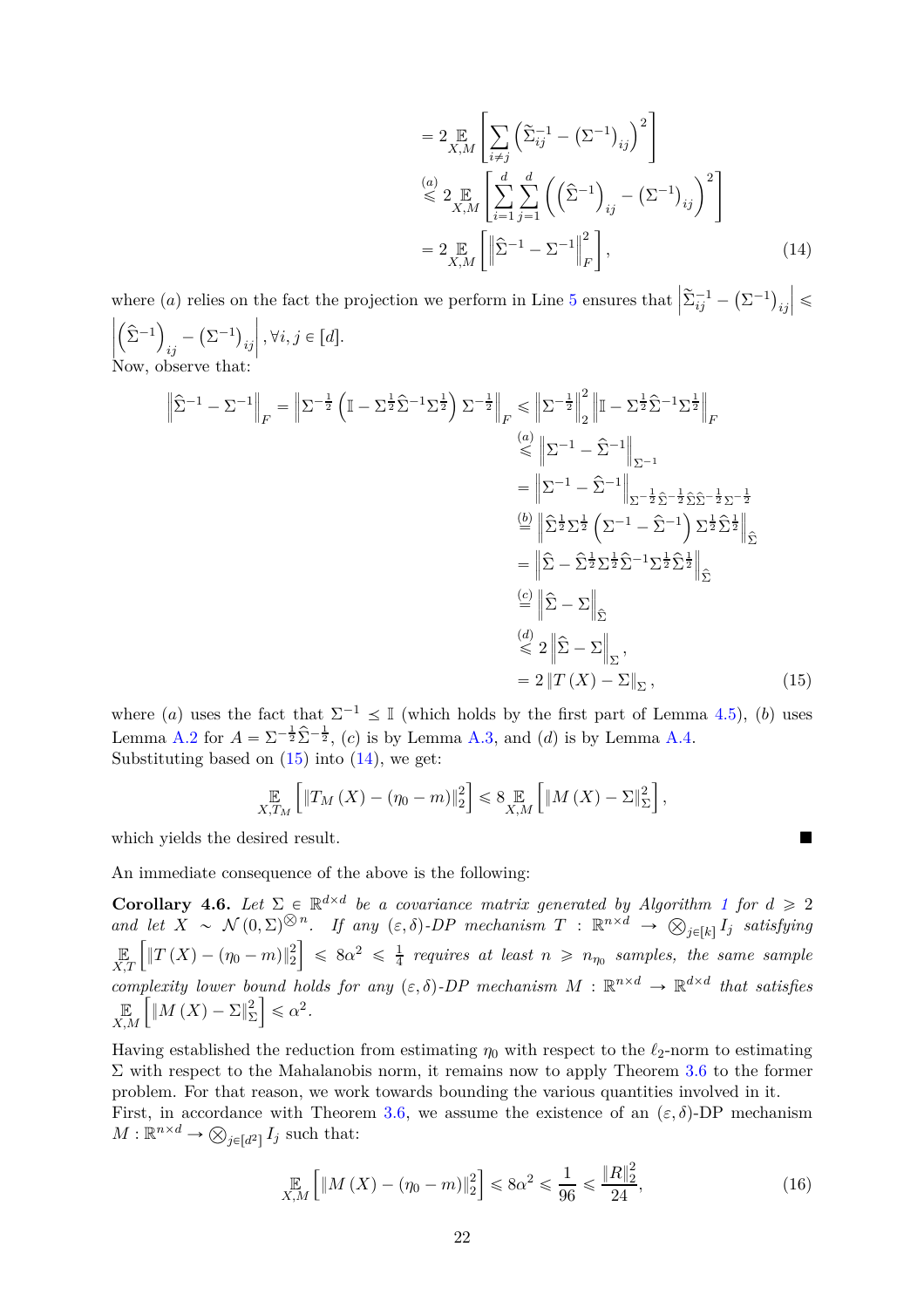<span id="page-22-3"></span>where we appealed to the third part of Lemma [4.3](#page-18-0) and the assumption that  $d \geq 2$ . The next step to establishing our lower bound is reasoning about the quantity  $\mathbb{E}$  $X_{\sim i}$ , *M*  $[s^{\top} \Sigma_{T_0} s]$ . To do that, we identify an expression for  $\Sigma_{T_0}$  for  $\mathcal{N}(0,\Sigma)$  and use a result from [\[DKK](#page-30-11)<sup>+</sup>16]. By Lemma [4.2,](#page-18-1) we have  $T_0 \equiv T \implies \Sigma_{T_0} = \Sigma_T$ . This yields:

$$
\Sigma_T = \mathop{\mathbb{E}}_{Y \sim \mathcal{N}(0,\Sigma)} \left[ T(Y) T(Y)^\top \right] - \mu_T \mu_T^\top
$$
  
\n
$$
= \frac{1}{4} \mathop{\mathbb{E}}_{Y \sim \mathcal{N}(0,\Sigma)} \left[ \left( Y Y^\top \right)^{\flat} \left( \left( Y Y^\top \right)^{\flat} \right)^\top \right] - \frac{1}{4} \Sigma^{\flat} \left( \Sigma^{\flat} \right)^\top
$$
  
\n
$$
= \frac{1}{4} \mathop{\mathbb{E}}_{Y \sim \mathcal{N}(0,\Sigma)} \left[ \left( Y \otimes Y \right) \left( Y \otimes Y \right)^\top \right] - \frac{1}{4} \Sigma^{\flat} \left( \Sigma^{\flat} \right)^\top
$$
(17)

Observe now that, based on the definition we gave for *s* in Section [3](#page-7-1) and the characteristics of the particular exponential family that we are considering here, the matrix  $s^{\#} \in \mathbb{R}^{d \times d}$  is symmetric. We use this observation to connect our problem with the following result:

<span id="page-22-0"></span> $\textbf{Proposition 4.7.} \ \textit{[Theorem 4.2 from [DKK^+16]]} \ \textit{Let} \ \mathcal{S}_{\text{sym}}=\left\{M^{\flat}\in\mathbb{R}^{d^2}: M=M^{\top}\right\} \ \textit{and}\ X\sim 0.$  $\textbf{Proposition 4.7.} \ \textit{[Theorem 4.2 from [DKK^+16]]} \ \textit{Let} \ \mathcal{S}_{\text{sym}}=\left\{M^{\flat}\in\mathbb{R}^{d^2}: M=M^{\top}\right\} \ \textit{and}\ X\sim 0.$  $\textbf{Proposition 4.7.} \ \textit{[Theorem 4.2 from [DKK^+16]]} \ \textit{Let} \ \mathcal{S}_{\text{sym}}=\left\{M^{\flat}\in\mathbb{R}^{d^2}: M=M^{\top}\right\} \ \textit{and}\ X\sim 0.$  $\mathcal{N}(0, \Sigma)$ . Let M be the  $d^2 \times d^2$  matrix given by  $M = \mathbb{E}\left[\left(X \otimes X\right)\left(X \otimes X\right)^{\top}\right]$ . Then, as an *operator on* Ssym*, we have:*

<span id="page-22-1"></span>
$$
M = 2\Sigma^{\otimes 2} + \left(\Sigma^{\flat}\right)\left(\Sigma^{\flat}\right)^{\top}.
$$

Using the above, we prove the following lemma:

<span id="page-22-2"></span>**Lemma 4.8.** Let  $\Sigma \in \mathbb{R}^{d \times d}$  be a covariance matrix generated by Algorithm [1](#page-19-0) for  $d \geq 2$  and *let*  $X \sim \mathcal{N}(0, \Sigma)^{\otimes n}$  *be a dataset. Also, let*  $M : \mathbb{R}^{n \times d} \to \bigotimes_{j \in [d^2]} I_j$  *be an*  $(\varepsilon, \delta)$ -DP mechanism *such that* E *X,M*  $\int \|M(X) - (\eta_0 - m)\|_2^2$  $\leq 8\alpha^2$ . Then, it holds that:

$$
\mathop{\mathbb{E}}_{X \sim i, M} \left[ s^\top \Sigma_T s \right] \leqslant \frac{\alpha^2}{d^4}
$$

*.*

*Proof.* By Proposition [4.7](#page-22-0) and [\(17\)](#page-22-1), we get that:

$$
\mathbb{E}_{X \sim i,M} \left[ s^{\top} \Sigma_{T} s \right] = \frac{1}{4} \mathbb{E}_{X \sim i,M} \left[ s^{\top} \mathbb{E}_{Y \sim \mathcal{N}(0,\Sigma)} \left[ (Y \otimes Y) (Y \otimes Y)^{\top} \right] s \right] - \frac{1}{4} \mathbb{E}_{X \sim i,M} \left[ s^{\top} \Sigma^{b} \left( \Sigma^{b} \right)^{\top} s \right]
$$
\n
$$
= \frac{1}{4} \mathbb{E}_{X \sim i,M} \left[ s^{\top} \left( 2\Sigma^{\otimes 2} + \left( \Sigma^{b} \right) \left( \Sigma^{b} \right)^{\top} \right) s \right] - \frac{1}{4} \mathbb{E}_{X \sim i,M} \left[ s^{\top} \Sigma^{b} \left( \Sigma^{b} \right)^{\top} s \right]
$$
\n
$$
= \frac{1}{2} \mathbb{E}_{X \sim i,M} \left[ s^{\top} \Sigma^{\otimes 2} s \right]
$$
\n
$$
= \frac{1}{2} \mathbb{E}_{X \sim i,M} \left[ \left. s \right|_{2}^{2} \frac{s^{\top}}{\left| s \right|_{2}^{2}} \Sigma^{\otimes 2} \frac{s^{\top}}{\left| s \right|_{2}^{2}} \right]
$$
\n
$$
\stackrel{(a)}{\leq} \frac{1}{2} \left\| \Sigma^{\otimes 2} \right\|_{2} \mathbb{E}_{X \sim i,M} \left[ \left. \left. s \right|_{2}^{2} \right]
$$
\n
$$
\stackrel{(b)}{=} \frac{1}{2} \left\| \Sigma \right\|_{2}^{2} \mathbb{E}_{X \sim i,M} \left[ \left. \left. s \right|_{2}^{2} \right]
$$
\n
$$
\stackrel{(c)}{\leq} 2 \mathbb{E}_{X \sim i,M} \left[ \sum_{j \in [d^{2}] } \left( \frac{R_{j}^{2}}{4} - (\eta_{j} - m_{j})^{2} \right)^{2} (M_{j} \left( X_{\sim i} \right) - (\eta_{j} - m_{j})^{2} \right]
$$
\n
$$
\leq \frac{\left| R \right|_{\infty}^{4}}{32} 2 \mathbb{E}_{X \sim i,M} \left[ \left| M \left
$$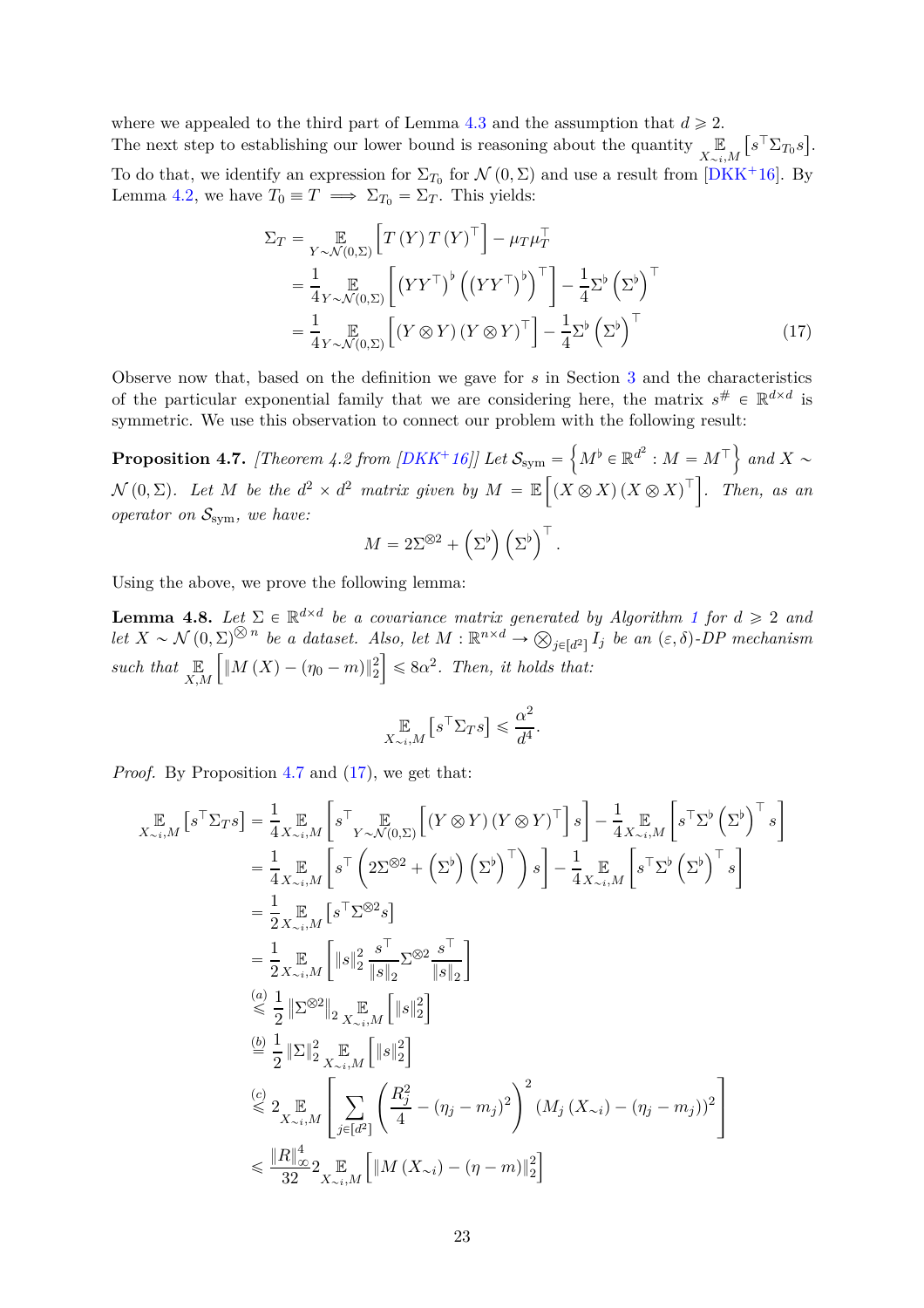$$
\stackrel{(d)}{\leq} \frac{\|R\|_{\infty}^4}{8} \cdot 8\alpha^2
$$

$$
= \|R\|_{\infty}^4 \alpha^2
$$

$$
= \frac{\alpha^2}{d^4},
$$

where  $(a)$  is by the definition of the spectral norm,  $(b)$  is by Fact [A.1,](#page-33-4)  $(c)$  is by the assumption  $\Sigma \leq 2\mathbb{I}$ , *(d)* is because  $\mathbb{E}$ <sub>*X,M*</sub>  $\int \|M(X) - (\eta_0 - m)\|_2^2$  $\left| \leqslant 8\alpha^2 \right|$  and the last equality is by the third part of Lemma [4.3.](#page-18-0)

Now, it remains to reason about the tail probability for  $Y \sim \mathcal{N}(0, \Sigma)$ :

$$
\mathbb{P}\left[\left|\sum_{j\in[d^2]} \left(T_{0,j}\left(Y\right) - \mu_{T,0,j}\right)\right| > \frac{4t}{\|R\|_{\infty}^3}\right] = \mathbb{P}\left[\left|\sum_{j\in[k]} \left(T_j\left(Y\right) - \mu_{T,j}\right)\right| > 4d^3t\right] \tag{18}
$$

as well as the integral:

<span id="page-23-0"></span>
$$
\int_{T}^{\infty} \sum_{Y \sim \mathcal{N}(0,\Sigma)} \left[ \left| \sum_{j \in [d^2]} \left( T_j \left( Y \right) - \mu_{T,j} \right) \right| > 4d^3t \right] dt. \tag{19}
$$

We do so in the following lemma:

<span id="page-23-1"></span>**Lemma 4.9.** *Let*  $\Sigma \in \mathbb{R}^{d \times d}$  *be a covariance matrix with*  $\mathbb{I} \leq \Sigma \leq 2\mathbb{I}$ *. We have that:* 

$$
\int_{T}^{\infty} \sum_{Y \sim \mathcal{N}(0,\Sigma)} \left[ \left| \sum_{j \in [d^2]} (T_j(Y) - \mu_{T,j}) \right| > 4d^3t \right] dt
$$
  

$$
\leq \frac{1}{4d^2} \left[ \left( 1 + \sqrt{\frac{\pi}{2}} \right) e^{-\frac{\left( \sqrt{8d^2T + 1} - 1 \right)^2}{2}} + \sqrt{\pi} e^{-4d^4T^2} \right].
$$

*Proof.* We start by remarking that:

$$
\sum_{j \in [k]} T_j(Y) = -\frac{1}{2} \sum_{i=1}^d \sum_{j=1}^d Y_i Y_j = -\frac{1}{2} \left( \sum_{j=1}^d Y_j \right)^2 = -\frac{1}{2} \left( \vec{1}_d^T Y \right)^2,
$$

and:

$$
\sum_{j\in[k]} \mu_{T,j} = -\frac{1}{2} \vec{1}_d^{\top} \Sigma \vec{1}_d.
$$

Using standard facts about multivariate Gaussians, we get that:

$$
Y \sim \mathcal{N}(0, \Sigma) \implies \vec{1}_d^{\top} Y \sim \mathcal{N}\left(0, \vec{1}_d^{\top} \Sigma \vec{1}_d\right) \iff \frac{\vec{1}_d^{\top} Y}{\sqrt{\vec{1}_d^{\top} \Sigma \vec{1}_d}} \sim \mathcal{N}\left(0, 1\right) \implies \frac{\left(\vec{1}_d^{\top} Y\right)^2}{\vec{1}_d^{\top} \Sigma \vec{1}_d} \sim \chi^2\left(1\right).
$$

Based on the above, [\(18\)](#page-23-0) becomes:

$$
\mathbb{P}_{Y \sim \mathcal{N}(0, \Sigma)} \left[ \left| \frac{\left(\vec{1}_d^{\top} Y\right)^2}{\vec{1}_d^{\top} \Sigma \vec{1}_d} - 1 \right| > \frac{8d^3 t}{\vec{1}_d^{\top} \Sigma \vec{1}_d} \right] \leq \mathbb{P}_{Z \sim \chi^2(1)} \left[ |Z - 1| > 4d^2 t \right],
$$

where the last inequality uses the fact that  $\Sigma \leq 2\mathbb{I} \implies \vec{1}_d^{\top} \Sigma \vec{1}_d \leq 2 \|\vec{1}_d\|$ 2  $\frac{2}{2} = 2d.$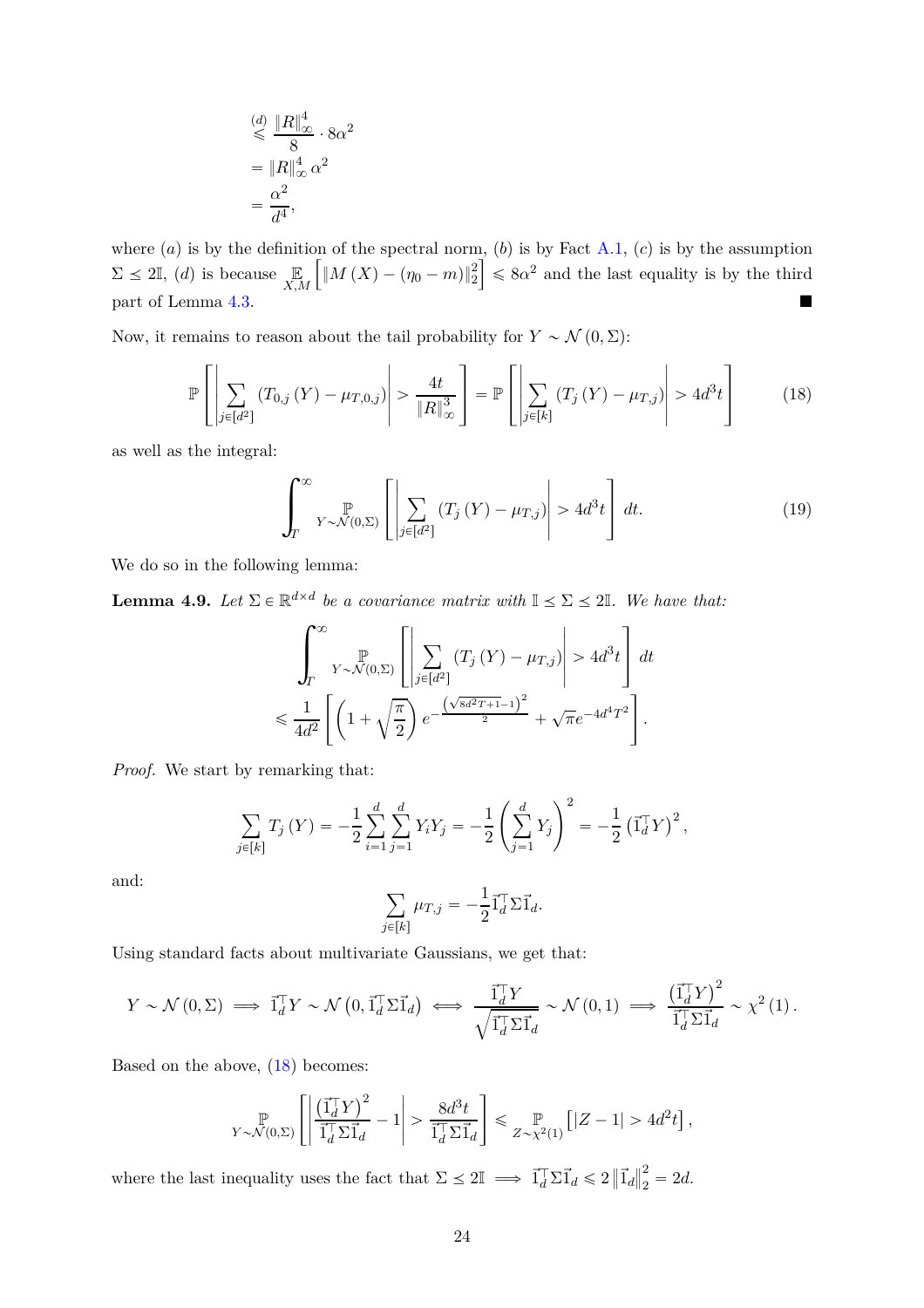Thus, upper-bounding this probability boils down to using bounds on the tail probabilities of  $\chi^2$  distributions. For that reason, we appeal to Fact [B.6](#page-35-1) for  $k = 1$ , which gives us that:

$$
\mathbb{P}_{Z \sim \chi^2(1)} \left[ Z - 1 \geq 2 \sqrt{\ln \left( \frac{1}{\beta} \right)} + 2 \ln \left( \frac{1}{\beta} \right) \right] \leq \beta,
$$

and:

$$
\mathbb{P}_{Z \sim \chi^2(1)} \left[ 1 - Z \geq 2 \sqrt{\ln \left( \frac{1}{\beta} \right)} \right] \leq \beta.
$$

In our case, the bounds become:

$$
\mathbb{P}_{Z \sim \chi^2(1)} \left[ Z - 1 \geq t \right] \leq e^{-\frac{(\sqrt{2t+1}-1)^2}{2}}, t \geq 0,
$$

and:

<span id="page-24-0"></span>
$$
\mathop{\mathbb P}_{Z\sim\chi^2(1)}\left[1-Z\geqslant t\right]\leqslant e^{-\frac{t^2}{4}}, t\geqslant 0.
$$

We have:

$$
\int_{T}^{\infty} \mathbb{P}_{Z \sim \chi^{2}(1)} \left[ |Z - 1| > 4d^{2}t \right] dt = \int_{T}^{\infty} \left( \mathbb{P}_{Z \sim \chi^{2}(1)} \left[ Z - 1 > 4d^{2}t \right] + \mathbb{P}_{Z \sim \chi^{2}(1)} \left[ 1 - Z > 4d^{2}t \right] \right) dt
$$

$$
\stackrel{(a)}{=} \frac{1}{4d^{2}} \int_{4d^{2}T}^{\infty} \left( \mathbb{P}_{Z \sim \chi^{2}(1)} \left[ Z - 1 > t' \right] + \mathbb{P}_{Z \sim \chi^{2}(1)} \left[ 1 - Z > t' \right] \right) dt'
$$

$$
= \frac{1}{4d^{2}} \int_{4d^{2}T}^{\infty} \left( e^{-\frac{\left( \sqrt{2t' + 1} - 1 \right)^{2}}{2}} + e^{-\frac{t'^{2}}{4}} \right) dt', \tag{20}
$$

where in (*a*) we set  $t' = 4d^2t$ . For the first term of  $(20)$ , we get:

$$
\frac{1}{4d^2} \int_{4d^2T}^{\infty} e^{-\frac{(\sqrt{2t'+1}-1)^2}{2}} dt' \stackrel{(a)}{=} \frac{1}{4d^2} \int_{\sqrt{8d^2T+1}-1}^{\infty} (u+1) e^{-\frac{u^2}{2}} du
$$
\n
$$
= \frac{1}{4d^2} \left( \sqrt{\frac{\pi}{2}} \text{erfc} \left( \frac{\sqrt{8d^2T+1}-1}{\sqrt{2}} \right) + e^{-\frac{(\sqrt{8d^2T+1}-1)^2}{2}} \right)
$$
\n
$$
\leq \frac{1}{4d^2} \left( 1 + \sqrt{\frac{\pi}{2}} \right) e^{-\frac{(\sqrt{8d^2T+1}-1)^2}{2}}, \tag{21}
$$

where in (*a*) we set  $u = \sqrt{2t' + 1} - 1$  and in the rest we used Fact [B.5.](#page-35-2) For the second term of  $(20)$ , we have the upper bound:

<span id="page-24-2"></span><span id="page-24-1"></span>
$$
\frac{1}{4d^2} \int_{4d^2T}^{\infty} e^{-\frac{t'^2}{4}} dt' = \frac{\sqrt{\pi}}{4d^2} \text{erfc}\left(2d^2T\right) \leq \frac{\sqrt{\pi}}{4d^2} e^{-4d^4T^2},\tag{22}
$$

where we again appealed to Fact [B.5.](#page-35-2)

Substituting  $(21)$  and  $(22)$  into  $(20)$ , we get the desired result.

We are now ready to prove the main result of this section.

*Proof of Theorem [4.1](#page-17-3).* We assume that the process generating  $\Sigma$  is that of Algorithm [1.](#page-19-0) By the first part of Lemma [4.3,](#page-18-0) the condition  $\mathbb{I} \leq \Sigma \leq 2\mathbb{I}$  is satisfied. We assume that there exists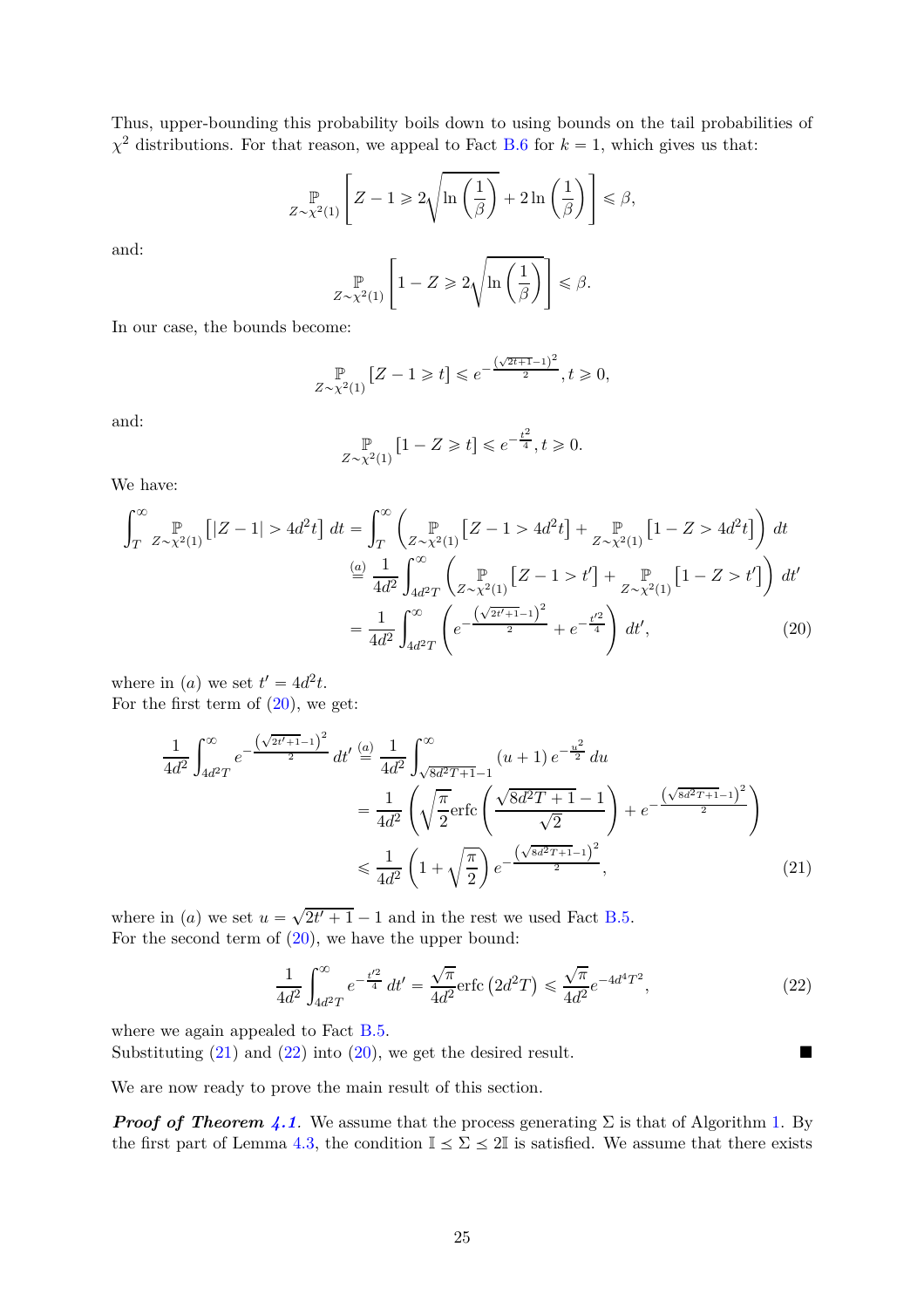an  $(\varepsilon, \delta)$ -DP mechanism  $M : \mathbb{R}^{n \times d} \to \mathbb{R}^{d^2}$  that satisfies  $\mathbb{E}_{X,M}$  $\int \|M(X) - (\eta_0 - m)\|_2^2$  $\leq 8\alpha^2 \leq \frac{1}{96}.$ Combining the results of Lemmas [4.8](#page-22-2) and [4.9](#page-23-1) with Theorem [3.6,](#page-16-0) we get:

$$
n\left\{2\delta T + 2\frac{\alpha\varepsilon}{d^2} + \frac{1}{2d^2} \left[ \left(1 + \sqrt{\frac{\pi}{2}}\right) e^{-\frac{\left(\sqrt{8d^2T + 1} - 1\right)^2}{2}} + \sqrt{\pi}e^{-4d^4T^2} \right] \right\} \geq \frac{1}{48} \left(1 - \frac{1}{d}\right) \geq \frac{1}{96}.\tag{23}
$$

We want to identify a range of values for  $T$  and  $\delta$  such that:

<span id="page-25-1"></span><span id="page-25-0"></span>
$$
\delta T \ge \frac{1}{2d^2} \left( 1 + \sqrt{\frac{\pi}{2}} \right) e^{-\frac{\left(\sqrt{8d^2 T + 1} - 1\right)^2}{2}} + \frac{\sqrt{\pi}}{2d^2} e^{-4d^4 T^2}.
$$
 (24)

We set  $T = \max \left\{ \frac{1}{8d^2} \left[ \left( 2 \ln \left( \frac{1}{\delta} \right) \right) \right] \right\}$  $\frac{1}{\delta}$ ) + 1)<sup>2</sup> - 1 ,  $\frac{1}{2d^2}$  $\sqrt{\ln\left(\frac{1}{\delta}\right)}$  $\left\{\frac{1}{\delta}\right\}$ . Thus, for [\(24\)](#page-25-0) to hold, it suffices to satisfy the stronger inequality:

$$
\delta \max \left\{ \frac{1}{8d^2} \left[ \left( 2 \ln \left( \frac{1}{\delta} \right) + 1 \right)^2 - 1 \right], \frac{1}{2d^2} \sqrt{\ln \left( \frac{1}{\delta} \right)} \right\} \ge \frac{1}{2d^2} \left( 1 + \sqrt{\frac{\pi}{2}} \right) \delta + \frac{\sqrt{\pi}}{2d^2} \delta
$$
  

$$
\iff \max \left\{ \left( 2 \ln \left( \frac{1}{\delta} \right) + 1 \right)^2 - 1, 4 \sqrt{\ln \left( \frac{1}{\delta} \right)} \right\} \ge 4 \left( 1 + \sqrt{\frac{\pi}{2}} \right) + 4\sqrt{\pi}
$$
  

$$
\iff \sqrt{\ln \left( \frac{1}{\delta} \right)} \max \left\{ \sqrt{\ln \left( \frac{1}{\delta} \right)} \left( \ln \left( \frac{1}{\delta} \right) + 1 \right), 1 \right\} \ge 1 + \frac{2 + \sqrt{2}}{2} \sqrt{\pi}.
$$

The above holds for  $\delta \leq 0.1$  and we have  $T = \frac{1}{8d^2} \left[ \left( 2 \ln \left( \frac{1}{\delta} \right) \right)$  $(\frac{1}{\delta}) + 1)^2 - 1$ . Thus, [\(23\)](#page-25-1) becomes:

$$
n\left\{\frac{3\delta}{8d^2}\left[\left(2\ln\left(\frac{1}{\delta}\right)+1\right)^2-1\right]+2\frac{\alpha\varepsilon}{d^2}\right\}\geqslant\frac{1}{96}.\tag{25}
$$

It suffices to identify a range for the values of  $\delta$  such that:

$$
\frac{3n\delta}{8d^2} \left[ \left( 2\ln\left(\frac{1}{\delta}\right) + 1 \right)^2 - 1 \right] \le \frac{1}{192}
$$
  

$$
\iff \delta \ln\left(\frac{1}{\delta}\right) \left( \ln\left(\frac{1}{\delta}\right) + 1 \right) \le \frac{d^2}{288n}.
$$

Since we assumed that  $\delta \leq 0.1$ , we have  $1 + \log \left( \frac{1}{\delta} \right)$  $\frac{1}{\delta}$ )  $\leqslant 2 \log \left( \frac{1}{\delta} \right)$  $\frac{1}{\delta}$ ). Therefore, it suffices to have:

<span id="page-25-2"></span>
$$
\delta \ln^2 \left( \frac{1}{\delta} \right) \leqslant \frac{d^2}{576n}.
$$
\n(26)

Let  $\phi := \frac{d^2}{576}$  $\frac{d^2}{576n}$ . We argue that the above inequality holds for  $\delta \leq \frac{\phi}{16 \ln^2}$  $\frac{\varphi}{16 \ln^2\left(\frac{1}{\phi}\right)}$ . We remark that it may not necessarily be the case that  $\frac{\phi}{16 \ln^2(\frac{1}{\phi})} \leq 0.1$ . This is true when  $\phi \leq 0.55$ . We will proceed assuming that this holds and verify the assumption at the end. Now, we observe that the function  $\delta \ln^2 \left(\frac{1}{\delta}\right)$  $\frac{1}{\delta}$ ) is strictly increasing for  $\delta \leqslant e^{-2} \approx 0.13$ . Thus, it suffices to show the result for  $\delta = \frac{\phi}{16 \ln^2}$  $\frac{\varphi}{16 \ln^2(\frac{1}{\phi})} \leq 0.1$ . Indeed, we have:

$$
\delta \ln^2\left(\frac{1}{\delta}\right) = \frac{\phi}{16} \left(\frac{\ln\left(\frac{1}{\phi}\right) + \ln\left(16\ln^2\left(\frac{1}{\phi}\right)\right)}{\ln\left(\frac{1}{\phi}\right)}\right)^2
$$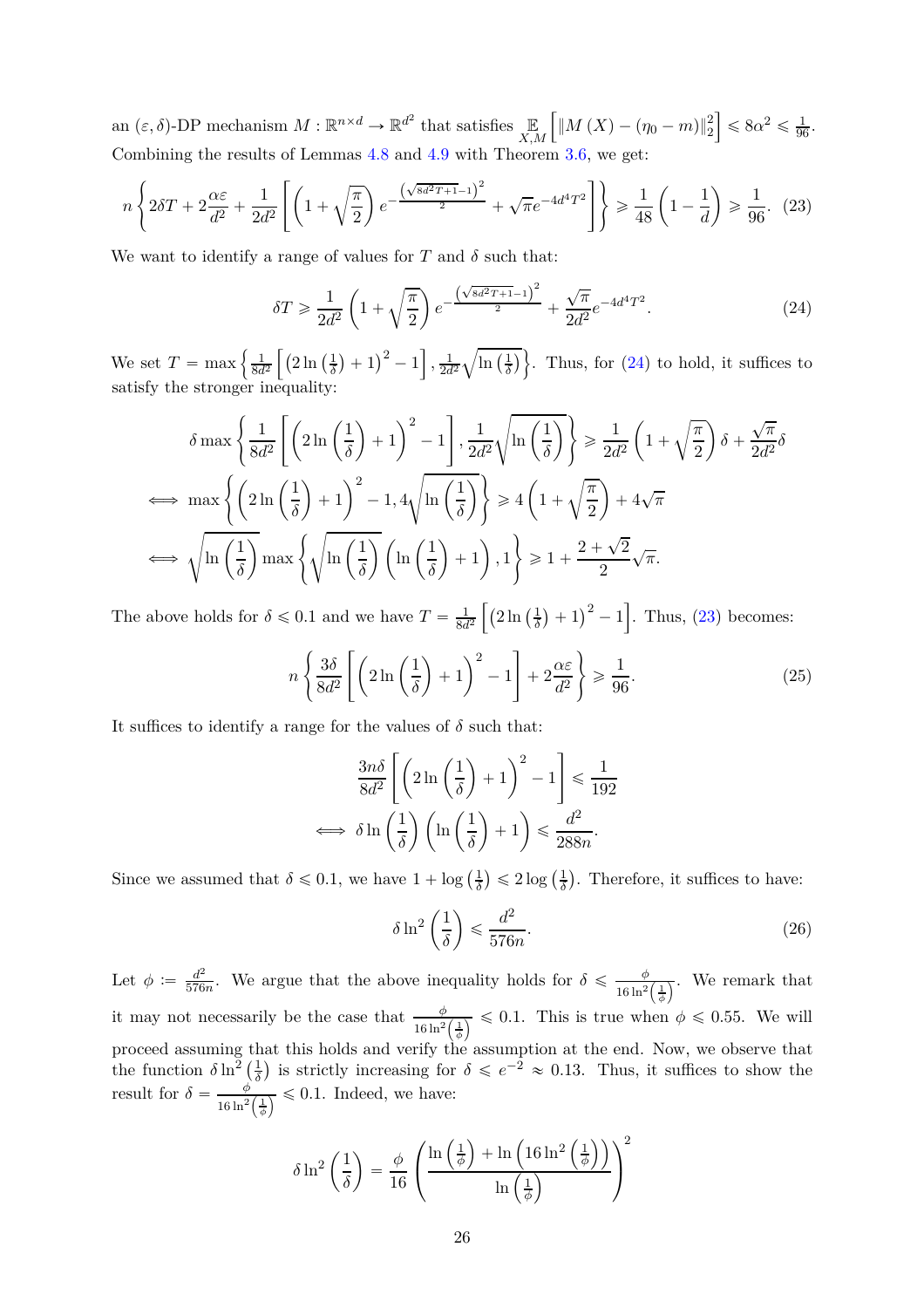$$
= \frac{\phi}{16} \left( 1 + \frac{\ln\left(16\ln^2\left(\frac{1}{\phi}\right)\right)}{\ln\left(\frac{1}{\phi}\right)} \right)^2
$$

$$
= \frac{\phi}{16} \left( 1 + \frac{\ln\left(16x^2\right)}{x} \right)^2,
$$

where we set  $x \coloneqq \ln\left(\frac{1}{\phi}\right)$ *φ* ¯ .

It suffices to have  $\left(1 + \frac{\ln(16x^2)}{x}\right)$  $\setminus^2$  $\leq 16 \iff \frac{\ln(16x^2)}{x} \leq 3$ . This holds for any  $x > 0$ , which is satisfied by  $0 < \phi \le 0.55$ . Consequently, we have for  $\delta$  the range  $\delta \le \frac{\phi}{16 \ln^2}$  $\frac{\phi}{16 \ln^2 \left(\frac{1}{\phi}\right)} = \frac{d^2}{9216n \ln^2}$  $9216n\ln^2\left(\frac{576n}{d^2}\right)$  $\overline{a}$ . Thus, [\(25\)](#page-25-2) becomes:

$$
2n \frac{\alpha \varepsilon}{d^2} \geqslant \frac{1}{192} \iff n \geqslant \frac{d^2}{384\alpha \varepsilon}.
$$

The above also satisfies the condition on  $\phi$ , since we have assumed that  $\varepsilon \leq 1$  and  $\alpha \leq \frac{1}{16\sqrt{3}}$ . Appealing to Corollary [4.6](#page-21-2) completes the proof.

### <span id="page-26-0"></span>**4.2 Estimation with Respect to the Spectral Norm**

Here, we prove a lower bound for covariance estimation of high-dimensional Gaussians in spectral norm under the constraint of approximate DP. Employing a reduction-based approach from Mahalanobis estimation to spectral estimation, we directly leverage the results of Section [4.1.](#page-17-1)

<span id="page-26-1"></span>**Theorem 4.10** (Gaussian Covariance Estimation in Spectral Norm)**.** *There exists a distribution* D over covariance matrices  $\Sigma \in \mathbb{R}^{d \times d}$  with  $\mathbb{I} \leq \Sigma \leq 2\mathbb{I}$  such that, given  $\Sigma \sim \mathcal{D}$  and  $X \sim$  $\mathcal{N}(0,\Sigma)^{\bigotimes n}$ , for any  $\alpha = \mathcal{O}\left(\frac{1}{\sqrt{n}}\right)$ *d*  $\left( \begin{array}{cc} \partial \partial \end{array} \right)$  and any  $(\varepsilon, \delta)$ -DP mechanism  $M : \mathbb{R}^{n \times d} \rightarrow \mathbb{R}^{d \times d}$  with

$$
\varepsilon \in [0,1] \text{ and } \delta \leq \mathcal{O}\left(\frac{d^2}{n\ln^2\left(\frac{n}{d^2}\right)}\right) \text{ that satisfies } \mathbb{E}_{X,M}\left[\left\|\Sigma^{-\frac{1}{2}}\left(M\left(X\right)-\Sigma\right)\Sigma^{-\frac{1}{2}}\right\|_2^2\right] \leq \alpha^2, \text{ it must hold that } n \geq \Omega\left(\frac{d^{1.5}}{\alpha \varepsilon}\right).
$$

*Proof.* First, assume that  $\Sigma$  is generated by Algorithm [1](#page-19-0) (as was assumed in all of Section [4.1\)](#page-17-1). Additionally, assume that there exists an  $(\varepsilon, \delta)$ -DP mechanism  $M : \mathbb{R}^{n \times d} \to \mathbb{R}^{d \times d}$  with  $\varepsilon \in$  $[0,1]$  and  $\delta \leqslant \mathcal{O}$  $\int$   $d^2$  $n \ln^2\left(\frac{n}{d^2}\right)$ ¯  $\setminus$ that satisfies  $\mathbb{E}_{X,M} \left[ \left\| \Sigma^{-\frac{1}{2}} \left( M \left( X \right) - \Sigma \right) \Sigma^{-\frac{1}{2}} \right\| \right]$ 2 2  $\overline{1}$  $\leq \alpha^2$  and uses  $n = o\left(\frac{d^{1.5}}{\alpha \varepsilon}\right)$  samples. Using the standard matrix-norm inequality  $||A||_F \le \sqrt{d} ||A||_2$ ,  $\forall A \in \mathbb{R}^{k \times \ell}$ , we get that:

$$
\mathbb{E}_{X,M} \left[ \left\| M \left( X \right) - \Sigma \right\|_{\Sigma}^{2} \right] = \mathbb{E}_{X,M} \left[ \left\| \Sigma^{-\frac{1}{2}} \left( M \left( X \right) - \Sigma \right) \Sigma^{-\frac{1}{2}} \right\|_{F}^{2} \right] \leq d \mathbb{E}_{X,M} \left[ \left\| \Sigma^{-\frac{1}{2}} \left( M \left( X \right) - \Sigma \right) \Sigma^{-\frac{1}{2}} \right\|_{2}^{2} \right] \leq d\alpha^{2}.
$$

By Theorem [4.1](#page-17-3) for  $\alpha \to \sqrt{d\alpha}$ , we get that any mechanism with the characteristics of *M* that estimates a Gaussian covariance matrix in Mahalanobis error  $\sqrt{d}$  requires  $n \ge \Omega\left(\frac{d^{1.5}}{\alpha \varepsilon}\right)$ samples. This leads to a contradiction, implying the desired sample complexity lower bound.

**Remark 4.11.** Observe that, in the above statement, we rescale things by  $\Sigma^{-\frac{1}{2}}$ , thus measuring the spectral distance between  $M(X)$  and  $\Sigma$  in a *scale-invariant* fashion. Since we have assumed that  $\Omega(1) \mathbb{I} \leq \Sigma \leq \mathcal{O}(1) \mathbb{I}$ , it holds that  $\|M(X) - \Sigma\|_2$  and  $\left\|\Sigma^{-\frac{1}{2}}(M(X) - \Sigma)\Sigma^{-\frac{1}{2}}\right\|_2$  are within a constant of each other.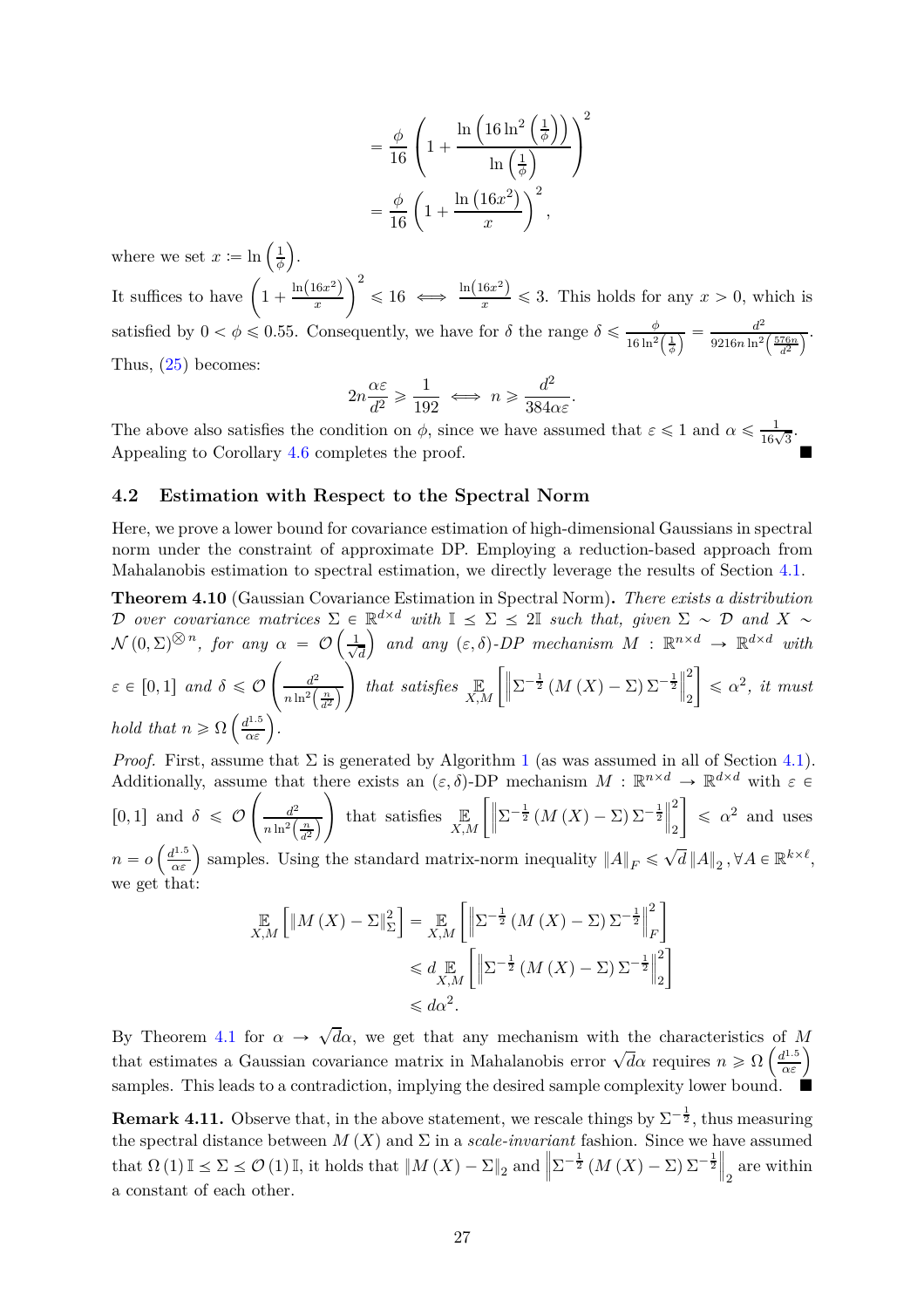### <span id="page-27-3"></span><span id="page-27-0"></span>**5 Mean Estimation of Heavy-Tailed Distributions**

In this section, we prove a lower bound for mean estimation of high-dimensional distributions with second moments bounded by 1. For this, we use DP Assouad's method from [\[ASZ21\]](#page-29-0) (Lemma [2.3\)](#page-6-2).

<span id="page-27-2"></span>**Theorem 5.1** (Heavy-Tailed Mean Estimation). Let  $D$  be an arbitrary distribution over  $\mathbb{R}^d$ *with second moments bounded by* 1 *and unknown mean*  $\mu$ . Then, for any  $\alpha \leq 1$ , any  $(\varepsilon, \delta)$ - $DP$  mechanism with  $\delta \leq \varepsilon$  that takes  $X \sim \mathcal{D}^{\bigotimes n}$  as input and outputs  $M(X)$  satisfying E *X,M*  $\int_M |M(X) - \mu|_2^2$ 2  $\leq \alpha^2$  *requires*  $n \geq \Omega\left(\frac{d}{\alpha^2 \varepsilon}\right)$ .

*Proof.* We define the following family of distributions, such that the second moment of each distribution is upper-bounded by 1. The loss function between the true distribution and the estimate is the squared  $\ell_2$ -distance between their means. For each  $v \in \mathcal{E}_d = \{-1,1\}^d$ , we define the distribution  $\mathcal{D}_v$  over  $\mathbb{R}^d$  as follows. Let  $t > 0$  and  $0 < p < 1$ . For any  $X \sim \mathcal{D}_v$ , we have:

$$
X_i = \begin{cases} v_i t, & \text{with probability } p \\ 0, & \text{with probability } 1 - p \end{cases}, \forall i \in [d].
$$

Then  $\mathbb{E}_{X \sim \mathcal{D}_n}[X] = ptv$ . We show that the second moment of this distribution is upper-bounded  $X \sim \mathcal{D}_v$ by  $pt^2$ , that is,  $\mathbb{E}$  $X \sim \mathcal{D}_v$  $\left[ \langle X - ptv, u \rangle^2 \right] \leqslant pt^2, \forall u \in \mathbb{S}^{d-1}$ . Note that, for any  $i \in [d]$ , we have  $\mathbb{E}\left[\left(X_i - ptv_i\right)^2\right] = p(1-p)t^2$ . We omit the subscript of the expectation when the context is clear. We have:

$$
\mathbb{E}\left[\langle X - ptv, u \rangle^2\right] = \mathbb{E}\left[\left(\sum_{i=1}^d (X_i - ptv_i) u_i\right)^2\right]
$$
  
\n
$$
= \sum_{i=1}^d \mathbb{E}\left[(X_i - ptv_i)^2\right]u_i^2 + \sum_{i \neq j} \mathbb{E}\left[X_i - ptv_i\right]\mathbb{E}\left[X_j - ptv_j\right]u_iu_j
$$
  
\n
$$
= \sum_{i=1}^d p(1-p) t^2 u_i^2
$$
  
\n
$$
= p(1-p) t^2
$$
  
\n
$$
\leq pt^2.
$$

We want this to be upper-bounded by 1.

<span id="page-27-1"></span>
$$
pt^2 = 1.\t\t(27)
$$

Next, for any  $u, v \in \mathcal{E}_d$ , we bound the loss function between  $\mathcal{D}_{v_1}$  and  $\mathcal{D}_{v_2}$ . As mentioned before, we define  $\ell(\theta(\mathcal{D}_u), \theta(\mathcal{D}_v)) = ||\theta(\mathcal{D}_u) - \theta(\mathcal{D}_v)||_2^2$ . We have the following:

$$
\|\theta(\mathcal{D}_u) - \theta(\mathcal{D}_v)\|_2^2 = \sum_{i=1}^d p^2 t^2 (v_i - u_i)^2
$$
  
=  $p^2 t^2 \sum_{i: u_i \neq v_i} (v_i - u_i)^2$   
=  $4p^2 t^2 \sum_{i=1}^d \mathbb{1} \{v_i \neq u_i\}.$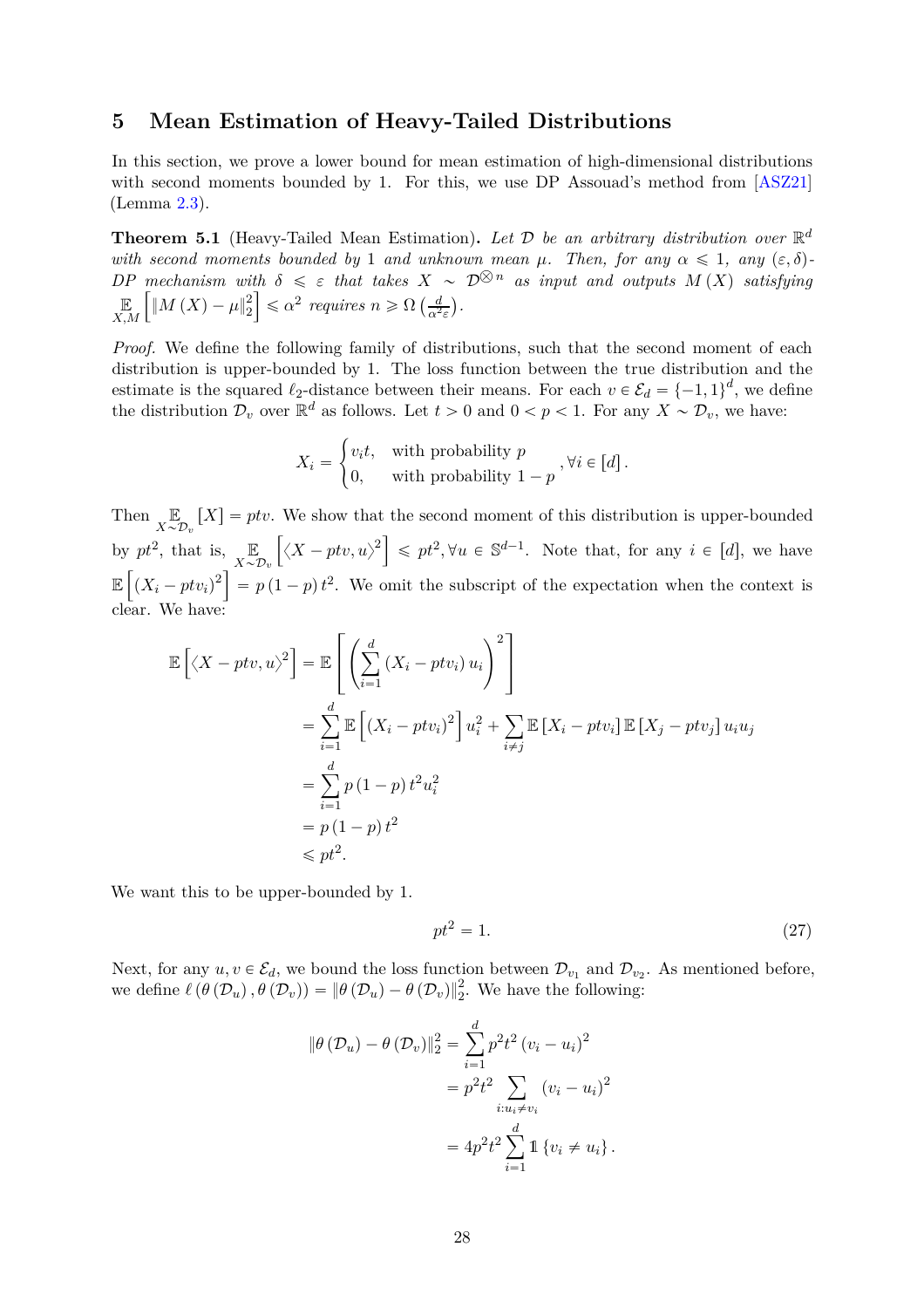Using the notation in Lemma [2.3,](#page-6-2) we have  $\tau = 2p^2t^2$ . Using the same lemma, we have:

$$
R(\mathcal{P}, \ell, \varepsilon, \delta) \geq \frac{d\tau}{2} \cdot (0.9e^{-10\varepsilon D} - 10\delta D)
$$
  
\n
$$
\geq \frac{d\tau}{2} \cdot [0.9(1 - 10\varepsilon D) - 10\delta D]
$$
  
\n
$$
= \frac{d\tau}{2} \cdot [0.9 - D(9\varepsilon + 10\delta)]
$$
  
\n
$$
\geq \frac{d\tau}{2} \cdot [0.9 - 10D(\varepsilon + \delta)].
$$

Setting  $R(\mathcal{P}, \ell, \varepsilon, \delta) \leq \alpha^2$  and rearranging the above, we get:

$$
D \geqslant \frac{1}{10\left(\varepsilon + \delta\right)} \cdot \left(0.9 - \frac{2\alpha^2}{d\tau}\right). \tag{28}
$$

Now, from Equation [\(27\)](#page-27-1),  $\tau = 2p^2t^2 = 2p$ . Using this and Inequality [\(28\)](#page-28-1), and setting  $p = \frac{2\alpha^2}{d}$  $\frac{\alpha^2}{d}$ , we have the following.

<span id="page-28-2"></span><span id="page-28-1"></span>
$$
D \geqslant \frac{0.04}{\varepsilon + \delta}.\tag{29}
$$

For  $i \in [d]$ , we define the mixture distributions  $p_{+i}$  and  $p_{-i}$  as in Lemma [2.3.](#page-6-2) We define a coupling  $(X, Y)$  between  $p_{+i}$  and  $p_{-i}$  as follows. For every row  $X_j$  in  $X$ , if  $X_j^i \neq 0$ , then  $Y_j^i = -X_j^i$ , otherwise  $Y_j^i = X_j^i$ . For all other coordinates  $k \neq i$ ,  $Y_j^k = X_j^k$ . Notice that, for all  $k \neq i$ , the distributions for coordinate *k* for both  $p_{+i}$  and  $p_{-i}$  are identical because all coordinates are independent. Therefore, by setting  $Y_j^k = X_j^k$ , these coordinates of  $X_j$  and  $Y_j$ have identical distributions for all  $j \in [n]$ . The coordinate *i* of  $X_j$  is *t* with probability *p*, and 0 with probability  $1 - p$ . Hence, the coordinate *i* of  $Y_j$  is  $-t$  with probability *p*, and 0 with probability  $1 - p$ . This is true for all  $j \in [n]$ . Since all *n* rows in both *X* (hence, in *Y*) are chosen independently at random, the distribution of *X* is  $p_{+i}$  and the distribution of *Y* is  $p_{-i}$ . Therefore,  $(X, Y)$  is a valid coupling of  $p_{+i}$  and  $p_{-i}$ . Next, we have to determine the value of  $D = d_{\text{Ham}}(X, Y)$ . Note that for each  $j \in [n]$ ,  $X_j$  can only differ from  $Y_j$  when  $X_j^i \neq 0$ . This can only happen with probability *p*. Therefore, by linearity of expectations,  $d_{\text{Ham}}(X, Y) = np$ . Finally, using the fact that  $p = \frac{2\alpha^2}{d}$  $\frac{\alpha^2}{d}$  and  $t = \frac{\sqrt{2}}{\sqrt{2}}$  $\frac{\sqrt{d}}{\sqrt{2}}$  $\frac{2}{2\alpha}$ , and substituting this in Inequality [\(29\)](#page-28-2), we have:

$$
np \geqslant \frac{0.04}{\varepsilon + \delta} \implies n \geqslant \frac{d}{50\left(\varepsilon + \delta\right)\alpha^2}.
$$

When  $\varepsilon \geq \delta$ , this gives us the desired lower bound.

### <span id="page-28-0"></span>**6 Conclusions and Open Problems**

In this work, we gave nearly tight lower bounds for private covariance estimation with respect to the Frobenius and spectral norms under the Gaussian distribution and for mean estimation with respect to the  $\ell_2$ -norm under distributions with bounded second moments. This constitutes important progress in the lower bounds literature under approximate differential privacy. On a technical level, we significantly generalized the fingerprinting method. An obvious question is whether the fingerprinting method can be further generalized and what are its limitations. A second obvious question is to generalize Theorem [5.1](#page-27-2) for higher-order moments.

Another question involves expanding upon the results of Theorems [4.1](#page-17-3) and [4.10](#page-26-1) to hold in the regimes  $\alpha = \mathcal{O}(\sqrt{d})$  and  $\alpha = \mathcal{O}(\sqrt{1})$ , respectively. For the Frobenius estimation, the condition  $\alpha = \mathcal{O}(1)$  is a consequence of the distribution over covariance matrices that we used to prove the result, whereas for spectral estimation the condition  $\alpha = \mathcal{O}\left(\frac{1}{\sqrt{2}}\right)$ *d* ) is an artifact of our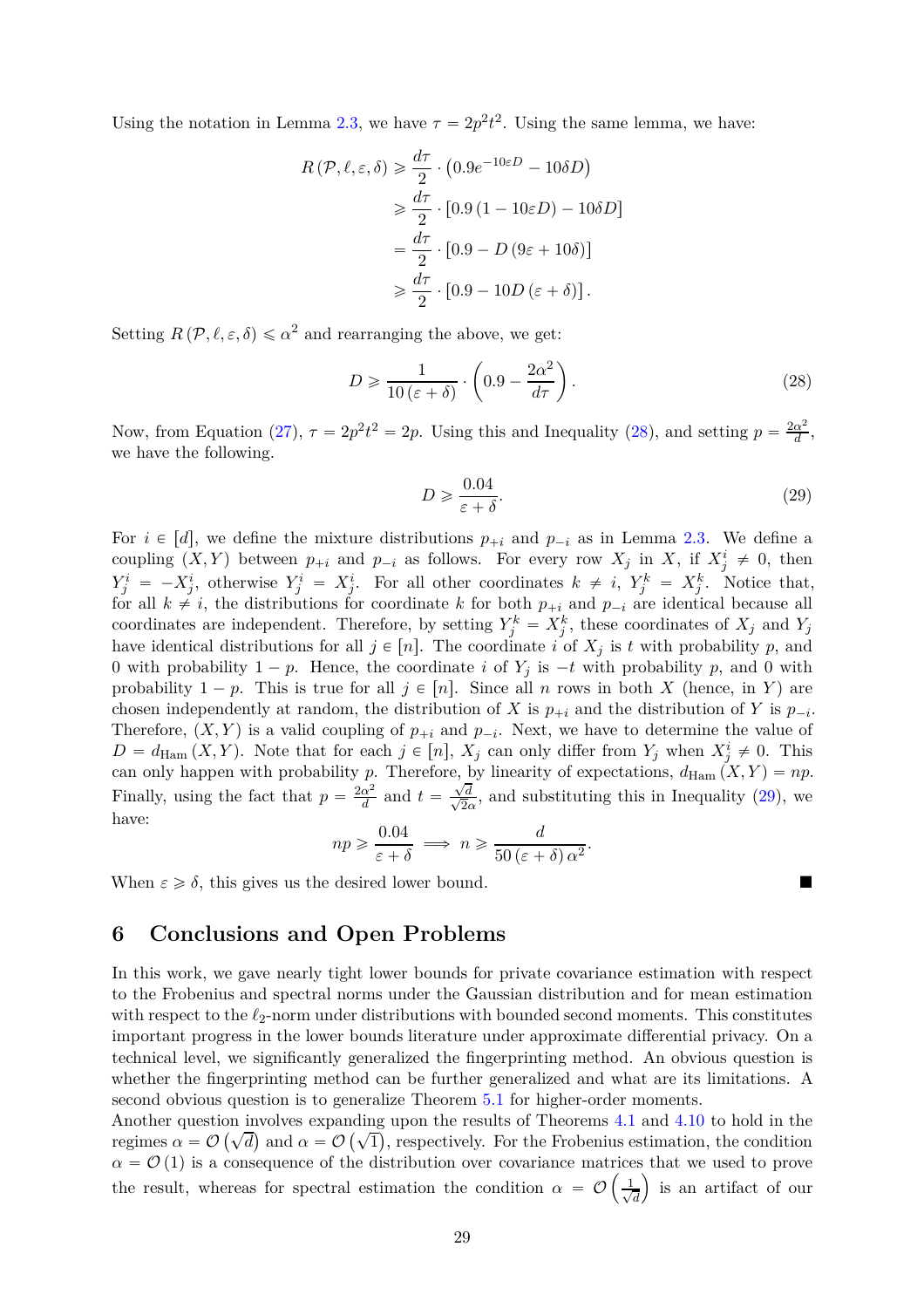<span id="page-29-10"></span>reduction-based approach. Especially in the latter case, it would be interesting to come up with a "direct" way to obtain the lower bound, instead of reducing from Frobenius estimation. Finally, an interesting open question may be to obtain lower bounds for the problems considered here in the *high-probability regime*. Specifically, the guarantees in our lower bounds are expressed in terms of the MSE and in Section [1.1](#page-2-1) we sketched the argument to convert them to constant probability guarantees. It would be interesting come up with techniques to prove tight lower bounds when the probability of success is  $1 - \beta$  for  $\beta \in (0,1)$ . This was done in the context of pure differential privacy in [\[HKM21\]](#page-31-5).

## **Acknowledgments**

The authors would like to thank Jonathan Ullman for helpful feedback on the manuscript.

### **References**

- <span id="page-29-5"></span>[AAK21] Ishaq Aden-Ali, Hassan Ashtiani, and Gautam Kamath. On the sample complexity of privately learning unbounded high-dimensional gaussians. In *Proceedings of the 32nd International Conference on Algorithmic Learning Theory*, ALT '21, pages 185–216. JMLR, Inc., 2021. [6](#page-5-1) and [18](#page-17-4)
- <span id="page-29-7"></span>[AAL21] Ishaq Aden-Ali, Hassan Ashtiani, and Christopher Liaw. Privately learning mixtures of axis-aligned gaussians. In *Advances in Neural Information Processing Systems 34*, NeurIPS '21. Curran Associates, Inc., 2021. [6](#page-5-1)
- <span id="page-29-9"></span>[ADK19] Brendan Avent, Yatharth Dubey, and Aleksandra Korolova. The power of the hybrid model for mean estimation. *Proceedings on Privacy Enhancing Technologies*, 2020(4):48–68, 2019. [6](#page-5-1)
- <span id="page-29-6"></span>[AL21] Hassan Ashtiani and Christopher Liaw. Private and polynomial time algorithms for learning Gaussians and beyond. *arXiv preprint arXiv:2111.11320*, 2021. [6](#page-5-1)
- <span id="page-29-8"></span>[AMB19] Marco Avella-Medina and Victor-Emmanuel Brunel. Differentially private sub-Gaussian location estimators. *arXiv preprint arXiv:1906.11923*, 2019. [6](#page-5-1)
- <span id="page-29-1"></span>[ASZ18] Jayadev Acharya, Ziteng Sun, and Huanyu Zhang. Differentially private testing of identity and closeness of discrete distributions. In *Advances in Neural Information Processing Systems 31*, NeurIPS '18, pages 6878–6891. Curran Associates, Inc., 2018. [3](#page-2-3) and [6](#page-5-1)
- <span id="page-29-0"></span>[ASZ21] Jayadev Acharya, Ziteng Sun, and Huanyu Zhang. Differentially private assouad, fano, and le cam. In *Proceedings of the 32nd International Conference on Algorithmic Learning Theory*, ALT '21, pages 48–78. JMLR, Inc., 2021. [1,](#page-0-0) [3,](#page-2-3) [4,](#page-3-1) [6,](#page-5-1) [7,](#page-6-3) and [28](#page-27-3)
- <span id="page-29-3"></span>[BD14] Rina Foygel Barber and John C Duchi. Privacy and statistical risk: Formalisms and minimax bounds. *arXiv preprint arXiv:1412.4451*, 2014. [4](#page-3-1) and [6](#page-5-1)
- <span id="page-29-4"></span>[BDKU20] Sourav Biswas, Yihe Dong, Gautam Kamath, and Jonathan Ullman. Coinpress: Practical private mean and covariance estimation. In *Advances in Neural Information Processing Systems 33*, NeurIPS '20, pages 14475–14485. Curran Associates, Inc., 2020. [6](#page-5-1)
- <span id="page-29-2"></span>[BGS`21] Gavin Brown, Marco Gaboardi, Adam Smith, Jonathan Ullman, and Lydia Zakynthinou. Covariance-aware private mean estimation without private covariance estimation. *arXiv preprint arXiv:2106.13329*, 2021. [4](#page-3-1) and [6](#page-5-1)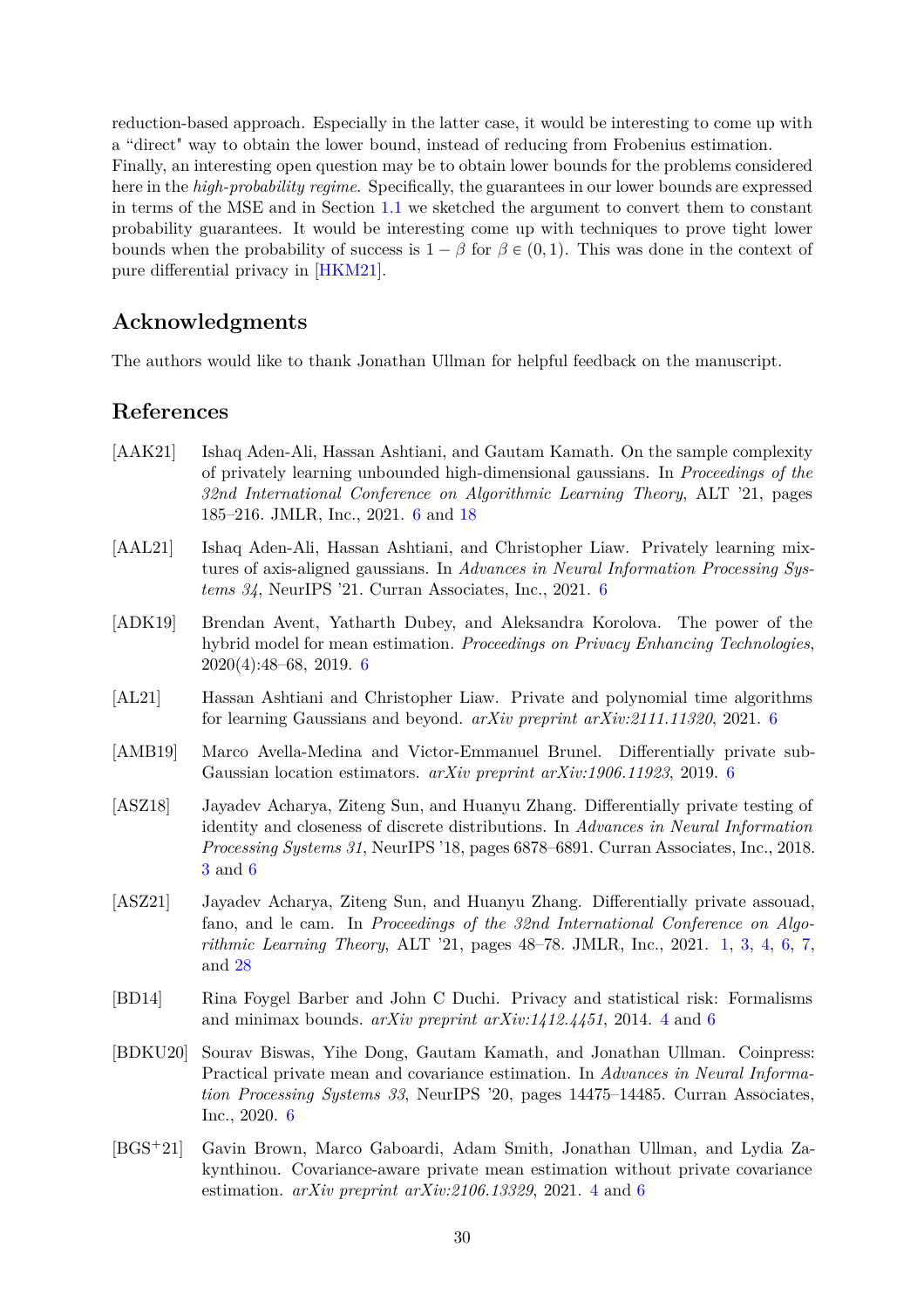- <span id="page-30-1"></span>[BKSW19] Mark Bun, Gautam Kamath, Thomas Steinke, and Zhiwei Steven Wu. Private hypothesis selection. In *Advances in Neural Information Processing Systems 32*, NeurIPS '19, pages 156–167. Curran Associates, Inc., 2019. [3,](#page-2-3) [4,](#page-3-1) and [6](#page-5-1)
- <span id="page-30-4"></span>[BS98] Dan Boneh and James Shaw. Collusion-secure fingerprinting for digital data. *IEEE Transactions on Information Theory*, 44(5):1897–1905, 1998. [5](#page-4-1)
- <span id="page-30-8"></span>[BS19] Mark Bun and Thomas Steinke. Average-case averages: Private algorithms for smooth sensitivity and mean estimation. In *Advances in Neural Information Processing Systems 32*, NeurIPS '19, pages 181–191. Curran Associates, Inc., 2019. [6](#page-5-1)
- <span id="page-30-6"></span>[BST14] Raef Bassily, Adam Smith, and Abhradeep Thakurta. Private empirical risk minimization: Efficient algorithms and tight error bounds. In *Proceedings of the 55th Annual IEEE Symposium on Foundations of Computer Science*, FOCS '14, pages 464–473, Washington, DC, USA, 2014. IEEE Computer Society. [6](#page-5-1)
- <span id="page-30-3"></span>[BSU17] Mark Bun, Thomas Steinke, and Jonathan Ullman. Make up your mind: The price of online queries in differential privacy. In *Proceedings of the 28th Annual ACM-SIAM Symposium on Discrete Algorithms*, SODA '17, pages 1306–1325, Philadelphia, PA, USA, 2017. SIAM. [5](#page-4-1) and [6](#page-5-1)
- <span id="page-30-0"></span>[BUV14] Mark Bun, Jonathan Ullman, and Salil Vadhan. Fingerprinting codes and the price of approximate differential privacy. In *Proceedings of the 46th Annual ACM Symposium on the Theory of Computing*, STOC '14, pages 1–10, New York, NY, USA, 2014. ACM. [1,](#page-0-0) [3,](#page-2-3) [5,](#page-4-1) and [6](#page-5-1)
- <span id="page-30-5"></span>[CWZ19] T. Tony Cai, Yichen Wang, and Linjun Zhang. The cost of privacy: Optimal rates of convergence for parameter estimation with differential privacy. *arXiv preprint arXiv:1902.04495*, 2019. [6](#page-5-1)
- <span id="page-30-9"></span>[DFM`20] Wenxin Du, Canyon Foot, Monica Moniot, Andrew Bray, and Adam Groce. Differentially private confidence intervals. *arXiv preprint arXiv:2001.02285*, 2020. [6](#page-5-1)
- <span id="page-30-10"></span>[DHS15] Ilias Diakonikolas, Moritz Hardt, and Ludwig Schmidt. Differentially private learning of structured discrete distributions. In *Advances in Neural Information Processing Systems 28*, NIPS '15, pages 2566–2574. Curran Associates, Inc., 2015. [6](#page-5-1)
- <span id="page-30-7"></span>[DJW13] John C. Duchi, Michael I. Jordan, and Martin J. Wainwright. Local privacy and statistical minimax rates. In *Proceedings of the 54th Annual IEEE Symposium on Foundations of Computer Science*, FOCS '13, pages 429–438, Washington, DC, USA, 2013. IEEE Computer Society. [6](#page-5-1)
- <span id="page-30-11"></span>[DKK`16] Ilias Diakonikolas, Gautam Kamath, Daniel M. Kane, Jerry Li, Ankur Moitra, and Alistair Stewart. Robust estimators in high dimensions without the computational intractability. In *Proceedings of the 57th Annual IEEE Symposium on Foundations of Computer Science*, FOCS '16, pages 655–664, Washington, DC, USA, 2016. IEEE Computer Society. [23](#page-22-3)
- <span id="page-30-2"></span>[DKM`06] Cynthia Dwork, Krishnaram Kenthapadi, Frank McSherry, Ilya Mironov, and Moni Naor. Our data, ourselves: Privacy via distributed noise generation. In *Proceedings of the 24th Annual International Conference on the Theory and Applications of Cryptographic Techniques*, EUROCRYPT '06, pages 486–503, Berlin, Heidelberg, 2006. Springer. [3](#page-2-3)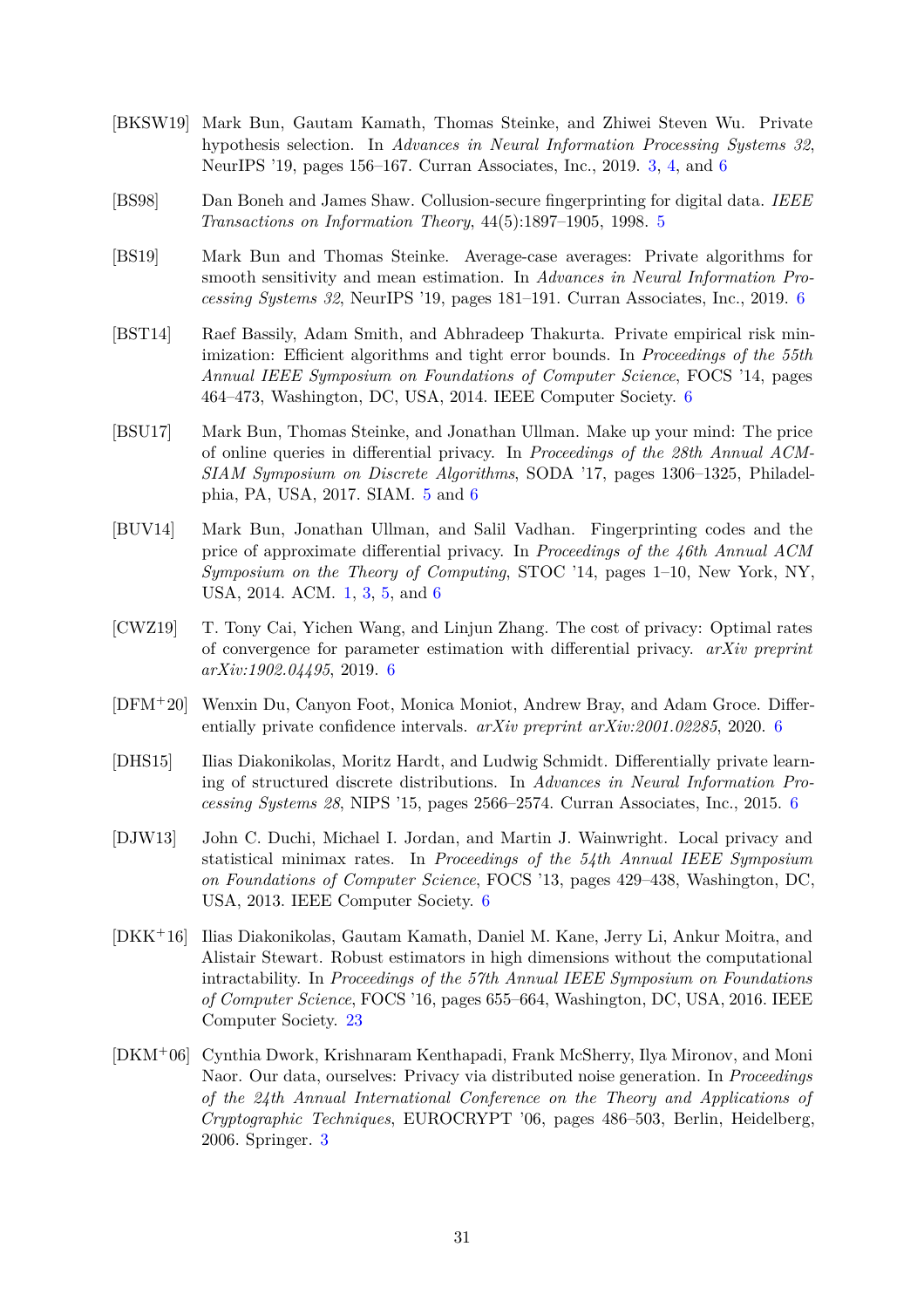- <span id="page-31-0"></span>[DMNS06] Cynthia Dwork, Frank McSherry, Kobbi Nissim, and Adam Smith. Calibrating noise to sensitivity in private data analysis. In *Proceedings of the 3rd Conference on Theory of Cryptography*, TCC '06, pages 265–284, Berlin, Heidelberg, 2006. Springer. [3](#page-2-3) and [7](#page-6-3)
- <span id="page-31-7"></span>[DSS<sup>+</sup>15] Cynthia Dwork, Adam Smith, Thomas Steinke, Jonathan Ullman, and Salil Vadhan. Robust traceability from trace amounts. In *Proceedings of the 56th Annual IEEE Symposium on Foundations of Computer Science*, FOCS '15, pages 650–669, Washington, DC, USA, 2015. IEEE Computer Society. [5](#page-4-1) and [6](#page-5-1)
- <span id="page-31-3"></span>[DTTZ14] Cynthia Dwork, Kunal Talwar, Abhradeep Thakurta, and Li Zhang. Analyze Gauss: Optimal bounds for privacy-preserving principal component analysis. In *Proceedings of the 46th Annual ACM Symposium on the Theory of Computing*, STOC '14, pages 11–20, New York, NY, USA, 2014. ACM. [4](#page-3-1) and [6](#page-5-1)
- <span id="page-31-13"></span>[Ger31] S. Gershgorin. Über die abgrenzung der Eigenwerte einer matrix. *Izv. Akad. Nauk. SSSR Ser. Mat.*, 1:749–754, 1931. [35](#page-34-4)
- <span id="page-31-5"></span>[HKM21] Samuel B Hopkins, Gautam Kamath, and Mahbod Majid. Efficient mean estimation with pure differential privacy via a sum-of-squares exponential mechanism. *arXiv preprint arXiv:2111.12981*, 2021. [4,](#page-3-1) [6,](#page-5-1) and [30](#page-29-10)
- <span id="page-31-9"></span>[HLY21] Ziyue Huang, Yuting Liang, and Ke Yi. Instance-optimal mean estimation under differential privacy. In *Advances in Neural Information Processing Systems 34*, NeurIPS '21. Curran Associates, Inc., 2021. [6](#page-5-1)
- <span id="page-31-1"></span>[HT10] Moritz Hardt and Kunal Talwar. On the geometry of differential privacy. In *Proceedings of the 42nd Annual ACM Symposium on the Theory of Computing*, STOC '10, pages 705–714, New York, NY, USA, 2010. ACM. [3](#page-2-3)
- <span id="page-31-6"></span>[Jor10] Michael Jordan. Lecture notes for Bayesian modeling and inference, 2010. [5,](#page-4-1) [8,](#page-7-4) and [10](#page-9-6)
- <span id="page-31-2"></span>[KLSU19] Gautam Kamath, Jerry Li, Vikrant Singhal, and Jonathan Ullman. Privately learning high-dimensional distributions. In *Proceedings of the 32nd Annual Conference on Learning Theory*, COLT '19, pages 1853–1902, 2019. [3,](#page-2-3) [4,](#page-3-1) [5,](#page-4-1) [6,](#page-5-1) [18,](#page-17-4) [19,](#page-18-2) [37,](#page-36-2) and [40](#page-39-0)
- <span id="page-31-8"></span>[KLZ21] Gautam Kamath, Xingtu Liu, and Huanyu Zhang. Improved rates for differentially private stochastic convex optimization with heavy-tailed data. *arXiv preprint arXiv:2106.01336*, 2021. [6](#page-5-1)
- <span id="page-31-10"></span>[KMS<sup>+</sup>21] Gautam Kamath, Argyris Mouzakis, Vikrant Singhal, Thomas Steinke, and Jonathan Ullman. A private and computationally-efficient estimator for unbounded gaussians. *arXiv preprint arXiv:2111.04609*, 2021. [6](#page-5-1)
- <span id="page-31-11"></span>[KSSU19] Gautam Kamath, Or Sheffet, Vikrant Singhal, and Jonathan Ullman. Differentially private algorithms for learning mixtures of separated Gaussians. In *Advances in Neural Information Processing Systems 32*, NeurIPS '19, pages 168–180. Curran Associates, Inc., 2019. [6](#page-5-1)
- <span id="page-31-4"></span>[KSU20] Gautam Kamath, Vikrant Singhal, and Jonathan Ullman. Private mean estimation of heavy-tailed distributions. In *Proceedings of the 33rd Annual Conference on Learning Theory*, COLT '20, pages 2204–2235, 2020. [4](#page-3-1) and [6](#page-5-1)
- <span id="page-31-12"></span>[KU20] Gautam Kamath and Jonathan Ullman. A primer on private statistics. *arXiv preprint arXiv:2005.00010*, 2020. [6](#page-5-1)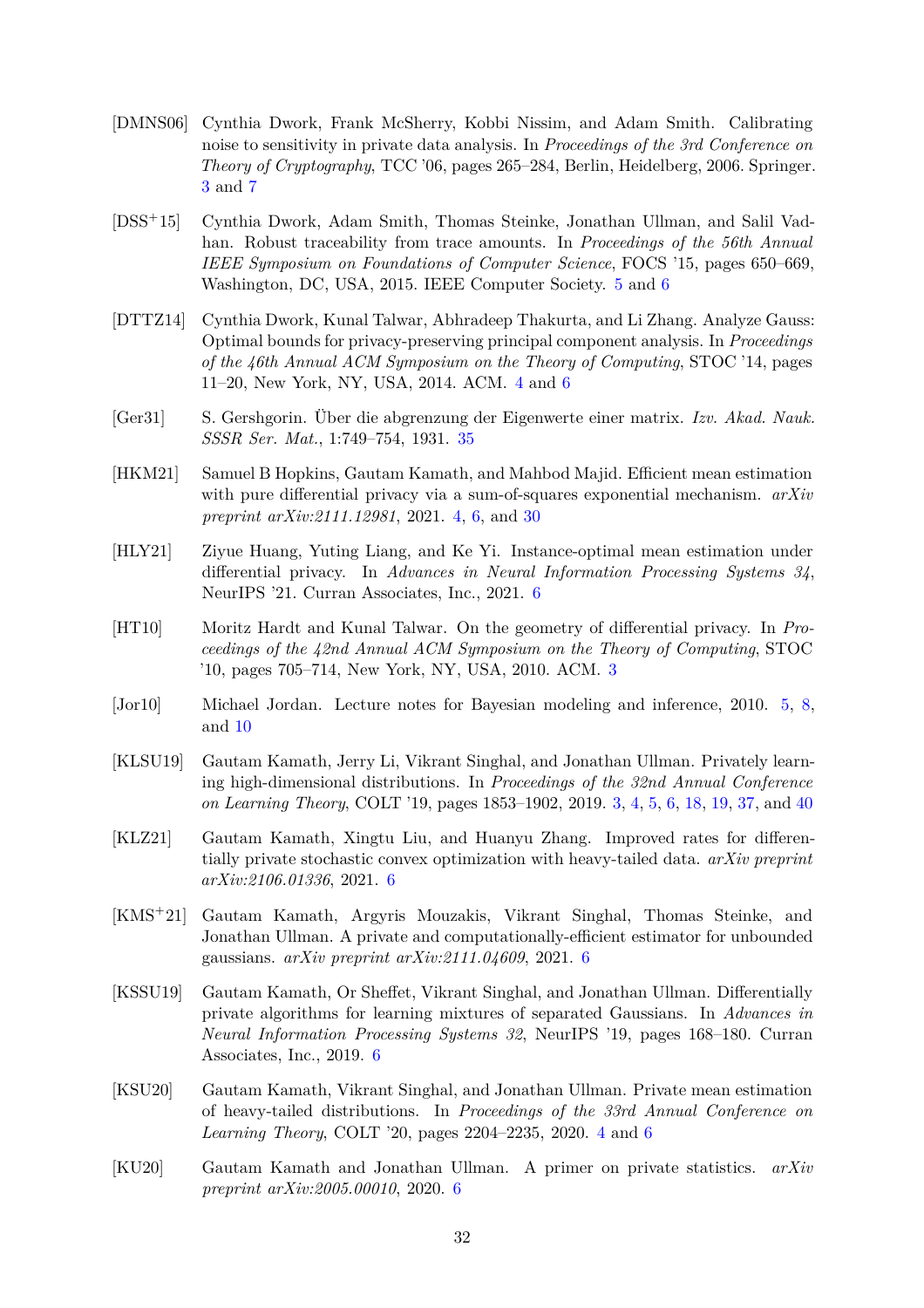- <span id="page-32-5"></span>[KV18] Vishesh Karwa and Salil Vadhan. Finite sample differentially private confidence intervals. In *Proceedings of the 9th Conference on Innovations in Theoretical Computer Science*, ITCS '18, pages 44:1–44:9, Dagstuhl, Germany, 2018. Schloss Dagstuhl–Leibniz-Zentrum fuer Informatik. [6](#page-5-1)
- <span id="page-32-12"></span>[Li19] Jerry Li. Lecture 18: Private covariance estimation in high dimensions. <https://jerryzli.github.io/robust-ml-fall19/lec18.pdf>, December 2019. Lecture notes. [34](#page-33-5)
- <span id="page-32-0"></span>[LKO21] Xiyang Liu, Weihao Kong, and Sewoong Oh. Differential privacy and robust statistics in high dimensions. *arXiv preprint arXiv:2111.06578*, 2021. [4](#page-3-1)
- <span id="page-32-13"></span>[LM00] Beatrice Laurent and Pascal Massart. Adaptive estimation of a quadratic functional by model selection. *The Annals of Statistics*, 28(5):1302–1338, 2000. [36](#page-35-3)
- <span id="page-32-10"></span>[LSA`21] Daniel Levy, Ziteng Sun, Kareem Amin, Satyen Kale, Alex Kulesza, Mehryar Mohri, and Ananda Theertha Suresh. Learning with user-level privacy. In *Advances in Neural Information Processing Systems 34*, NeurIPS '21. Curran Associates, Inc., 2021. [6](#page-5-1)
- <span id="page-32-9"></span>[LSY<sup>+</sup>20] Yuhan Liu, Ananda Theertha Suresh, Felix Yu, Sanjiv Kumar, and Michael Riley. Learning discrete distributions: User vs item-level privacy. In *Advances in Neural Information Processing Systems 33*, NeurIPS '20. Curran Associates, Inc., 2020. [6](#page-5-1)
- <span id="page-32-4"></span>[SU15] Thomas Steinke and Jonathan Ullman. Interactive fingerprinting codes and the hardness of preventing false discovery. In *Proceedings of the 28th Annual Conference on Learning Theory*, COLT '15, pages 1588–1628, 2015. [6](#page-5-1)
- <span id="page-32-1"></span>[SU17a] Thomas Steinke and Jonathan Ullman. Between pure and approximate differential privacy. *The Journal of Privacy and Confidentiality*, 7(2):3–22, 2017. [5](#page-4-1) and [6](#page-5-1)
- <span id="page-32-2"></span>[SU17b] Thomas Steinke and Jonathan Ullman. Tight lower bounds for differentially private selection. In *Proceedings of the 58th Annual IEEE Symposium on Foundations of Computer Science*, FOCS '17, pages 552–563, Washington, DC, USA, 2017. IEEE Computer Society. [5,](#page-4-1) [6,](#page-5-1) and [14](#page-13-2)
- <span id="page-32-3"></span>[Tar08] Gabor Tardos. Optimal probabilistic fingerprint codes. *Journal of the ACM*, 55(2), 2008. [5](#page-4-1)
- <span id="page-32-8"></span>[TVGZ20] Christos Tzamos, Emmanouil-Vasileios Vlatakis-Gkaragkounis, and Ilias Zadik. Optimal private median estimation under minimal distributional assumptions. In *Advances in Neural Information Processing Systems 33*, NeurIPS '20, pages 3301–3311. Curran Associates, Inc., 2020. [6](#page-5-1)
- <span id="page-32-6"></span>[WXDX20] Di Wang, Hanshen Xiao, Srinivas Devadas, and Jinhui Xu. On differentially private stochastic convex optimization with heavy-tailed data. In *Proceedings of the 37th International Conference on Machine Learning*, ICML '20, pages 10081–10091. JMLR, Inc., 2020. [6](#page-5-1)
- <span id="page-32-11"></span>[Yu97] Bin Yu. Assouad, fano, and le cam. In *Festschrift for Lucien Le Cam: Research Papers in Probability and Statistics*, pages 423–435. Springer New York, 1997. [7](#page-6-3)
- <span id="page-32-7"></span>[ZKKW20] Huanyu Zhang, Gautam Kamath, Janardhan Kulkarni, and Zhiwei Steven Wu. Privately learning Markov random fields. In *Proceedings of the 37th International Conference on Machine Learning*, ICML '20, pages 11129–11140. JMLR, Inc., 2020. [6](#page-5-1)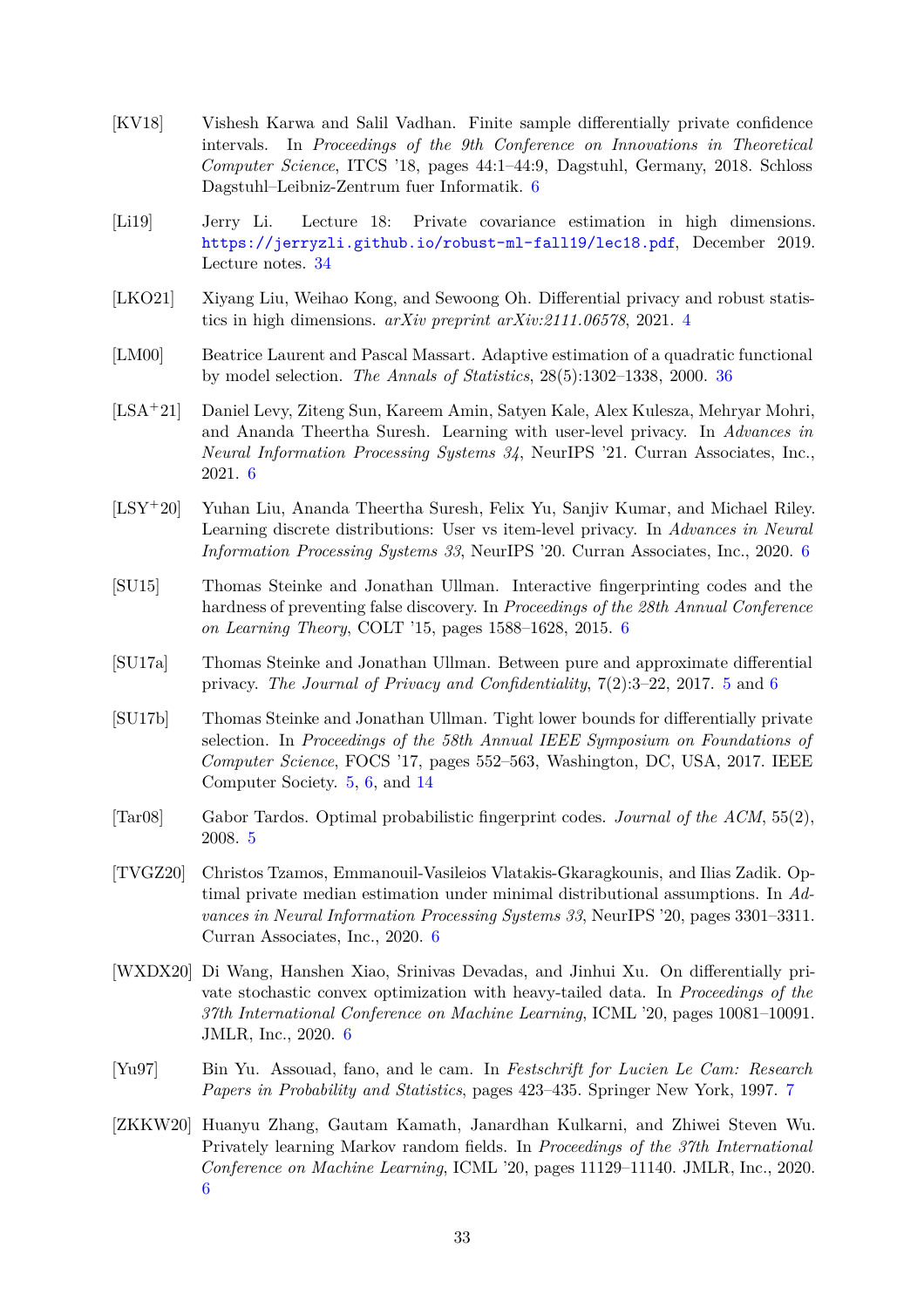### <span id="page-33-5"></span><span id="page-33-0"></span>**A Facts from Linear Algebra**

In this appendix we collect some results from linear algebra which are referenced in this work.

<span id="page-33-4"></span>**Fact A.1.** Let  $A \in \mathbb{R}^{n \times m}$  and  $B \in \mathbb{R}^{k \times \ell}$ . Then, it holds that  $\|A \otimes B\|_2 = \|A\|_2 \|B\|_2$ .

<span id="page-33-1"></span>**Lemma A.2.** *Let*  $A, \Sigma \in \mathbb{R}^{d \times d}$  *be non-singular matrices and let*  $X \in \mathbb{R}^{d \times d}$ *. Then, it holds that*  $\|X\|_{A\Sigma A^{+}} = \left\|A^{-1}X\left(A^{\top}\right)^{-1}\right\|_{\Sigma}.$ 

For a proof of this statement for symmetric *A* (the proof does not change), we refer the reader to Section 2*.*2 of [\[Li19\]](#page-32-12).

<span id="page-33-2"></span>**Lemma A.3.** Let  $A, B \in \mathbb{R}^{d \times d}$  be symmetric positive definite matrices. Then, it holds that:

$$
\left\|A - A^{\frac{1}{2}} B^{\frac{1}{2}} A^{-1} B^{\frac{1}{2}} A^{\frac{1}{2}}\right\|_{A} = \|A - B\|_{A}.
$$

*Proof.* We have that:

$$
\|A - A^{\frac{1}{2}} B^{\frac{1}{2}} A^{-1} B^{\frac{1}{2}} A^{\frac{1}{2}} \|_{A}^{2} = \left\| \mathbb{I} - B^{\frac{1}{2}} A^{-1} B^{\frac{1}{2}} \right\|_{F}^{2}
$$
  
\n
$$
= \text{tr}\left( \left( \mathbb{I} - B^{\frac{1}{2}} A^{-1} B^{\frac{1}{2}} \right)^{2} \right)
$$
  
\n
$$
= \text{tr}\left( \mathbb{I} - 2B^{\frac{1}{2}} A^{-1} B^{\frac{1}{2}} + B^{\frac{1}{2}} A^{-1} B A^{-1} B^{\frac{1}{2}} \right)
$$
  
\n
$$
\stackrel{(a)}{=} \text{tr}\left( \mathbb{I} - 2A^{-\frac{1}{2}} B A^{-\frac{1}{2}} + \left( A^{-\frac{1}{2}} B A^{-\frac{1}{2}} \right)^{2} \right)
$$
  
\n
$$
= \text{tr}\left( \left( \mathbb{I} - A^{-\frac{1}{2}} B A^{-\frac{1}{2}} \right)^{2} \right)
$$
  
\n
$$
= \left\| \mathbb{I} - A^{-\frac{1}{2}} B A^{-\frac{1}{2}} \right\|_{F}^{2}
$$
  
\n
$$
= \|A - B\|_{A}^{2},
$$

where in  $(a)$  we use the cyclic property of the trace in individual terms.

<span id="page-33-3"></span>**Lemma A.4.** *Let*  $\Sigma_1$ ,  $\Sigma_0 \in \mathbb{R}^{d \times d}$  *be a pair of positive definite matrices. If*  $\|\Sigma_1 - \Sigma_0\|_{\Sigma_0} < \frac{1}{2}$  $rac{1}{2}$ *, it holds that*  $\|\Sigma_1 - \Sigma_0\|_{\Sigma_1} \leq 2 \|\Sigma_1 - \Sigma_0\|_{\Sigma_0}$ .

*Proof.* By the definition of the Mahalanobis norm, we have:

$$
\|\Sigma_1 - \Sigma_0\|_{\Sigma_0}^2 = \left\| \mathbb{I} - \Sigma_0^{-\frac{1}{2}} \Sigma_1 \Sigma_0^{-\frac{1}{2}} \right\|_F
$$
  
=  $tr \left( \left( \mathbb{I} - \Sigma_0^{-\frac{1}{2}} \Sigma_1 \Sigma_0^{-\frac{1}{2}} \right)^2 \right)$   
=  $tr \left( \mathbb{I} - 2\Sigma_0^{-\frac{1}{2}} \Sigma_1 \Sigma_0^{-\frac{1}{2}} + \Sigma_0^{-\frac{1}{2}} \Sigma_1 \Sigma_0^{-1} \Sigma_1 \Sigma_0^{-\frac{1}{2}} \right)$   
=  $d - 2tr \left( \Sigma_0^{-1} \Sigma_1 \right) + tr \left( \left( \Sigma_0^{-1} \Sigma_1 \right)^2 \right).$  (30)

Similarly, we have:

<span id="page-33-7"></span><span id="page-33-6"></span>
$$
\|\Sigma_1 - \Sigma_0\|_{\Sigma_1}^2 = d - 2tr\left(\Sigma_1^{-1}\Sigma_0\right) + tr\left(\left(\Sigma_1^{-1}\Sigma_0\right)^2\right). \tag{31}
$$

The eigenvalues of the matrix  $\Sigma_0^{-1} \Sigma_1$  are positive. Indeed, the previous matrix can be written as  $\Sigma_0^{-\frac{1}{2}}$ ˆ  $\Sigma_0^{-\frac{1}{2}} \Sigma_1 \Sigma_0^{-\frac{1}{2}}$ ˙  $\Sigma_0^{\frac{1}{2}}$ , implying that it similar to the symmetric matrix  $\Sigma_0^{-\frac{1}{2}}\Sigma_1\Sigma_0^{-\frac{1}{2}}$ . This last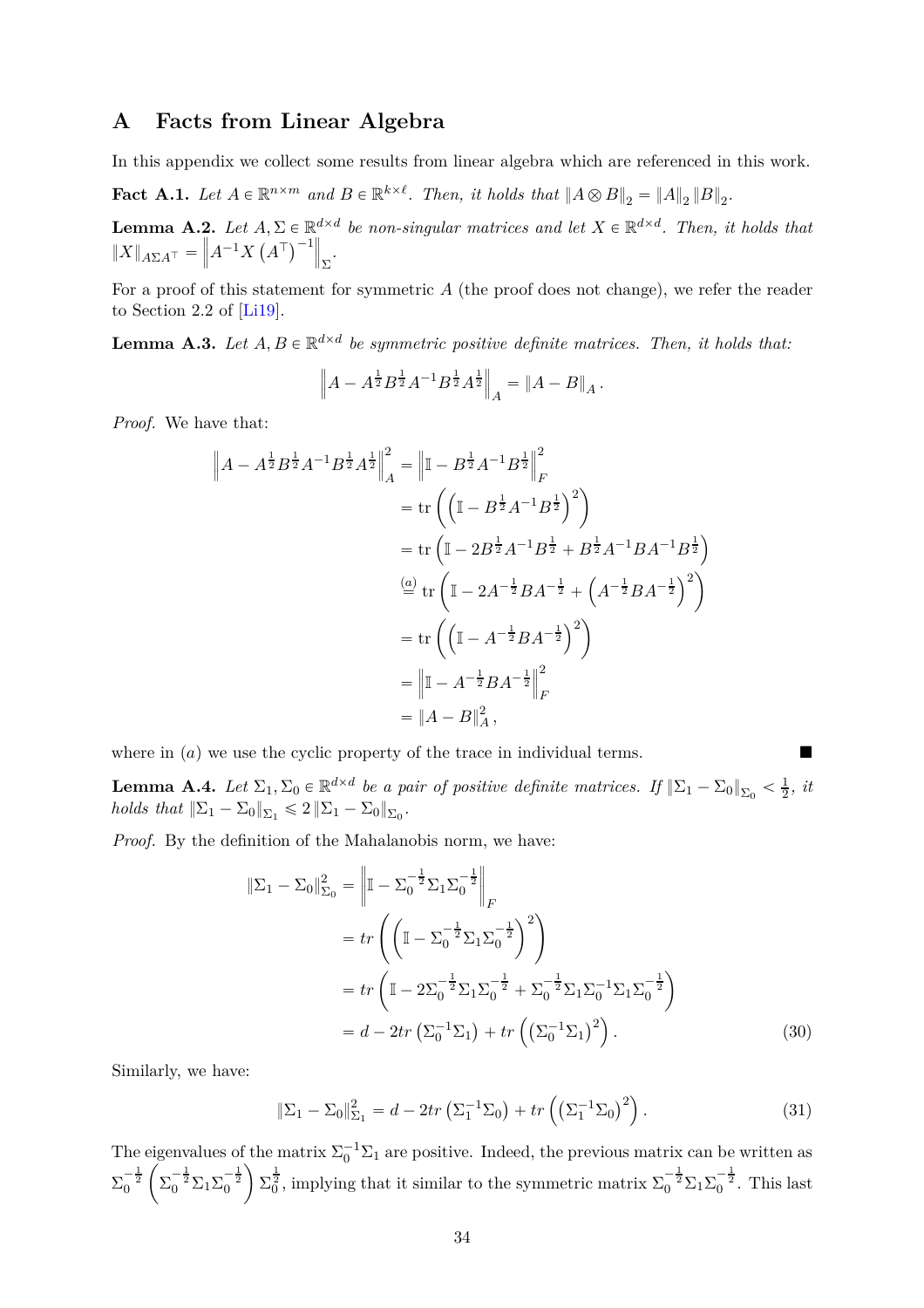<span id="page-34-4"></span>matrix is positive definite, since  $u^{\top} \Sigma_0^{-\frac{1}{2}} \Sigma_1 \Sigma_0^{-\frac{1}{2}} u =$  $\sqrt{2}$  $\Sigma_0^{-\frac{1}{2}}u$ `∖ T  $\Sigma_1$  $\sqrt{2}$  $\Sigma_0^{-\frac{1}{2}}u$ ) and  $\Sigma_1 > 0$ . Thus, if  $\lambda_1, \ldots, \lambda_d > 0$  are the eigenvalues of  $\Sigma_0^{-1} \Sigma_1$ , [\(30\)](#page-33-6) and [\(31\)](#page-33-7) can be written as:

$$
\|\Sigma_1 - \Sigma_0\|_{\Sigma_0}^2 = d - 2 \cdot \sum_{i=1}^d \lambda_i + \sum_{i=1}^d \lambda_i^2 = \sum_{i=1}^d (\lambda_i - 1)^2,
$$
  

$$
\|\Sigma_1 - \Sigma_0\|_{\Sigma}^2 = d - 2 \cdot \sum_{i=1}^d \frac{1}{\lambda_i} + \sum_{i=1}^d \frac{1}{\lambda_i^2} = \sum_{i=1}^d \left(\frac{1}{\lambda_i} - 1\right)^2.
$$

Therefore, proving the desired upper bound reduces to the following maximization problem:

$$
\max_{\lambda_i} \quad \sum_{i=1}^d \left( \frac{1}{\lambda_i} - 1 \right)^2 \n\text{s.t.} \quad \sum_{i=1}^d \left( \lambda_i - 1 \right)^2 \le \| \Sigma_1 - \Sigma_0 \|_{\Sigma_0}^2 < \frac{1}{4},
$$

where we have omitted the constraint  $\lambda_i > 0$ , since we necessarily have  $\lambda_i \geq 1 - ||\Sigma_1 - \Sigma_0||_{\Sigma_0}$ 1  $\frac{1}{2}$ ,  $\forall i \in [d]$ . The above problem is solvable exactly via the KKT conditions, yielding:

$$
\left\|\Sigma_1-\Sigma_0\right\|_{\Sigma_1}\leqslant\frac{\left\|\Sigma_1-\Sigma_0\right\|_{\Sigma_0}\sqrt{d}}{\sqrt{d}-\left\|\Sigma_1-\Sigma_0\right\|_{\Sigma_0}}\leqslant 2\left\|\Sigma_1-\Sigma_0\right\|_{\Sigma_0},
$$

for  $\|\Sigma_1 - \Sigma_0\|_{\Sigma_0} < \frac{1}{2}$  $\frac{1}{2}$  and  $d \geqslant 1$ .

<span id="page-34-3"></span>**Theorem A.5** (Gershgorin Circle Theorem (see [\[Ger31\]](#page-31-13))). Let  $A \in \mathbb{R}^{d \times d}$ . For any eigenvalue  $\lambda$  *of A, there exists an*  $i \in [d]$ *, such that:* 

$$
|\lambda - a_{ii}| \leqslant \sum_{j \neq i} |a_{ij}|.
$$

### <span id="page-34-0"></span>**B Facts from Probability & Statistics**

In this appendix we collect some results from probability and statistics which are frequently referenced in this work.

<span id="page-34-5"></span>**Fact B.1.** *The Bernoulli distribution* Be (p) *is an exponential family with support*  $S = \{0, 1\}$ *and*  $h(x) = 1, \eta = \ln\left(\frac{1-p}{p}\right)$  $\int$ , *T* (*x*) = *x*, *Z* (*η*) = ln (1 + *e<sup>n</sup>*).

<span id="page-34-6"></span>**Fact B.2.** *The d-dimensional Gaussian distribution with known covariance matrix and unknown* 2 *mean*  $\mathcal{N}(\mu, \mathbb{I})$  *is an exponential family with support*  $S = \mathbb{R}^d$  *and*  $h(x) = \frac{1}{(2\pi)^{\frac{d}{2}}}e^{-\frac{\|\mathbf{x}\|_2^2}{2}}, \eta =$  $\mu, T(x) = x, Z(\eta) = \frac{\|\mu\|_2^2}{2}.$ 

<span id="page-34-2"></span>**Fact B.3.** *The d-dimensional Gaussian distribution with known mean and unknown covariance*  $matrix\mathcal{N}(0,\Sigma)$  *is an exponential family with support*  $S = \mathbb{R}^d$  *and*  $h(x) = 1, \eta = (\Sigma^{-1})^b, T(x) =$  $-\frac{1}{2}$  $\frac{1}{2} (xx^{\top})^{\flat}, Z(\eta) = \frac{d}{2} \ln (2\pi) - \frac{1}{2} \ln (\det (\eta^{\#}))$ .

<span id="page-34-1"></span>**Fact B.4** (Hölder's)**.** *We consider the following variants of Hölder's inequality:*

*1. Let*  $x, y \in \mathbb{R}^d$  *and*  $p, q \geq 1$  *such that*  $\frac{1}{p} + \frac{1}{q} = 1$ *. Then:* 

$$
\left|\left\langle x,y\right\rangle \right|\leqslant\left\|x\right\|_p\left\|y\right\|_q
$$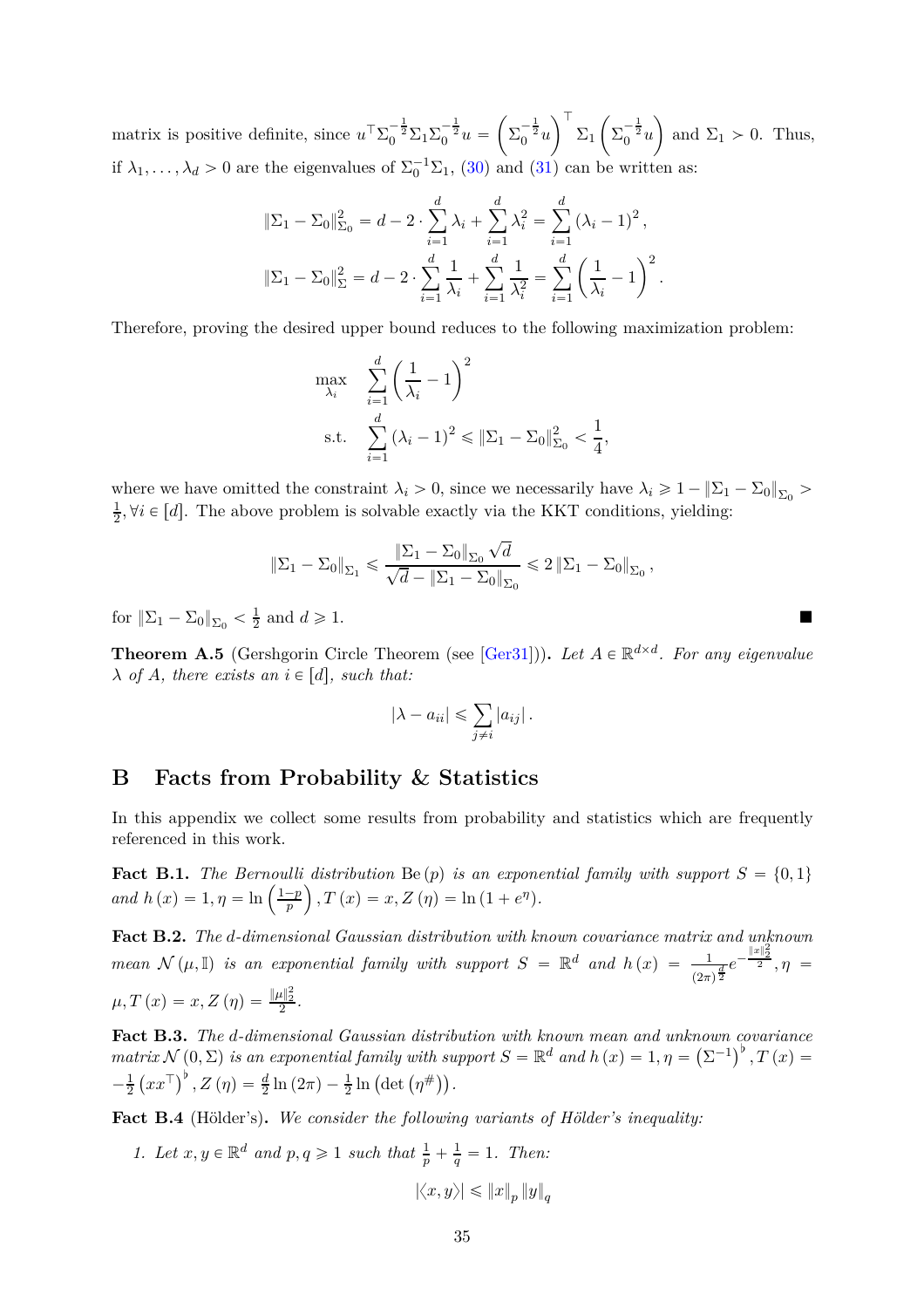<span id="page-35-3"></span>2. Let  $X_1, \ldots, X_n$  be random variables over  $\mathbb{R}$ , and let  $p_1, \ldots, p_n \geq 1$  with  $\sum_{i=1}^n \frac{1}{p_i}$  $\frac{1}{p_i} = 1$ . *Then:*

$$
\mathbb{E}\left[\left|\prod_{i=1}^n X_i\right|\right] \leq \prod_{i=1}^n \mathbb{E}\left[|X_i|^{p_i}\right]^{\frac{1}{p_i}},
$$

*assuming all the quantities involved are well-defined.*

<span id="page-35-2"></span>**Fact B.5.** *We denote the* complementary error function *by:*

$$
\operatorname{erfc}(x) := \frac{2}{\sqrt{\pi}} \int_{z}^{\infty} e^{-t^2} dt, x \ge 0.
$$

It holds that  $erfc(x) \leqslant e^{-x^2}, \forall x \geqslant 0.$ 

<span id="page-35-1"></span>**Fact B.6** (Lemma 1 of [\[LM00\]](#page-32-13)). *If*  $X \sim \chi^2(k)$ , then:

$$
\mathbb{P}\left[X - k \geq 2\sqrt{k \log\left(\frac{1}{\beta}\right)} + 2\log\left(\frac{1}{\beta}\right)\right] \leq \beta,
$$

*and:*

$$
\mathbb{P}\left[k - X \geq 2\sqrt{k \log\left(\frac{1}{\beta}\right)}\right] \leq \beta.
$$

*Thus, if*  $Y \sim \mathcal{N}(0, \mathbb{I})$ *, then*  $\mathbb{P}\left[$  $||Y||_2^2 \ge d + 2$  $\sqrt{d \log \left(\frac{1}{\beta}\right)}$ *β*  $\Big) + 2 \log \Big( \frac{1}{\beta}$ *β*  $\overline{1}$  $\leqslant \beta$ *.* 

<span id="page-35-0"></span>**Lemma B.7.** Let  $p_{\eta}$  be a density over  $S \subseteq \mathbb{R}^d$  belonging to an exponential family  $\mathcal{E}(T, h)$  that *is parameterized by*  $\eta \in \mathcal{H} = \mathbb{R}^k$ . We have:

$$
\mathbb{P}_{X \sim p_{\eta}} \left[ \sum_{j \in [k]} \left( T_j \left( X \right) - \mu_{T,j} \right) > t \right] \leq \exp \left[ Z \left( \eta + \lambda_1^{\star} \vec{1}_k \right) - Z \left( \eta \right) - \lambda_1^{\star} \left( t + \vec{1}_k^{\top} \mu_T \right) \right],
$$

*and:*

$$
\mathbb{P}_{X \sim p_{\eta}} \left[ \sum_{j \in [k]} \left( T_j \left( X \right) - \mu_{T,j} \right) < -t \right] \leq \exp \left[ Z \left( \eta + \lambda_2^{\star} \vec{1}_k \right) - Z \left( \eta \right) - \lambda_2^{\star} \left( t + \vec{1}_k^{\top} \mu_T \right) \right],
$$

*where*  $\lambda_1^* > 0$  *and*  $\lambda_2^* < 0$  *are the unique solutions to the equations:* 

$$
\vec{I}_{k}^{\top} \left( \nabla_{\eta} Z \left( \eta + \lambda_{1}^{\star} \vec{I}_{k} \right) - \nabla_{\eta} Z \left( \eta \right) \right) = t,
$$

*and:*

$$
\vec{1}_{k}^{\top} \left( \nabla_{\eta} Z \left( \eta + \lambda_{2}^{\star} \vec{1}_{k} \right) - \nabla_{\eta} Z \left( \eta \right) \right) = t,
$$

*respectively (assuming that the solutions exist).*

*Proof.* We will prove only the first of the two statements, since the other proof is similar by symmetry. Observe that:

$$
\sum_{j\in[k]} \left( T_j \left( X \right) - \mu_{T,j} \right) = \vec{1}_k^\top \left( T \left( X \right) - \mu_T \right).
$$

For  $\lambda > 0$ , the third part of Proposition [2.5](#page-7-3) yields:

$$
\mathbb{P}\left[\vec{1}_{k}^{\top} T\left(X\right) > t+\vec{1}_{k}^{\top} \mu_{T}\right] \leqslant \frac{\mathbb{E}\left[\exp\left[\left(\lambda \vec{1}_{k}\right)^{\top} T\left(X\right)\right]\right]}{\exp\left[\lambda\left(t+\vec{1}_{k}^{\top} \mu_{T}\right)\right]}
$$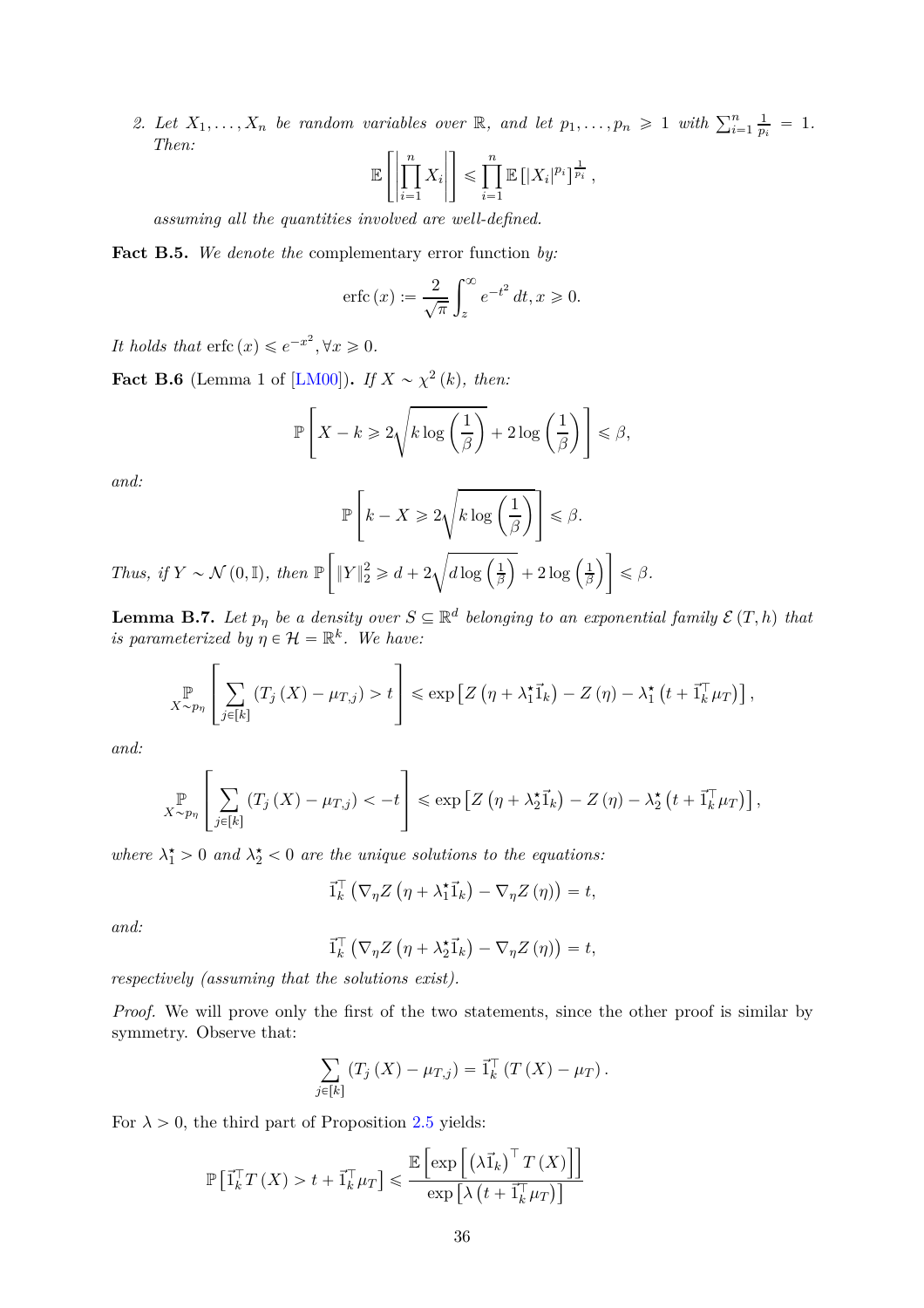$$
= \exp \left[Z\left(\eta + \lambda \vec{1}_k\right) - Z\left(\eta\right) - \lambda \left(t + \vec{1}_k^\top \mu_T\right)\right].
$$

<span id="page-36-2"></span>Let  $g(\lambda) := Z(\eta + \lambda \vec{1}_k) - Z(\eta) - \lambda \left(t + \vec{1}_k^T \mu_T\right), \forall \lambda > 0$ . Getting a tight upper bound for the above boils down to minimizing this function.

Taking the derivative with respect to  $\lambda$ , we get:

$$
g'(\lambda) = \vec{1}_k^{\top} \nabla_{\eta} Z(\eta + \lambda \vec{1}_k) - \vec{1}_k^{\top} \mu_T - t = \vec{1}_k^{\top} \left( \nabla_{\eta} Z(\eta + \lambda \vec{1}_k) - \nabla_{\eta} Z(\eta) \right) - t,
$$

where the last equality used the first part of Proposition [2.5.](#page-7-3) The second derivative of *g* is:

$$
g''(\lambda) = \vec{1}_k^{\top} \nabla_{\eta}^2 Z (\eta + \lambda \vec{1}_k) \vec{1}_k.
$$

By the second part of Proposition [2.5,](#page-7-3) we get that  $\nabla^2_{\eta} Z(\eta + \lambda \vec{1}_k)$  is equal to the covariance matrix of a distribution in the family that has parameter vector  $\eta + \lambda \vec{1}_k$  and is hence a PSD matrix. This implies that  $g''(\lambda) \geq 0, \forall \lambda > 0$ , so *g* is convex. Thus, if the equation  $g'(\lambda) = 0$ has a solution  $\lambda_1^* > 0$ , it is the unique minimizer of *g*.

### <span id="page-36-0"></span>**C Basic Applications: Recovering Existing Lower Bounds**

We show how to use Theorem [3.6](#page-16-0) to recover existing lower bounds from [\[KLSU19\]](#page-31-2): (1) mean estimation of binary product distributions, and (2) mean estimation of high-dimensional Gaussians. Note that both classes of distributions are exponential families. The error metric for these lower bounds would be the mean-squared-error (MSE), as opposed to high-probability-error, as in [\[KLSU19\]](#page-31-2), but the bounds could be converted to high-probability bounds at the cost of a  $log(d)$  factor in the sample complexity.

#### <span id="page-36-1"></span>**C.1 Mean Estimation of Binary Product Distributions**

We start by stating the theorem for mean estimation of binary product distributions over  $\{0,1\}^d$ .

<span id="page-36-3"></span>**Theorem C.1** (Product Distribution Mean Estimation)**.** *There exists a distribution* D *over*  $vectors p \in \left[\frac{1}{3}\right]$  $\frac{1}{3}, \frac{2}{3}$  $\frac{2}{3}$ <sup>d</sup> such that, given  $p \sim \mathcal{D}$  and *n* independent samples  $X = (X_1, \ldots, X_n)$  from a *binary product distribution*  $P$  *over*  $\{0,1\}^d$  *with mean*  $p$ *, for any*  $\alpha = \mathcal{O}(\sqrt{d})$  *and any*  $(\varepsilon, \delta)$ -*DP mechanism*  $M : \mathbb{R}^{n \times d} \to \mathbb{R}^d$  *with*  $\varepsilon \in [0, 1]$  *and*  $\delta = \mathcal{O}\left(\frac{1}{n}\right)$  $\frac{1}{n}$  that satisfies  $\mathbb{E}$ <sub>X,M</sub>  $\int \left\| M \left( X \right) - p \right\|_2^2$ 2 ı ď  $\alpha^2$ , *it holds that*  $n = \Omega\left(\frac{d}{\alpha \varepsilon}\right)$ .

Fact [B.1](#page-34-5) establishes that Bernoulli distributions are an exponential family. Using that, we have that the mass function of binary product distributions can be written in the form  $p_n =$  $h(x) \exp \left(\eta^{\top} T(x) - Z(\eta)\right), \forall x \in \{0, 1\}^d$  with:

$$
h(x) = 1,
$$
  
\n
$$
T(x) = x,
$$
  
\n
$$
\eta = \left(\ln\left(\frac{1-p_1}{p_1}\right), \dots, \ln\left(\frac{1-p_d}{p_d}\right)\right)^\top,
$$
  
\n
$$
Z(\eta) = \prod_{j \in [d]} \ln(1 + e^{\eta_j}).
$$

Our process to generate  $\eta$  involves drawing independently  $\eta_j \sim \mathcal{U}([-\ln(2), \ln(2)])$ . We have that  $\eta_j = \ln\left(\frac{1}{p_j}\right)$  $\left(\frac{1}{p_j}-1\right) \iff p_j = \frac{1}{1+\epsilon}$  $\frac{1}{1+e^{\eta_j}}$ , yielding  $\eta_j \in [-\ln(2), \ln(2)] \iff p_j \in \left[\frac{1}{3}, \frac{1}{2}\right]$  $\frac{1}{3}, \frac{2}{3}$  $\frac{2}{3}$ . Thus, we have  $I_j = [-\ln(2), \ln(2)]$ ,  $R_j = 2\ln(2)$ ,  $||R||_2^2 = 4\ln^2(2) d$ ,  $||R||_{\infty} = 2\ln(2)$ , and  $m = 0$ . We now show how to reduce estimating  $\eta$  with an  $\ell_2$ -guarantee under  $(\varepsilon, \delta)$ -DP to estimating  $p$ with an  $\ell_2$ -guarantee under the same constraint.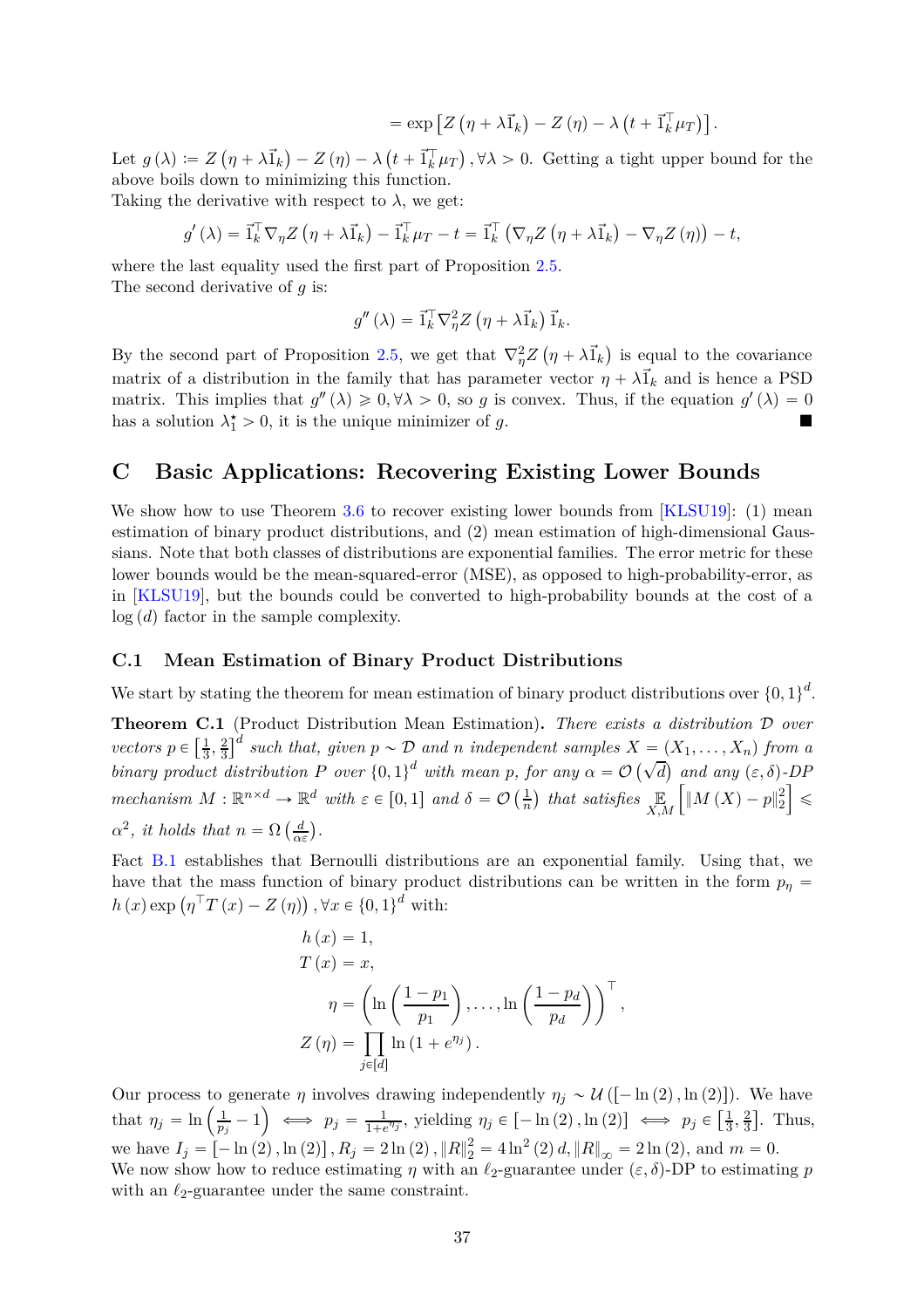**Lemma C.2.** *Let*  $p \in \left[\frac{1}{3}\right]$  $\frac{1}{3}, \frac{2}{3}$  $\frac{2}{3}$ <sup>*d*</sup> *be a randomly generated vector and let*  $X \sim P^{\bigotimes n}$  *be a dataset drawn from a binary product distribution over*  $\{0, 1\}^d$  *with mean p.* If  $M : \mathbb{R}^{n \times d} \to \left[\frac{1}{3}, 1\right]$  $\frac{1}{3}, \frac{2}{3}$  $\left(\frac{2}{3}\right]^d$  *is an*  $(\varepsilon, \delta)$ -DP mechanism satisfying  $\mathbb{E}_{X,M}$  $\int \left\| M \left( X \right) - p \right\|_2^2$ 2  $\left| \leq \alpha^2 \leq \frac{d}{9} \right|$  $\frac{d}{9}$ , then there exists a  $T_M : \mathbb{R}^{n \times d} \rightarrow$  $[-\ln(2), \ln(2)]^d$  that is also  $(\varepsilon, \delta)$ -DP and satisfies  $\mathbb{E}_{X, T_M}$  $\int \|T_M(X) - \eta\|_2^2$ 2 ı  $\leqslant \frac{81}{4}$  $\frac{31}{4} \alpha^2$ .

*Proof.* We define  $T_M$  to be  $T_{M,j}(X) = \ln\left(\frac{1-M_j(X)}{M_j(X)}\right)$  $M_j(X)$  $\Big)$ ,  $\forall j \in [d]$ .  $T_M$  satisfies  $(\varepsilon, \delta)$ -DP by Lemma [2.2](#page-6-1) and the only randomness employed by *T<sup>M</sup>* is that of *M*. Consider now the function  $g:(0,1) \to \mathbb{R}$  with  $g(x) = \ln(\frac{1}{x}-1)$  and  $g'(x) = -\frac{1}{x(1-x)}$ . We have  $\eta_j = g(p_j)$  and  $T_{M,j}(X) =$ *g* (*T*<sub>*j*</sub> (*X*)). Observe now that, by the Mean Value Theorem, we have for some  $\xi_j$  between  $\eta_j$ and  $M_j(X)$  (implying that  $\xi_j \in \left[\frac{1}{3}\right]$  $\frac{1}{3}$ ,  $\frac{2}{3}$  $\frac{2}{3}$ ):

$$
|g(M_j(X)) - g(p_j)| = |g'(\xi_j)| |M_j(X) - p_j| \leq \frac{9}{2} |M_j(X) - p_j|.
$$

Applying this coordinate-wise, we get  $\mathbb{E}_{X,T_M}$  $\int \|T_M(X) - \eta\|_2^2$ 2 ı  $\leqslant \frac{81}{4}$  $\frac{31}{4}$   $\mathbb{E}_{\mathbf{y}}$ *X,M*  $\int \|M(X) - p\|_2^2$ 2 ı , yielding the desired result.

We now present a restatement of the previous lemma from the point of view of lower bounds.

<span id="page-37-2"></span>**Corollary C.3.** *Let*  $p \in \left[\frac{1}{3}\right]$  $\frac{1}{3}$ ,  $\frac{2}{3}$  $\frac{2}{3}$ <sup>d</sup> be a randomly generated vector and let  $X \sim P^{\bigotimes n}$  be a dataset *drawn from a binary product distribution over*  $\{0,1\}^d$  *with mean p. If any*  $(\varepsilon,\delta)$ -DP mechanism  $T: \{0,1\}^{n \times d} \rightarrow [-\ln(2), \ln(2)]^d$  satisfying  $\mathbb{E}_{X,T}$  $\int \left\| T\left( X\right) -\eta \right\| _{2}^{2}$ 2 ı  $\leqslant \frac{81}{4}$  $rac{31}{4}\alpha^2 \leqslant \frac{9}{4}$ 4 *d requires at least*  $n \geq n_\eta$  *samples, the same sample complexity lower bound holds for any*  $(\varepsilon, \delta)$ -DP mechanism  $M: \mathbb{R}^{n \times d} \rightarrow \left[\frac{1}{3}\right]$  $\frac{1}{3}, \frac{2}{3}$  $\left(\frac{2}{3}\right)^d$  that satisfies  $\mathop{\mathbb{E}}_{X,M}$  $\int_M |M(X) - p||_2^2$ 2  $\leq \alpha^2$ .

We are now ready to prove Theorem [C.1.](#page-36-3)

*Proof of Theorem [C.1](#page-36-3).* We assume that we have an  $(\varepsilon, \delta)$ -DP mechanism  $M : \{0,1\}^{n \times d} \to$  $[-\ln(2), \ln(2)]^d$  with:

$$
\mathop{\mathbb{E}}_{X,M}\left[\|M\left(X\right)-\eta\|_2^2\right] \leq \frac{81}{4}\alpha^2 \leq \frac{\ln^2(2)\,d}{6} \leq \frac{\|R\|_2^2}{24}.
$$

By Theorem [3.6](#page-16-0) for product distributions with  $\eta_j \in [-\ln(2), \ln(2)]$ ,  $\forall j \in [d]$ , we have:

$$
n\left(2\delta T + 2\varepsilon \mathbb{E}_\eta \left[\sqrt{\mathbb{E}_{X_{\sim i},M}\left[s^\top \Sigma_{T} s\right]}\right] + 2\int_T^\infty \mathbb{E}_{X_i}\left[\left|\sum_{j\in[d]} \left(T_j\left(X_i\right) - \mu_{T,j}\right)\right| > \frac{t}{2\ln^3(2)}\right] dt\right)
$$
  
\$\geqslant \frac{\ln^2(2) d}{6}\$. (32)

Observe that, since we have a product distribution and  $T(x) = x$ , it holds that  $\mu_T = p$  and:

<span id="page-37-1"></span><span id="page-37-0"></span>
$$
\Sigma_T = \Sigma = \text{diag}\left\{p_1\left(1-p_1\right),\ldots,p_d\left(1-p_d\right)\right\} \leq \frac{1}{4}\mathbb{I},
$$

for  $p_i \in \left[\frac{1}{3}\right]$  $\frac{1}{3}$ ,  $\frac{2}{3}$  $\left[\frac{2}{3}\right], \forall i \in [d].$ Thus, we have:

$$
\mathop{\mathbb{E}}_{X \sim i,M} \left[ s^{\top} \Sigma_{T} s \right] = \frac{1}{4} \mathop{\mathbb{E}}_{X \sim i,M} \left[ \left\| s \right\|_{2}^{2} \right] \leq \frac{\left\| R \right\|_{\infty}^{4}}{64} \alpha^{2} = \frac{\ln^{4} (2) \alpha^{2}}{4}. \tag{33}
$$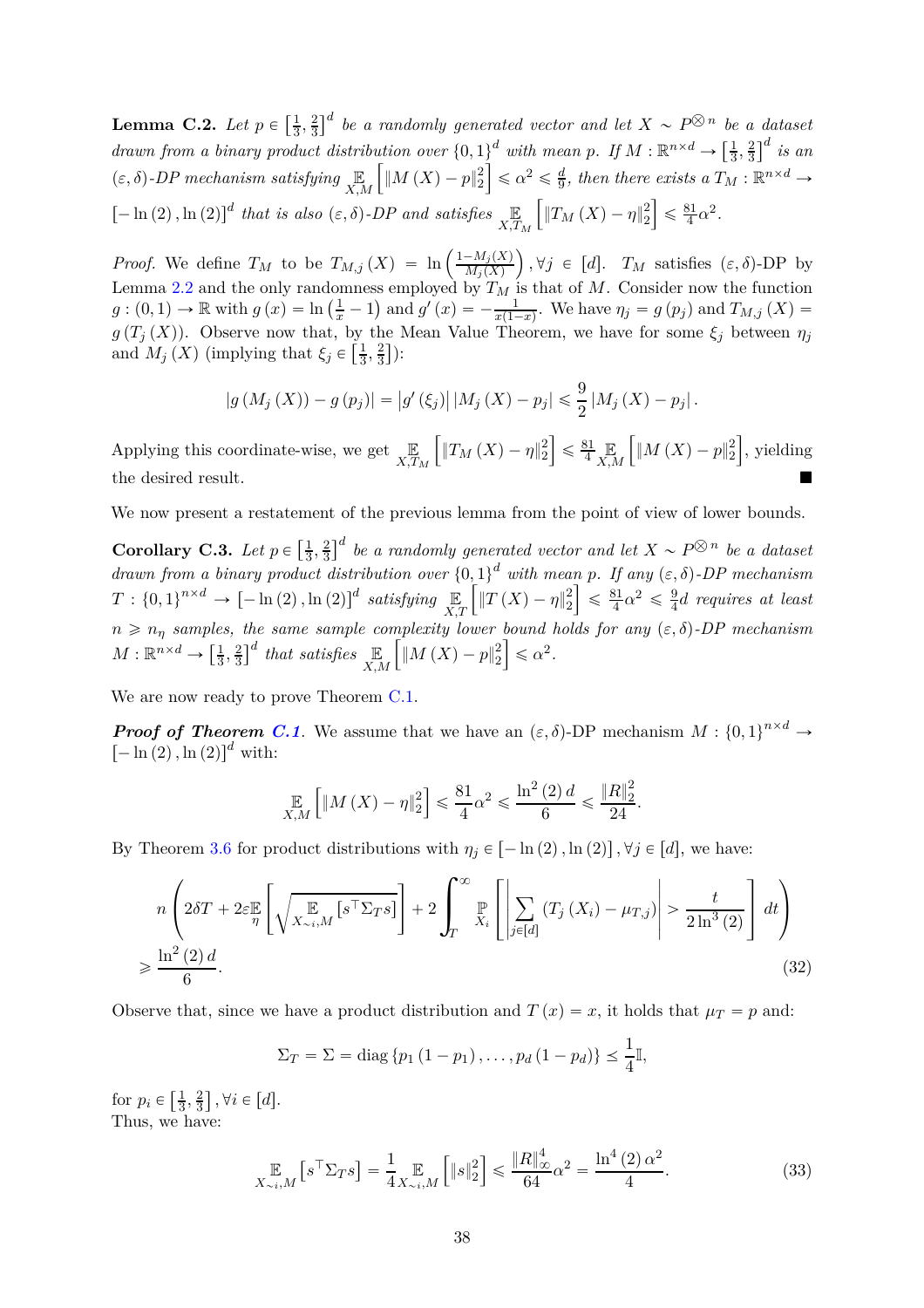Furthermore, we remark that:

$$
\left|\sum_{j\in[d]} \left(T_j\left(X_i\right) - \mu_{T,j}\right)\right| = \left|\sum_{j\in[d]} \left(X_i^j - p_j\right)\right| \leq \frac{2d}{3}.
$$

Thus, setting  $T = \frac{4 \ln^3(2)d}{3}$  yields:

$$
\int_{T}^{\infty} \mathbb{P}\left[\left|\sum_{j\in[d]} \left(T_{j}\left(X_{i}\right)-\mu_{T,j}\right)\right| > \frac{t}{2\ln^{3}\left(2\right)}\right] dt = 0. \tag{34}
$$

Substituting  $(33)$  and  $(34)$  into  $(32)$ , we get:

<span id="page-38-1"></span>
$$
n\left(\frac{8\ln^3(2)\,d\delta}{3} + \frac{\ln^2(2)\,\alpha\varepsilon}{2}\right) \geqslant \frac{\ln^2(2)\,d}{6}.
$$

Setting  $\delta \leqslant \frac{1}{32 \ln 4}$  $\frac{1}{32 \ln(2)n}$  results in  $n \geq \frac{d}{12d}$  $\frac{d}{12\alpha\varepsilon}$  and appealing to Corollary [C.3](#page-37-2) completes the proof. ■

### <span id="page-38-0"></span>**C.2 Mean Estimation of High-Dimensional Gaussians**

Our techniques also apply to recovering lower bounds for mean estimation of a Gaussian with known covariance. By Fact [B.2,](#page-34-6) we have that this class of distributions is an exponential family with  $\eta = \mu$  and  $T(x) = x$  (implying that  $\mu_T = \mu$ ,  $\Sigma_T = \Sigma$ ). Therefore, we do not need to resort to a reduction-based approach (as we did with product distributions).

**Theorem C.4** (Gaussian Mean Estimation). *Given*  $\mu \sim \mathcal{U}\left([-1,1]^d\right)$  and  $X \sim \mathcal{N}(\mu, \mathbb{I})^{\otimes n}$ , *for any*  $\alpha = \mathcal{O}(\sqrt{d})$  and any  $(\varepsilon, \delta)$ -DP mechanism  $M : \mathbb{R}^{n \times d} \to \mathbb{R}^{d'}$  with  $\varepsilon \in [0, 1]$  and  $\delta =$  $\mathcal{O}$  $\sqrt{ }$  $\sqrt{2}$  $\sqrt{d}$  $n\sqrt{\ln\left(\frac{n}{\sqrt{d}}\right)}$ ¯  $\setminus$  $\int$  *that satisfies*  $\mathbb{E}_{X,M}$  $\int_M |M(X) - \mu|_2^2$ 2  $\left\{ \leq \alpha^2, \text{ it holds that } n = \Omega \left( \frac{d^2}{\alpha \varepsilon} \right) \right\}.$ 

*Proof.* We assume that the existence of an  $(\varepsilon, \delta)$ -DP mechanism  $M : \mathbb{R}^{n \times d} \to [-1, 1]^d$  with:

$$
\mathop{\mathbb{E}}_{X,M}\left[\left\|M\left(X\right) - \mu\right\|_{2}^{2}\right] \leq \alpha^{2} \leq \frac{d}{6} \leq \frac{\left\|R\right\|_{2}^{2}}{24}
$$

By Theorem [3.6](#page-16-0) for Gaussians  $\mathcal{N}(\mu, \mathbb{I})$  with  $\mu^{j} \in [-1, 1], \forall j \in [d]$ , we have:

$$
n\left(2\delta T + 2\varepsilon \mathbb{E}\left[\sqrt{\mathbb{E}\left[\mathbb{E}\left[\mathbb{E}\left[\mathbb{E}\right]\right]\right]} + 2\int_{T}^{\infty} \mathbb{E}\left[\left|\sum_{j\in[d]} \left(X_{i}^{j} - \mu^{j}\right)\right| > \frac{t}{2}\right] dt\right) \geq \frac{d}{6}.\tag{35}
$$

Thus, we have:

$$
\mathop{\mathbb{E}}_{X \sim i,M} \left[ \|s\|_2^2 \right] \leq \frac{\|R\|_{\infty}^4}{16} \alpha^2 = \alpha^2. \tag{36}
$$

<span id="page-38-3"></span><span id="page-38-2"></span>*.*

We remark now that,  $X_i^j - \mu^j \sim \mathcal{N}(0,1) \implies Y = \sum_{j \in [d]}$  $\left(X_i^j - \mu^j\right) \sim \mathcal{N}\left(0, d\right)$  due to the independence of  $X_i^j$  $i<sup>j</sup>$ ,  $j \in [d]$ . Thus, we have for the last term of the LHS of [\(35\)](#page-38-2):

$$
\int_{T}^{\infty} \mathbb{P}_{Y \sim \mathcal{N}(0,d)} \left[ |Y| > \frac{t}{2} \right] dt \leq \int_{T}^{\infty} e^{-\frac{t^2}{8d}} dt = \sqrt{8d} \int_{\frac{T}{\sqrt{8d}}}^{\infty} e^{-u^2} du = \sqrt{2\pi d} \cdot \text{erfc}\left(\frac{T}{\sqrt{8d}}\right)
$$